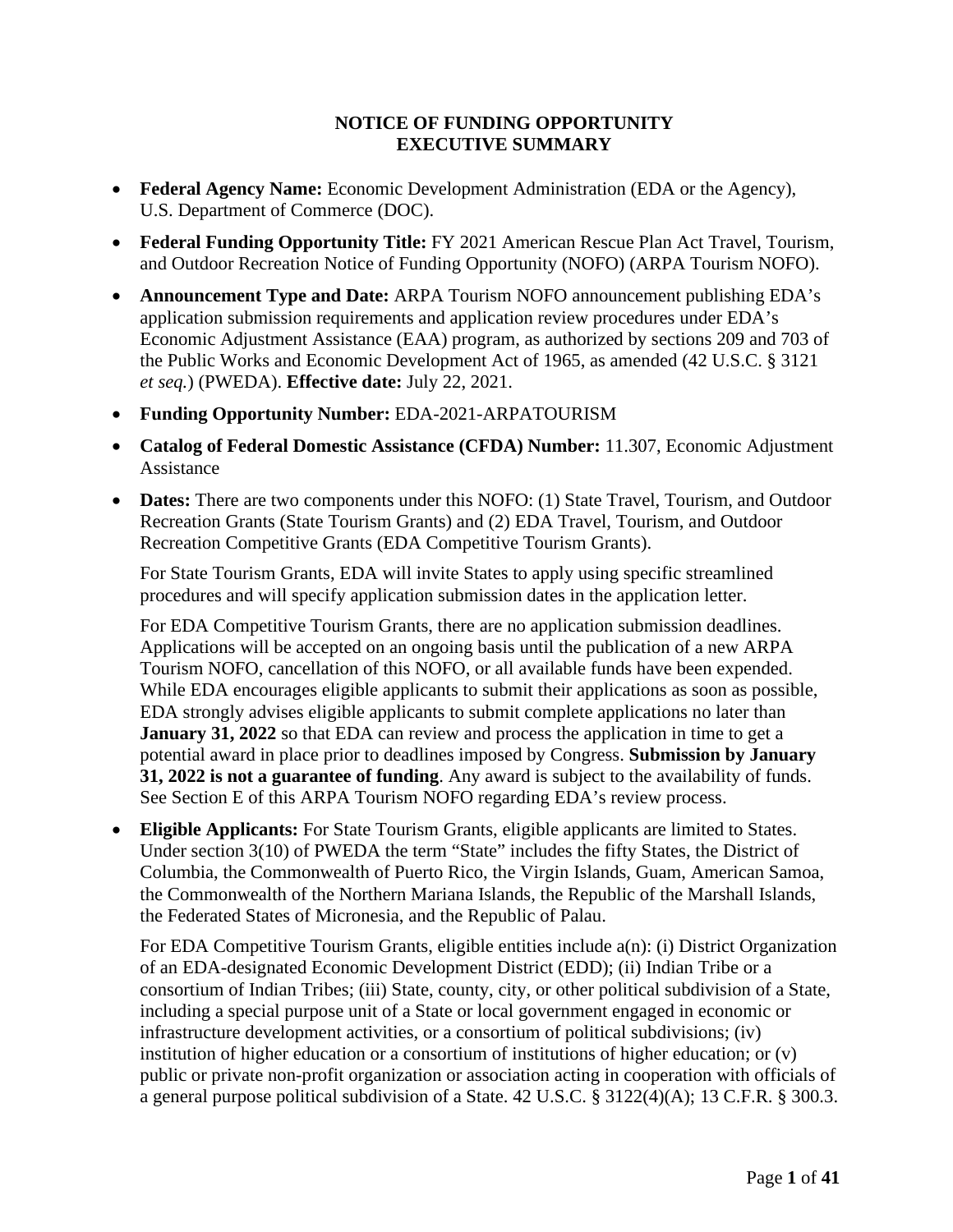Under this program, EDA is not authorized to provide grants or cooperative agreements to individuals or to for-profit entities. Requests from such entities will not be considered for funding.

• **Funding Opportunity Description:** Subject to the availability of funds, awards made under this NOFO will help communities and regions devise and implement sustainable economic recovery strategies through a variety of non-construction and construction projects to respond to damage to the travel, tourism, and outdoor recreation sectors from the coronavirus pandemic and to promote the economic resilience of regions dependent on those industries.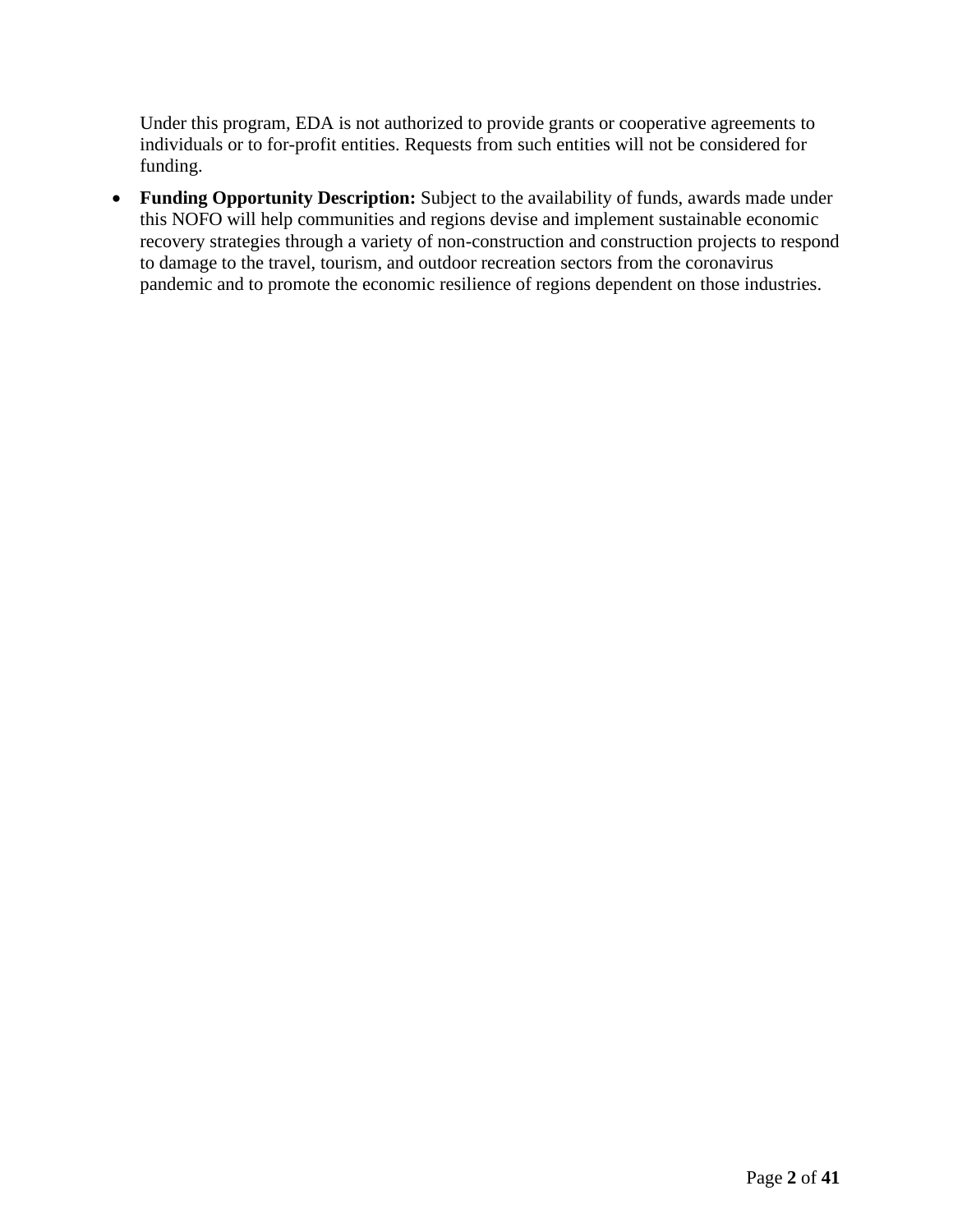# **FULL ANNOUNCEMENT TEXT**

# **FY 2021 EDA American Rescue Plan Act Travel, Tourism, and Outdoor Recreation Notice of Funding Opportunity**

| 1. |                                                                                   |  |  |  |
|----|-----------------------------------------------------------------------------------|--|--|--|
| 2. |                                                                                   |  |  |  |
| 3. |                                                                                   |  |  |  |
| 4. |                                                                                   |  |  |  |
| В. |                                                                                   |  |  |  |
| 1. |                                                                                   |  |  |  |
| 2. | What Type of Funding Instrument Will Be Used to Make Awards? How Long Will a      |  |  |  |
|    |                                                                                   |  |  |  |
|    |                                                                                   |  |  |  |
| 1. |                                                                                   |  |  |  |
| 2. | Applicable Disaster Declaration and Responsiveness to the Coronavirus Pandemic 13 |  |  |  |
| 3. |                                                                                   |  |  |  |
|    |                                                                                   |  |  |  |
| 1. |                                                                                   |  |  |  |
| 2. |                                                                                   |  |  |  |
| 3. |                                                                                   |  |  |  |
| 4. |                                                                                   |  |  |  |
| 5. |                                                                                   |  |  |  |
| 6. |                                                                                   |  |  |  |
| Е. |                                                                                   |  |  |  |
| 1. |                                                                                   |  |  |  |
| 2. |                                                                                   |  |  |  |
| 3. | Federal Awardee Performance and Integrity Information System (FAPIIS) Review 28   |  |  |  |
|    |                                                                                   |  |  |  |
|    |                                                                                   |  |  |  |
| 2. |                                                                                   |  |  |  |
| 3. | DOC Financial Assistance Standard Terms and Conditions and EDA Standard Terms and |  |  |  |
|    |                                                                                   |  |  |  |
| 4. |                                                                                   |  |  |  |
| 5. |                                                                                   |  |  |  |
|    |                                                                                   |  |  |  |
|    |                                                                                   |  |  |  |
|    |                                                                                   |  |  |  |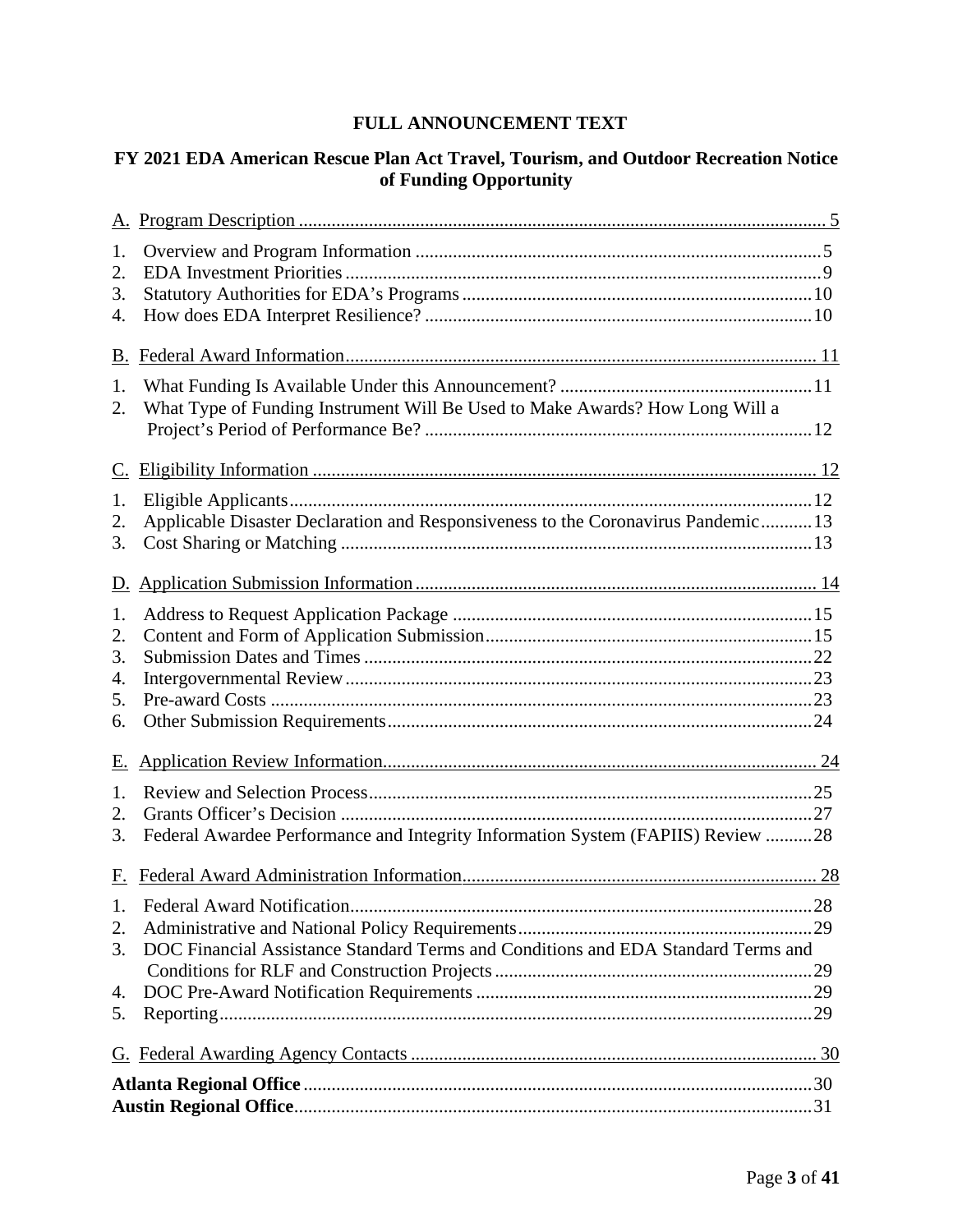| 1. |                                                                                       |  |
|----|---------------------------------------------------------------------------------------|--|
| 2. | Publication of Applications and Freedom of Information Act Disclosure 35              |  |
| 3. |                                                                                       |  |
| 4. |                                                                                       |  |
| 5. | Certifications Required by Annual Appropriations Acts for Corporations and for Awards |  |
|    |                                                                                       |  |
| 6. |                                                                                       |  |
| 7. |                                                                                       |  |
| 8. |                                                                                       |  |
| 9. |                                                                                       |  |
| I. |                                                                                       |  |
| 1. |                                                                                       |  |
| 2. |                                                                                       |  |
| 3. |                                                                                       |  |
| 4. |                                                                                       |  |
| 5. |                                                                                       |  |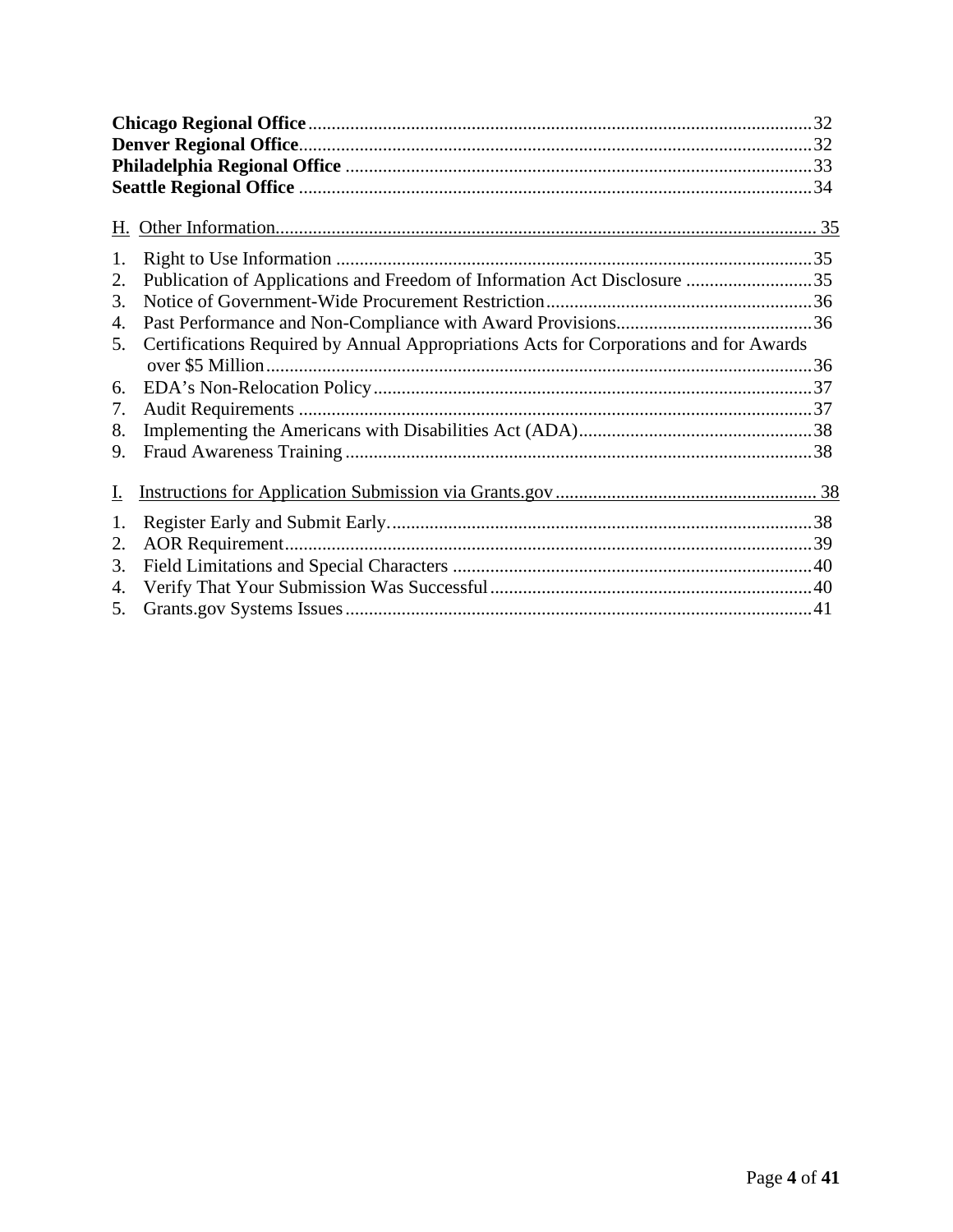# <span id="page-4-1"></span><span id="page-4-0"></span>**A. Program Description**

# **1. Overview and Program Information**

# **a. Overview**

EDA's mission is to lead the Federal economic development agenda by promoting innovation and competitiveness, preparing American regions for growth and success in the worldwide economy. Through this ARPA Tourism NOFO, EDA aims to assist communities and regions in recovery from the coronavirus pandemic's significant negative impact on the travel, tourism, and outdoor recreation sectors.

EDA's ARPA Tourism NOFO is designed to provide a wide-range of financial assistance to communities and regions to rebuild and strengthen their travel, tourism, and outdoor recreation industry through various infrastructure and non-infrastructure projects. Under this NOFO, EDA solicits applications under the authority of the Economic Adjustment Assistance (EAA) program, which is flexible and responsive to the economic development needs and priorities of local and regional stakeholders.

EDA's travel, tourism, and outdoor recreation grants will be delivered through two components: (1) State Tourism Grants and (2) EDA Competitive Tourism Grants; each is discussed in more detail below.

EDA may make changes or additions or cancel the ARPA Tourism NOFO at any time. All changes will be communicated via Grants.gov.

# **b. State Tourism Grants**

Under this component, EDA will provide one grant to each State, in an amount determined by EDA based on the pre-pandemic travel and tourism sectors' percentage of State Gross Domestic Product (GDP), along with employment and GDP loss in the travel and tourism sectors during the pandemic.

States may spend the funds directly or make subawards on a competitive basis to eligible applicants (defined in section C) within the state for implementation projects that would support the economic recovery of the travel, tourism, and outdoor recreation sectors.<sup>[1](#page-4-2)</sup> For all subawards, States must report to EDA the identity of the subrecipient, the amount of the subaward, and the scope of work of the subaward. In addition, EDA may require States to report additional information for certain subawards to ensure compliance with applicable laws and regulations. Eligible uses of State Tourism Grants include:

<span id="page-4-2"></span><sup>&</sup>lt;sup>1</sup> To the extent that a State sub-awards any of these funds, the State is responsible for compliance with the passthrough requirements contained in 2 C.F.R. § 200.332.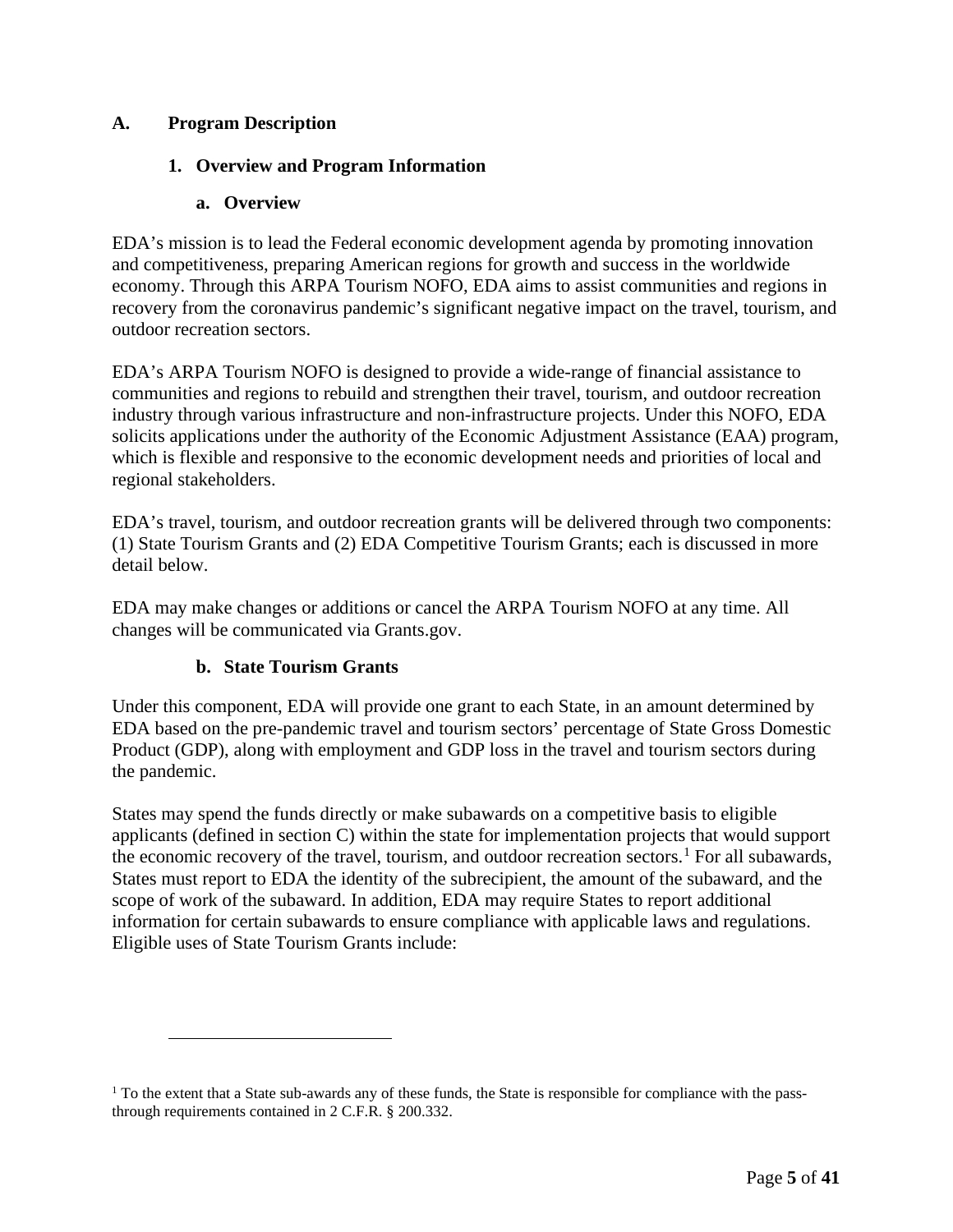- State, county, city, or community/regional tourism marketing and promotion campaigns,<sup>[2](#page-5-0)</sup> including through nonprofit Destination Marketing Organizations (DMO). Messaging must be consistent with Centers for Disease Control and Prevention (CDC) COVID-19 guidelines.
	- o Note: Due to statutory restrictions, advertising on behalf of private companies is not permitted.
- Workforce training that supports the travel, tourism, and outdoor recreation industries to improve the skills and job opportunities for workers, including Registered Apprenticeship Programs and other work and learn models. Grant recipients and their partners are encouraged to make connections with the American Job Centers that connect individuals to workforce training.
- Short-term and long-term economic development planning and coordination to respond to the effects of the coronavirus pandemic on the regional travel, tourism, and outdoor recreation industry.
- Technical assistance projects to assist regional economies to recover from damage to the travel, tourism, and outdoor recreation industries, including technical assistance to businesses, entrepreneurs, and small and rural communities to respond to changes to those industries brought about by the coronavirus pandemic.
- Upgrades/retrofits to existing travel, tourism, and outdoor recreation infrastructure, such as convention centers, to increase travel/tourism activity or to make such infrastructure more functional under pandemic social distancing conditions (e.g., consistent with CDC guidelines).
	- o These activities can include general accessibility upgrades (e.g., disability access).
- Infrastructure projects that lead to long-term increases in tourist activity in a region, including in communities adjacent to National Park Service units, State Parks, National Marine Sanctuaries, or other natural destinations, and nature-based infrastructure projects and projects enhancing public access to outdoor recreational opportunities.<sup>[3](#page-5-1)</sup>
	- o Note: Subawards for construction projects including upgrades/retrofits will require submission of additional information and advance approval by EDA. All subawards for infrastructure projects are subject to federal environmental and real property requirements, including the National Environmental Policy Act (NEPA). States will be required to submit additional documentation on NEPA compliance (e.g., application of a categorical exclusion or draft environmental assessment or environmental impact statement) and must ensure subrecipients comply with Davis-Bacon wage requirements, environmental rules and regulations, and the

```
https://www.rd.usda.gov/sites/default/files/RD_Recreation_Economy_USDA.pdf.
```
<span id="page-5-1"></span><span id="page-5-0"></span><sup>&</sup>lt;sup>2</sup> This includes activities such as: campaign development, media purchases, advertising, and promotional events. <sup>3</sup> The U.S. Department of Agriculture has developed a resource guide that may be helpful for rural communities seeking to develop recreation economies. See: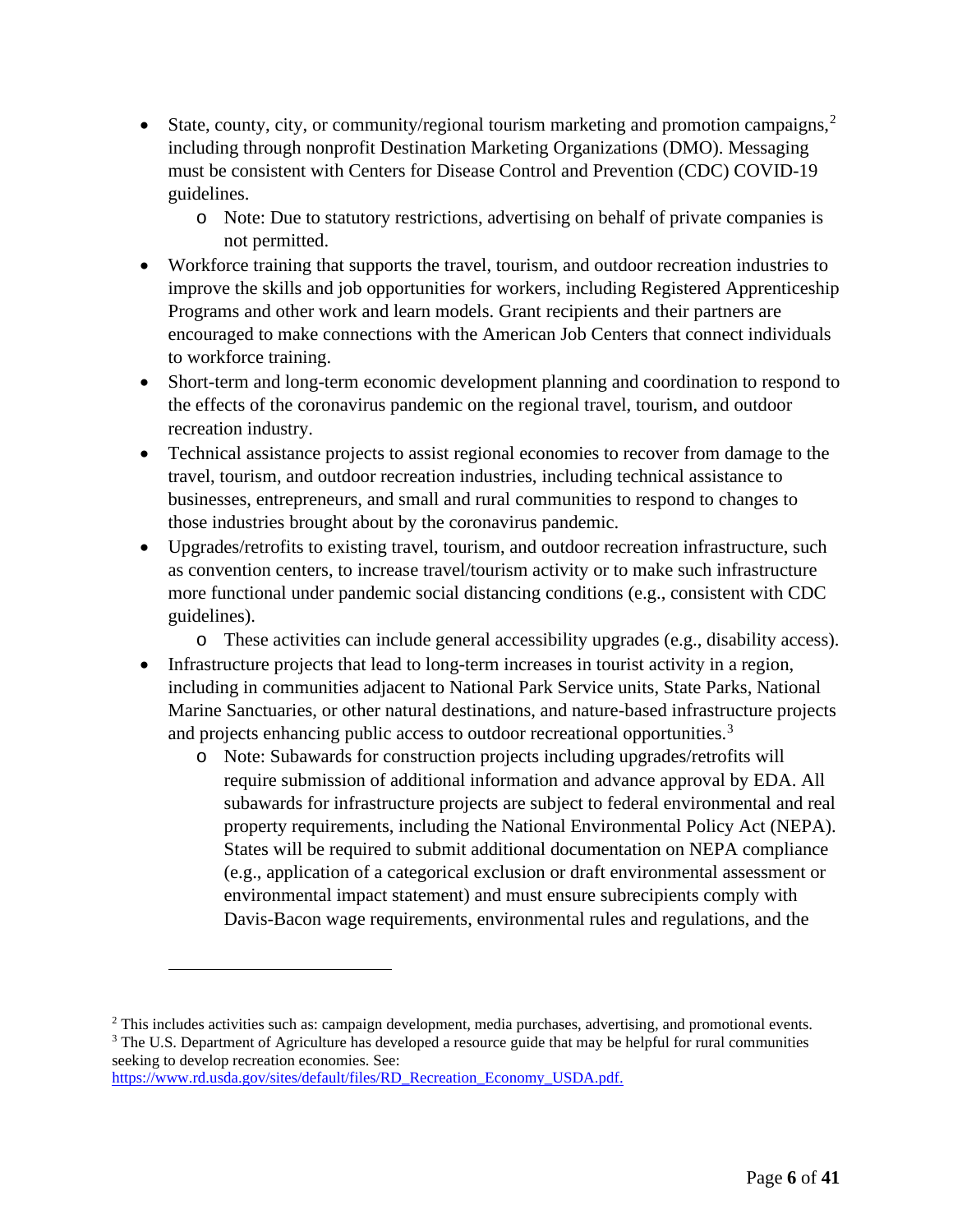property and construction-related requirements of 2 C.F.R. part 200 and 13 C.F.R. part 314. See also section D.2.b of this NOFO.

• Other uses to support the travel, tourism, and outdoor recreation industries, as approved by EDA.

All projects must support the travel, tourism, and outdoor recreation sectors and be consistent with CDC guidelines for safe travel. Projects that do not support these sectors or are intended to support diversification away from the sectors are not permitted.

The Governor, or equivalent, of each State is authorized to designate an entity to receive and administer the State Tourism Grant, which may be the State, an agency thereof, or another entity that is an Eligible Applicant as described in section C.1. For State Tourism Grants only, EDA will invite States to apply using specific streamlined procedures; therefore, the application submission and review information in Sections D and E is inapplicable for State Tourism Grant applications.

# **c. EDA Competitive Tourism Grants**

Under this component, EDA will fund travel, tourism, and outdoor recreation projects that include non-construction and construction activities. For the most part, this component is intended to fund projects that are focused on new and expanded infrastructure, projects with a multi-state or national focus, and projects in regions most adversely affected by damage to the travel, tourism, and outdoor recreation sectors from the coronavirus pandemic.

Through this program, EDA can support both the development of travel, tourism, and outdoor recreation pandemic recovery strategies and the implementation of recovery projects, including in communities adjacent to National Park Service units, State Parks, National Marine Sanctuaries, and other natural destinations. This includes construction activities where the project is owned by the Eligible Applicant such as:

- Water and stormwater/wastewater improvements,
- Pier construction and improvements,
- New outdoor recreation and trail infrastructure and public access enhancements,
- Nature-based infrastructure projects to improve access to recreation,
- Cultural, arts, and tourism facilities (e.g., visitor or tourist information centers),
- Workforce training facilities and capacity building programs,
- Accessibility enhancements, and
- Country-wide or multi-state travel, tourism, or outdoor recreation promotion.

Please note the following:

• Because state and local tourism promotion and marketing projects are eligible uses of funds under State Tourism Grants, such projects are not eligible under the EDA Competitive Tourism Grants component.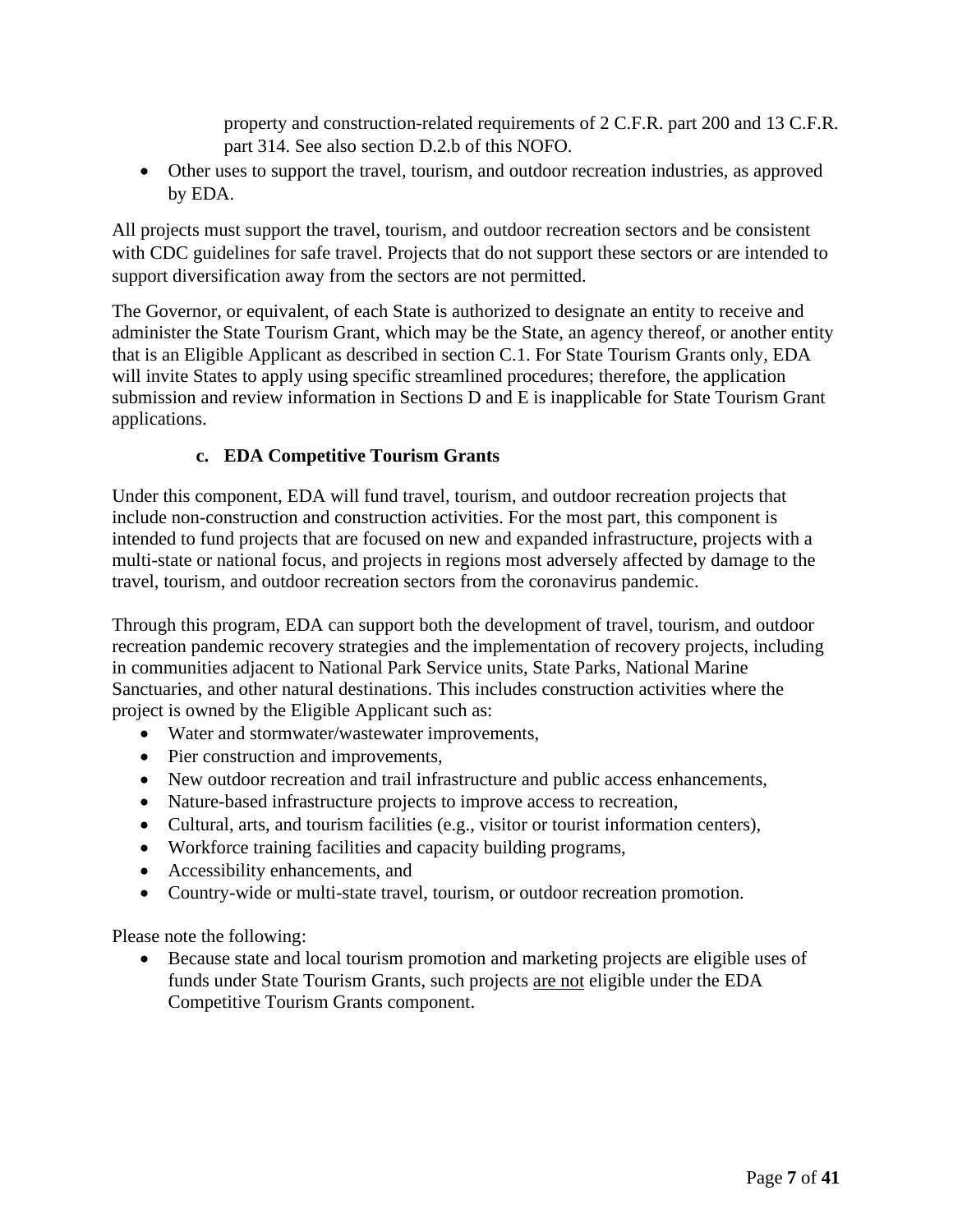- While EDA prefers projects that directly support the travel, tourism, and outdoor recreation sectors, it will consider diversification projects under this component. [4](#page-7-0)
- The applicant must clearly notify EDA in the application if the applicant is also seeking or receives any other funding for the project, including funding under a State Tourism Grant.
- All project proposals must be consistent with CDC guidelines for safe travel.

If a specific project is part of the Build Back Better Regional Challenge NOFO it will only be considered under this ARPA Tourism NOFO to the extent that the Build Back Better Regional Challenge package of projects was not selected. We encourage all other travel, tourism, and outdoor recreation projects be submitted to this NOFO. If an applicant has inadvertently applied to the incorrect NOFO, or if an application is not selected for funding under the relevant NOFO, depending on the availability of funds, EDA in its discretion may move the project to the more appropriate NOFO.

In EDA's experience with post-disaster recovery, the most effective rebuilding efforts are based on long-term regional development or redevelopment strategies that leverage Federal funding in coordination with state, local, and private sector resources. For this reason, EDA encourages the submission of applications based on long-term, regionally oriented, coordinated, and collaborative economic development or redevelopment strategies that foster economic growth and resilience.

It is important that investments support the economic recovery through strong employment opportunities for workers, including but not limited to opportunities for workforce development, rehiring of laid off workers, and creating and retaining union jobs and well-paying jobs with good benefits. Moreover, it is important that investments in infrastructure and construction projects be carried out in ways that produce high-quality infrastructure, avert disruptive and costly delays, and promote efficiency. EDA understands the importance of promoting workforce development and encourages recipients to ensure that construction projects use strong labor standards, including project labor agreements and community benefit agreements that offer wages at or above the prevailing rate and include local hire provisions to promote effective and efficient delivery of high-quality infrastructure projects, as well as the economic recovery. Using these practices in construction projects may help to ensure a reliable supply of skilled labor that would minimize disruptions, such as those associated with labor disputes or workplace injuries.

Prospective applicants should note that section C sets out eligibility criteria for applications, and only applications meeting the eligibility criteria will be considered. EDA will evaluate and select applications according to the evaluation criteria set forth in section E.

<span id="page-7-0"></span><sup>4</sup> Projects to establish or recapitalize a revolving loan fund (RLF) or design or construct a business incubator, technology, or other type of incubator or accelerator are not eligible uses of funds under the EDA Competitive Tourism Grants component.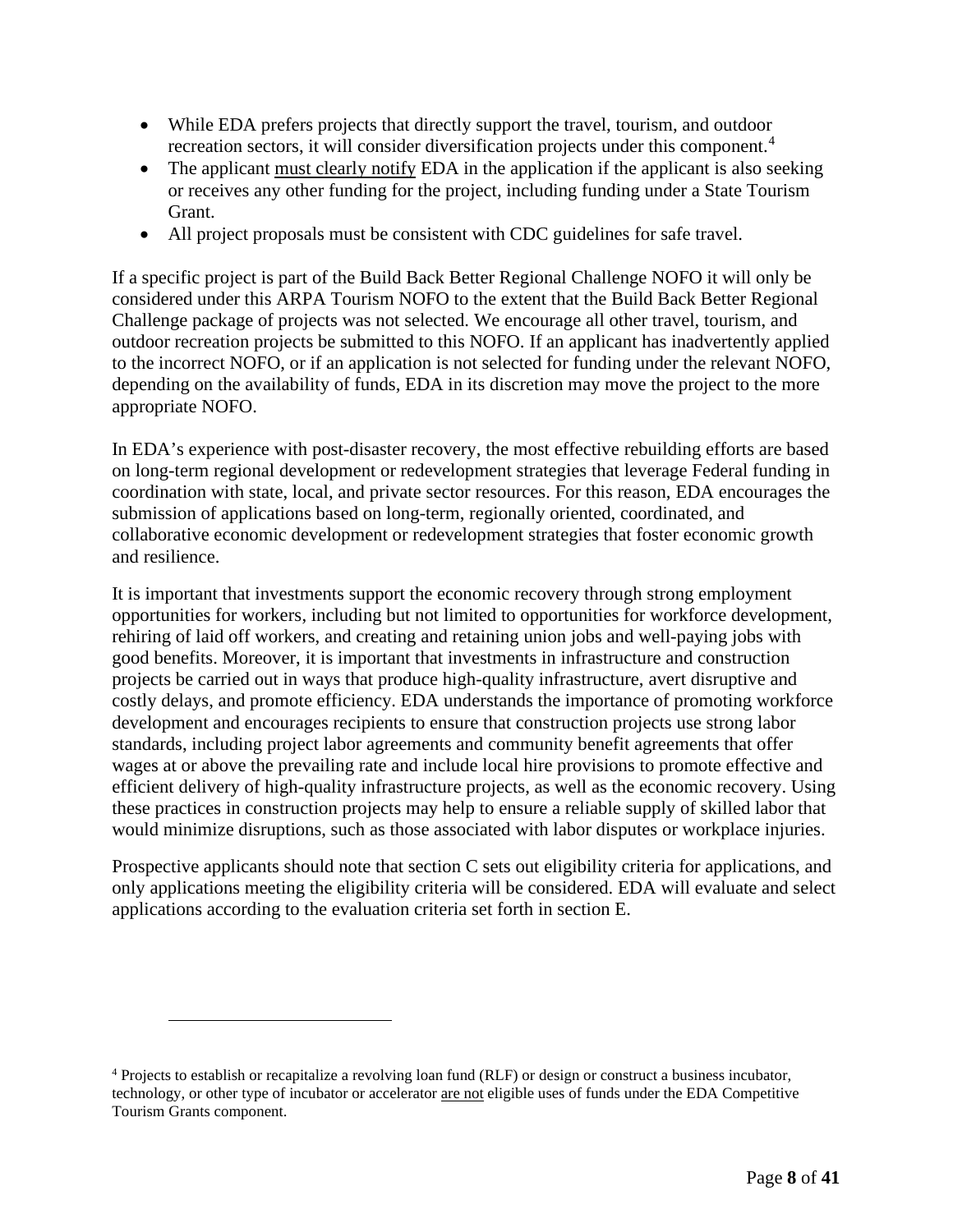# **d. Ineligible Projects**

Some projects are generally ineligible for EDA funding under this NOFO, including projects that are primarily residential in nature, projects to create community amenities that are not specific to regional tourism (e.g., swimming pools, golf courses), projects that directly support casinos or gaming, projects that support general governmental or public safety functions (e.g., buildings to house municipal government, firehouses, public safety equipment), and requests for funding to supplement operating budgets or replace lost revenue (including lost tax revenue). In addition, EDA will not fund projects that are primarily directed at public health responses to the coronavirus pandemic (e.g., testing or vaccination centers, increased hospital capacity, acquisition of PPE for general government use or public distribution); however, incidental public health costs may be included in project budgets (e.g., the cost of PPE for personnel providing technical assistance, larger spaces to accommodate social distancing, increased travel costs to accommodate pandemic safety measures). Applicants who are unsure whether their proposed project is eligible under this NOFO should consult the appropriate EDA Regional Office Point of Contact (POC) listed in section G.

Funds may not be used, directly or indirectly as an offset for other funds, to support or oppose collective bargaining.

## **e. CEDS Alignment**

Each project funded under this NOFO must be consistent with the region's current Comprehensive Economic Development Strategy (CEDS) or an equivalent EDA-accepted regional economic development strategy meeting EDA's CEDS or strategy requirements. In accordance with 13 C.F.R. § 303.7(c)(1), in certain circumstances EDA may accept a non-EDA-funded CEDS that does not contain all the elements EDA requires of a CEDS.<sup>[5](#page-8-1)</sup> Applicants must detail how the proposed project will support the economic development needs and objectives outlined in the CEDS or equivalent strategy, and provide a copy of this planning document, either by attaching the document to the application or providing a web link for the document. In addition, applicants should indicate if other Federal funds have been secured or requested to support any portion of the project for which an EDA investment is proposed. Applicants should describe how the EDA investment will complement, leverage, or otherwise align with other public and private investments to accomplish the planned deliverables and outcomes. Where other Federal funding may be involved in the project, the applicant should provide the Federal program name and contact information with the application to facilitate interagency coordination and avoid duplication of resources.

# **2. EDA Investment Priorities**

<span id="page-8-0"></span>All projects considered for EDA funding under this ARPA Tourism NOFO must be consistent with EDA's Recovery and Resilience Investment Priority. Applicants may also demonstrate that a project is consistent with any of EDA's other Investment Priorities, and projects meeting

<span id="page-8-1"></span><sup>&</sup>lt;sup>5</sup> In doing so, EDA shall consider the circumstances surrounding the application for Investment Assistance, including emergencies or natural disasters and the fulfillment of the requirements of section 302 of PWEDA.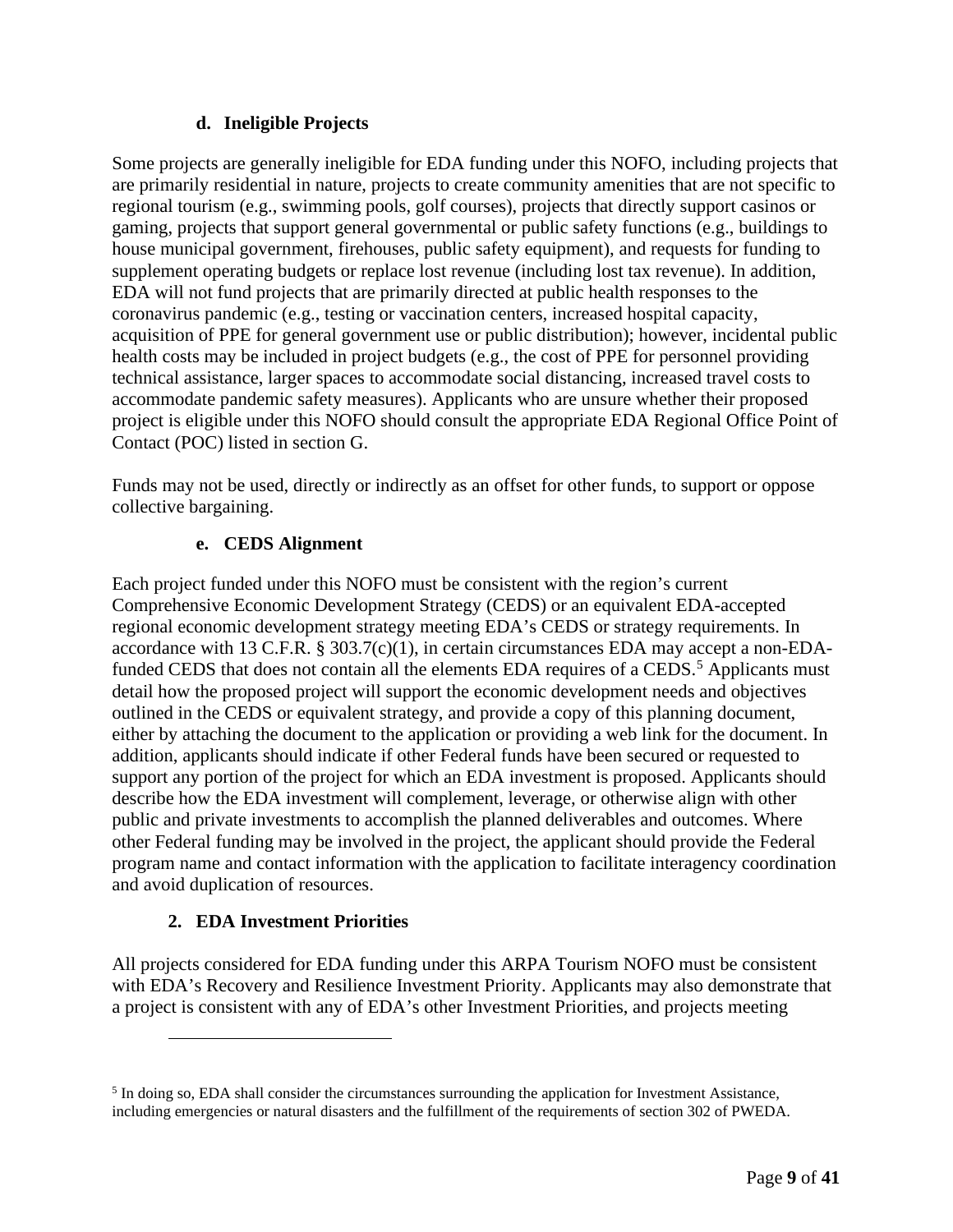multiple investment priorities may be considered more competitive as a result. EDA's Investment Priorities are located at [https://www.eda.gov/about/investment-priorities/.](https://www.eda.gov/about/investment-priorities/) The priorities may be updated from time to time. Any future revisions will be reflected on EDA's website on January 15, April 15, June 15, or September 15 of each year.

# **3. Statutory Authorities for EDA's Programs**

<span id="page-9-0"></span>The statutory authority for the EAA program is section 209 of PWEDA (42 U.S.C. § 3149). The statutory authorization of supplemental appropriations for economic disaster recovery activities is section 703 of PWEDA (42 U.S.C. § 3233). Additional programmatic authority is provided by the American Rescue Plan Act of 2021 (Pub. L. 117-2).

Applicant eligibility and program requirements are set forth in EDA's regulations (codified at 13 C.F.R. Chapter III), and all applicants must address these requirements. EDA's regulations are accessible at the Electronic Code of Federal Regulations website at [https://www.ecfr.gov/cgi](https://www.ecfr.gov/cgi-bin/ECFR?page=browse)[bin/ECFR?page=browse.](https://www.ecfr.gov/cgi-bin/ECFR?page=browse) Under "Browse," select "Title 13 – Business Credit and Assistance", then "Go", then "300-399".

# **4. How does EDA Interpret Resilience?**

<span id="page-9-1"></span>In terms of economic development, EDA defines resilience broadly as the ability of a community or region to anticipate, withstand, and bounce back from various disruptions to its economic base. These disruptions can be caused by a variety of things, including a downturn in the national or local economy as a result of the pandemic. Enhancing resilience in the travel, tourism, and outdoor recreation sectors in the face of the pandemic, especially in light of the ongoing impacts of a changing climate, is a multi-dimensional effort emphasizing engagement and support from all aspects of the community, including economic development practitioners. Some examples include:

- Efforts to enhance business retention and expansion to strengthen these sectors;
- Development and construction of high-performance and resilient infrastructure and buildings (e.g., broadband, energy, flexible and natural infrastructure, safe development practices) to mitigate future risk and vulnerability; and
- Comprehensive planning efforts that involve extensive engagement from the community to define and implement a collective vision for economic recovery.

The development and adoption of new technologies play vital roles in strengthening economic resilience: deploying technologies (e.g., through more robust broadband networks) enables resilience in the face of natural disasters made worse by pandemics and changing climates, and nurturing technology ecosystems supports dynamic, diverse economies that better withstand acute disruptions.

Resilience (within the context of economic development) should include methods and measures to mitigate the potential for future economic injury, promote a faster "up-time" for the travel, tourism, and outdoor recreation sectors, and strengthen local and regional capacity to troubleshoot and address vulnerabilities within the regional economy. As noted above, to be competitive under this ARPA Tourism NOFO, application submissions must explicitly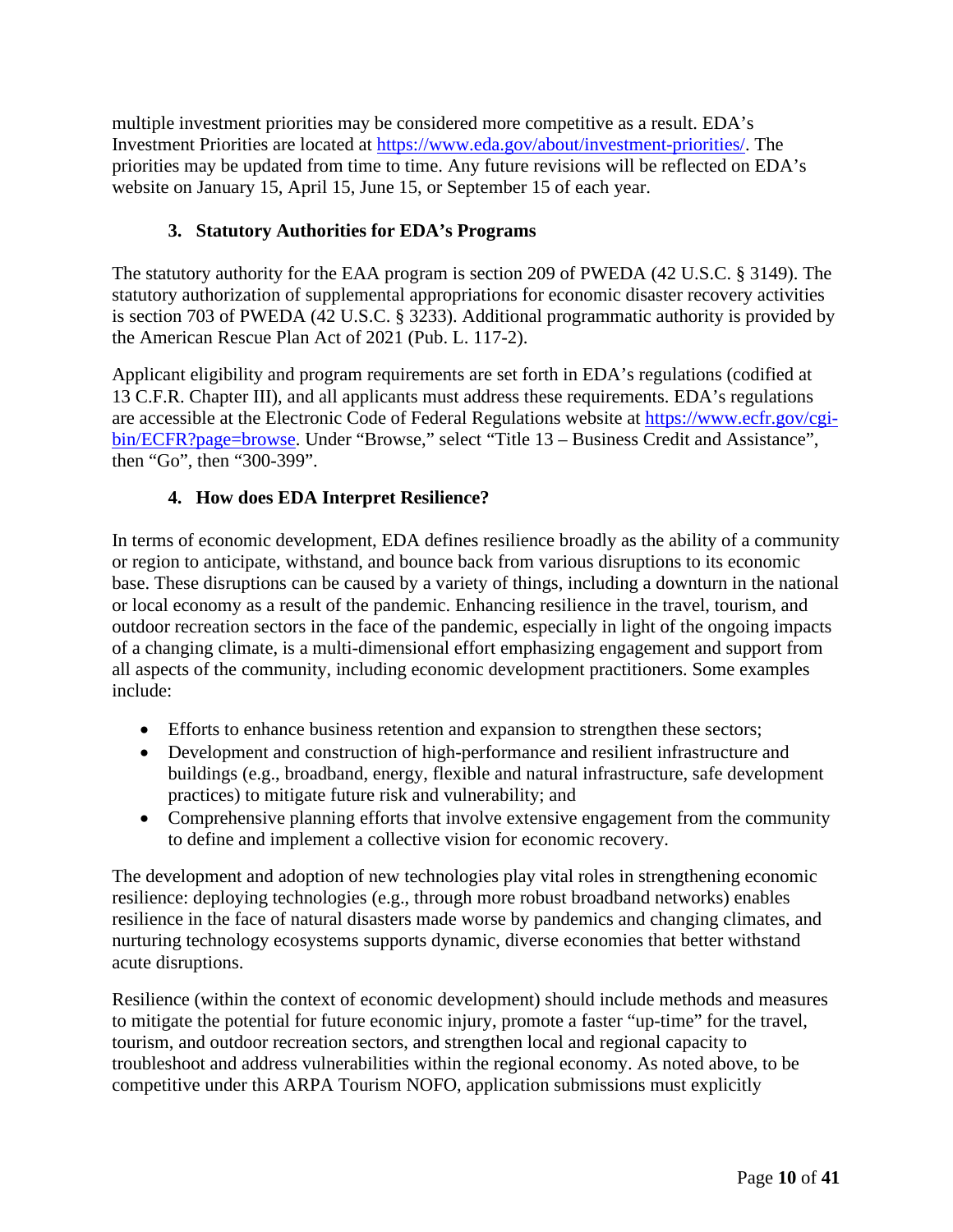incorporate resilience principles. Additional information about this subject is available at [https://www.eda.gov/ceds/content/economic-resilience.htm.](https://www.eda.gov/ceds/content/economic-resilience.htm)

# <span id="page-10-1"></span><span id="page-10-0"></span>**B. Federal Award Information**

# **1. What Funding Is Available Under this Announcement?**

Under the American Rescue Plan Act of 2021 (Public Law 117-2), Congress provided EDA with \$3,000,000,000, to remain available until September 30, 2022, to "prevent, prepare for, and respond to coronavirus and for necessary expenses for responding to economic injury as a result of coronavirus." Of the \$3 billion in appropriated funds, Congress specifically directed \$750,000,000 be provided to "States and communities that have suffered economic injury as a result of job and gross domestic product losses in the travel, tourism, or outdoor recreation sectors" and this NOFO implements that Congressional direction. Consistent with the above, EDA has allocated \$750,000,000 into the two components under this NOFO.

If an applicant is awarded funding, neither DOC nor EDA is under any obligation to provide any future funding in connection with that award or to make any future award(s). Amendments or renewals of an award to increase funding or to extend the period of performance are at the sole discretion of DOC and EDA.

Publication of this announcement does not obligate DOC or EDA to award any specific grant or cooperative agreement or to obligate all or any part of available funds. The award of any grant is subject to the availability of funds at the time of award as well as to DOC priorities at the time of award. Neither DOC nor EDA will be held responsible for application preparation costs.

# **a. State Tourism Grants**

For State Tourism Grants, EDA anticipates awarding up to \$510,000,000 to States based on the pre-pandemic travel and tourism sectors' percentage of State Gross Domestic Product (GDP), along with employment and GDP loss in the travel and tourism sectors during the pandemic.

# **b. EDA Competitive Tourism Grants; Initial EDA Regional Office Allocations**

For EDA Competitive Tourism Grants, EDA anticipates allocating the remaining \$240,000,000 among EDA's six Regional Offices consistent with the formula applied to the State Tourism Grants, as follows:

Atlanta Regional Office – \$24,376,044 Austin Regional Office – \$16,635,106 Chicago Regional Office – \$26,236,391 Denver Regional Office – \$19,849,552 Philadelphia Regional Office – \$95,146,537 Seattle Regional Office – \$57,756,370

For EDA Competitive Tourism Grants, EDA anticipates funding approximately 150 nonconstruction and construction projects that cost between approximately \$500,000 and \$10,000,000, although EDA will consider applications above and below these amounts.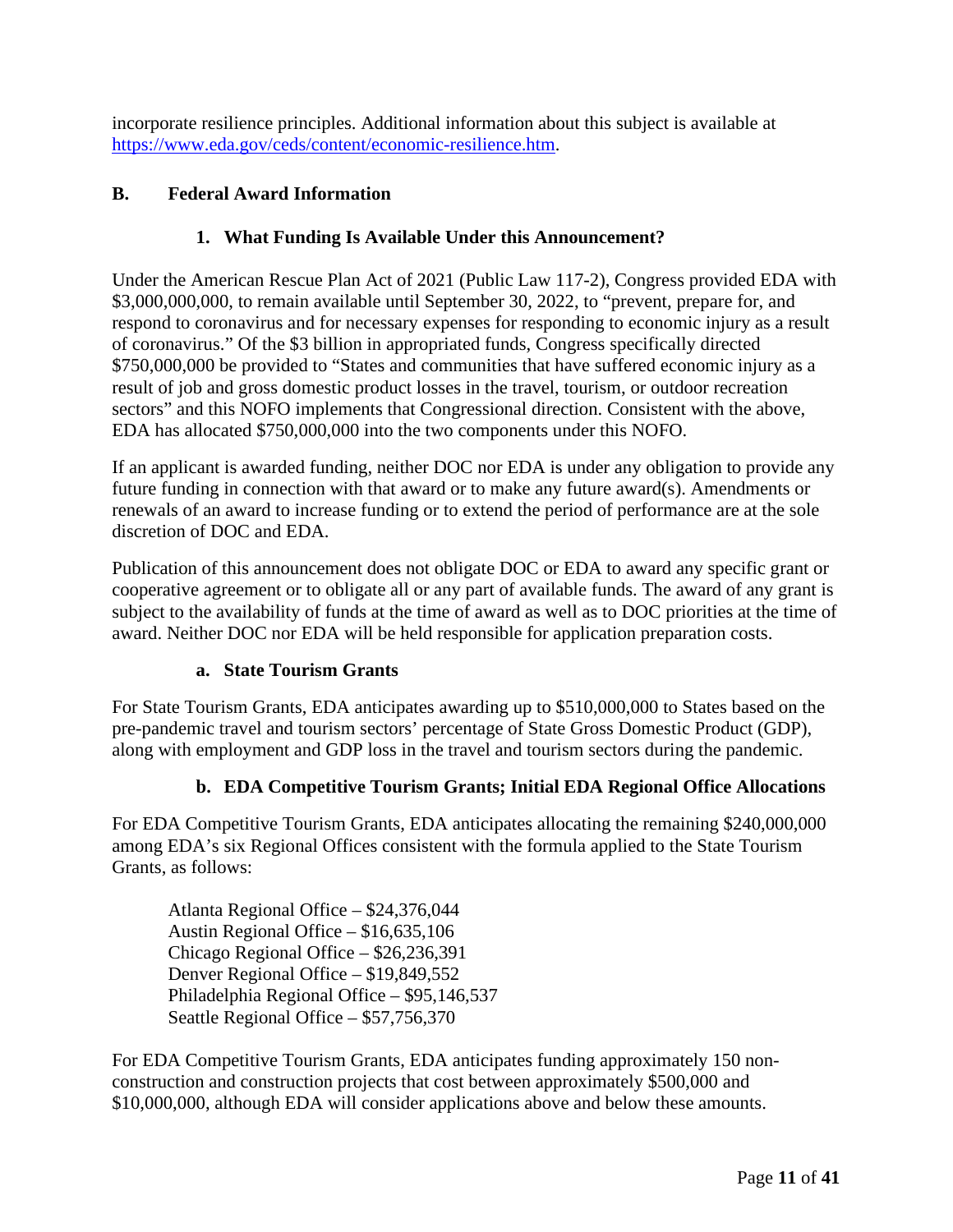**Note: When appropriate, EDA may exercise its discretion to adjust the allocations to its offices or adjust the total amount available under this NOFO and other American Rescue Plan Act NOFOs based on its experience in administering the supplemental appropriations to ensure funds are used to maximum effect or to adjust to unforeseen changes in recovery efforts.**

# **2. What Type of Funding Instrument Will Be Used to Make Awards? How Long Will a Project's Period of Performance Be?**

<span id="page-11-0"></span>*Funding Instrument:* Subject to the availability of funds, EDA may award grants or cooperative agreements to eligible applicants. EDA will award a cooperative agreement on a case-by-case basis if substantial agency involvement is required. For a cooperative agreement, the nature of EDA's "substantial involvement" (to be included in the terms and conditions of the award) will generally be collaboration between EDA and the recipient on the scope of work. However, other possible examples of EDA's "substantial involvement" may include, but are not limited to: (i) authority to halt immediately an activity if detailed performance specifications are not met; (ii) stipulation that the recipient must meet or adhere to specific procedural requirements before subsequent stages of a project may continue; (iii) involvement in the recipient's selection of key personnel; and (iv) operational involvement and monitoring during the project to ensure compliance with statutory requirements.

*Period of Performance:* Under the EAA program, the project period of performance depends on the nature of the project for which the grant or cooperative agreement is awarded. Typically, economic recovery strategy grants and non-construction implementation projects may range in duration from 12 to 24 months. Implementation grants involving construction of project facilities and infrastructure generally are expected to range from 12 to 48 months. EDA will work closely with award recipients to accommodate their projected timelines within reason and allowances of regulations and grant policies. EDA expects that all projects will proceed efficiently and expeditiously, and EDA encourages applicants to document specifically when they will be able to start and complete the proposed project scope of work. **EDA's American Rescue Plan appropriations are available for making awards through September 30, 2022. No disbursements of grant funds may be made after September 30, 2027.**

# <span id="page-11-2"></span><span id="page-11-1"></span>**C. Eligibility Information**

# **1. Eligible Applicants**

For State Tourism Grants, the Governor, or equivalent, of each State is authorized to designate an entity to receive and administer the State Tourism grant, which may be the State, an agency thereof, or another entity that is an Eligible Applicant described below. Under section 3(10) of PWEDA the term "State" includes the fifty States, the District of Columbia, the Commonwealth of Puerto Rico, the Virgin Islands, Guam, American Samoa, the Commonwealth of the Northern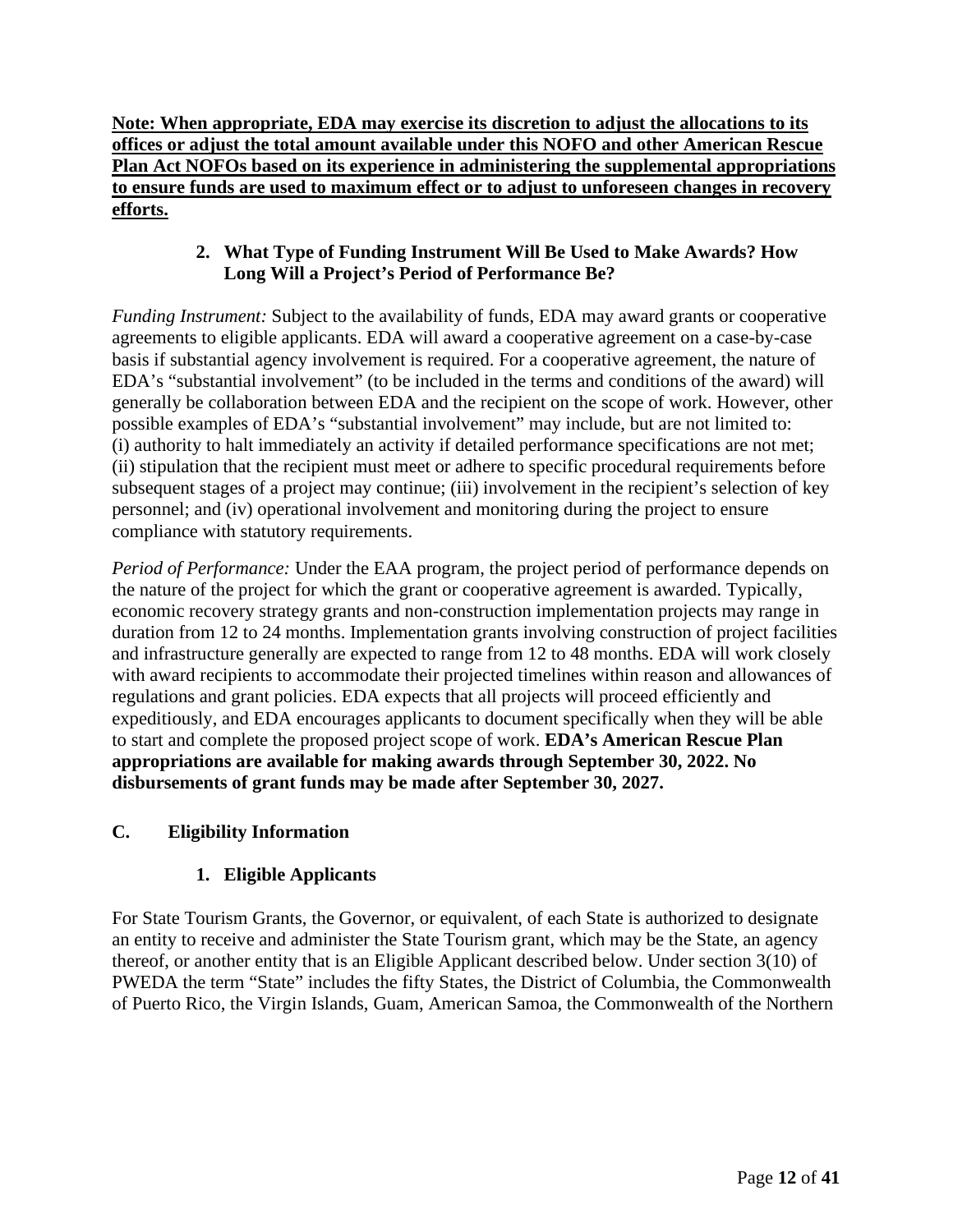Marianas, the Republic of the Marshall Islands, the Federated States of Micronesia, and the Republic of Palau.<sup>[6](#page-12-2)</sup>

Eligible applicants for EDA Competitive Tourism Grants include a(n):

- a. District Organization;
- b. Indian Tribe or a consortium of Indian Tribes;
- c. State, county, city, or other political subdivision of a State, including a special purpose unit of a State or local government engaged in economic or infrastructure development activities, or a consortium of political subdivisions;
- d. Institution of higher education or a consortium of institutions of higher education; or
- e. Public or private non-profit organization or association acting in cooperation with officials of a political subdivision of a State.<sup>[7](#page-12-3)</sup>

## **2. Applicable Disaster Declaration and Responsiveness to the Coronavirus Pandemic**

<span id="page-12-0"></span>EDA has determined that economic injury from the coronavirus pandemic constitutes a "Special Need," and eligibility may be established on that basis without reference to the other economic distress criteria. This determination of nationwide eligibility for these funds is consistent with the March 13, 2020 emergency declaration for the coronavirus disease 2019 (COVID-19) pandemic pursuant to the Stafford Act for all states, tribes, territories, local governments, and the District of Columbia

[\(https://www.fema.gov/disasters/coronavirus/disaster-declarations#\)](https://www.fema.gov/disasters/coronavirus/disaster-declarations).

EDA has further determined that due to the pervasive nature of the economic impacts of the coronavirus pandemic, any construction or non-construction project that would address those impacts by creating or retaining jobs, or increasing the economic diversity or resilience of a region, is eligible for funding. For example, an infrastructure project that creates new jobs in a region is responsive to the requirement that the funds be spent to respond to "economic injury as a result of coronavirus."

# **3. Cost Sharing or Matching**

### **a. EDA Investment Rate**

<span id="page-12-1"></span>For State Tourism Grants, EDA will make awards at a 100% federal grant rate. No matching share is required.

For EDA Competitive Tourism Grants, given the extent of the economic impact and in accordance with the agency's statutory authority under section 703 of PWEDA (42 U.S.C. § 3233), EDA generally expects to fund at least 80%, and up to 100%, of eligible project costs. In determining the grant rate, EDA's Grants Officers in the applicable Regional Office will consider on a case-by-case basis whether the circumstances of the proposed project warrant a

<span id="page-12-2"></span><sup>6</sup> 42 U.S.C. § 3122.

<span id="page-12-3"></span><sup>7</sup> See section 3 of PWEDA (42 U.S.C. § 3122) and 13 C.F.R. § 300.3.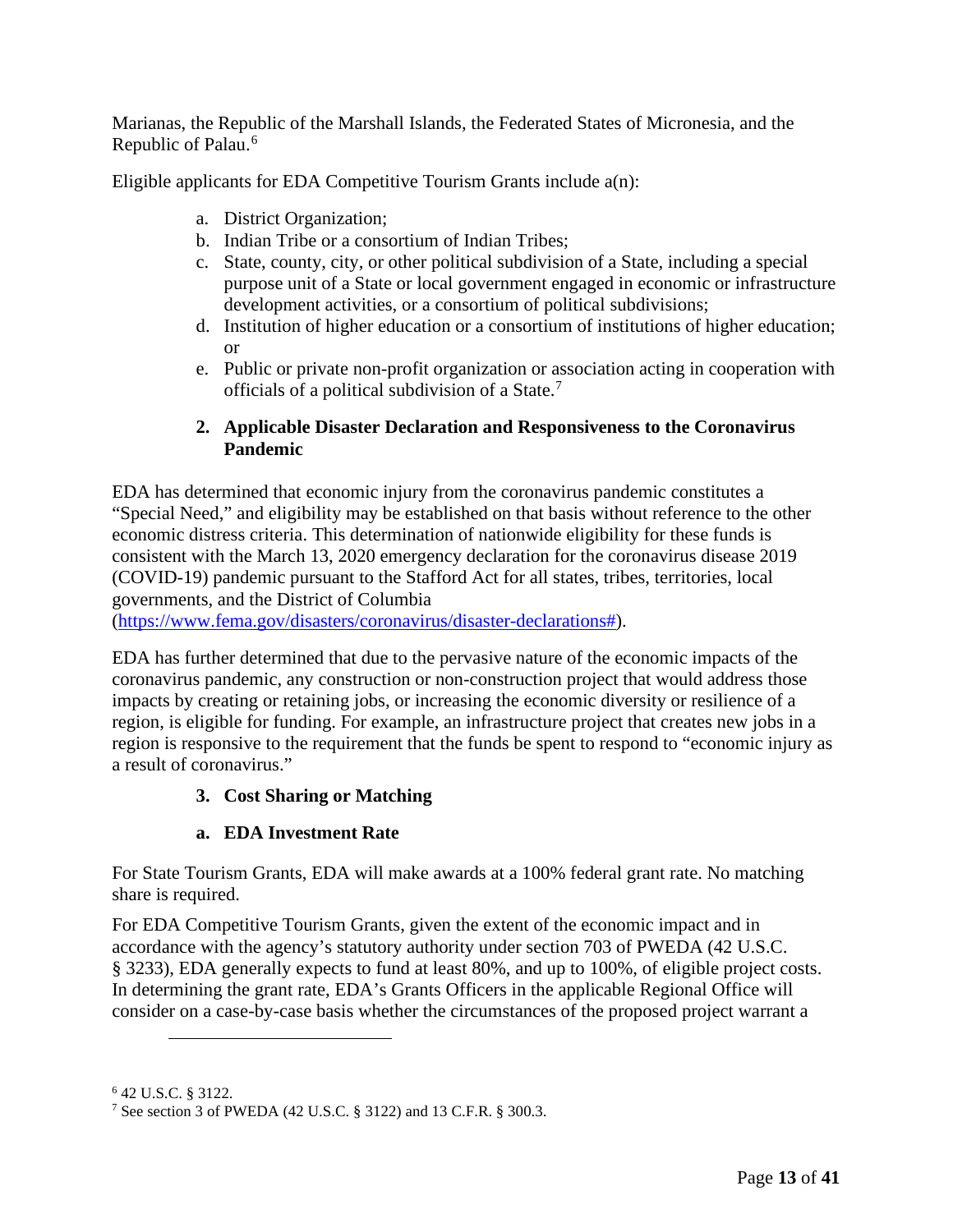Federal share in excess of 80%, including whether the applicant has exhausted its effective taxing or borrowing capacity; the extent of the economic impact of the coronavirus pandemic on the region's travel, tourism, and outdoor recreation sector; or whether the region meets other thresholds for elevated need based on the relative economic distress of the region. Applicants that submit projects with increased levels of match may be considered more competitive. Additionally, EDA may establish a maximum investment rate of up to 100% for projects of Indian Tribes. Any portion of the costs for the EDA scope of work funded below 100% must be borne by the recipient or provided to the recipient by a third party as a contribution for the purposes of and subject to the terms of the award.

# **b. Documentation of Cost Sharing or Matching**

For EDA Competitive Tourism Grants subject to a matching requirement, the applicant must document that the matching share will: (i) be committed to the project for the period of performance, (ii) be available as needed, and (iii) not be conditioned or encumbered in any way that may preclude its use consistent with the requirements of EDA investment assistance. $8$  To meet these requirements, applicants must submit for each source of the matching share a commitment letter or equivalent document signed by an authorized representative of the organization providing the matching funds.

Additional documentation may be requested by EDA to substantiate the availability of the matching funds. Please contact the appropriate EDA Regional Office Point of Contact (POC) listed in section G of this ARPA Tourism NOFO with questions regarding EDA's matching share requirements.

Documented in-kind contributions may provide the required non-Federal Share of the total project cost, but they must be eligible project costs and meet applicable Federal cost principles and uniform administrative requirements. Examples of possible in-kind contributions include space, equipment, services, or forgiveness or assumptions of debt.<sup>[9](#page-13-2)</sup> Funds from other Federal financial assistance awards may be considered matching share funds only if authorized by statute, which may be determined by EDA's reasonable interpretation of the statute.<sup>[10](#page-13-3)</sup>

Applicants are *strongly encouraged* to work with the appropriate POC listed in section G of this ARPA Tourism NOFO to determine how in-kind contributions may be utilized to satisfy the matching share requirement for their application.

# <span id="page-13-0"></span>**D. Application Submission Information**

For State Tourism Grants, applications must follow the format prescribed in the EDA invitation letter. The application submission requirements specified in this section apply only to applications for EDA Competitive Tourism Grants.

<span id="page-13-1"></span><sup>8</sup> See 13 C.F.R. § 301.5.

<span id="page-13-2"></span><sup>9</sup> See section 204(b) of PWEDA (42 U.S.C. § 3144) and the definition of "In-Kind Contribution" at 13 C.F.R. § 300.3.

<span id="page-13-3"></span><sup>&</sup>lt;sup>10</sup> See the definition of "Local Share or Matching Share" at 13 C.F.R. § 300.3. See also 2 C.F.R. § 200.306.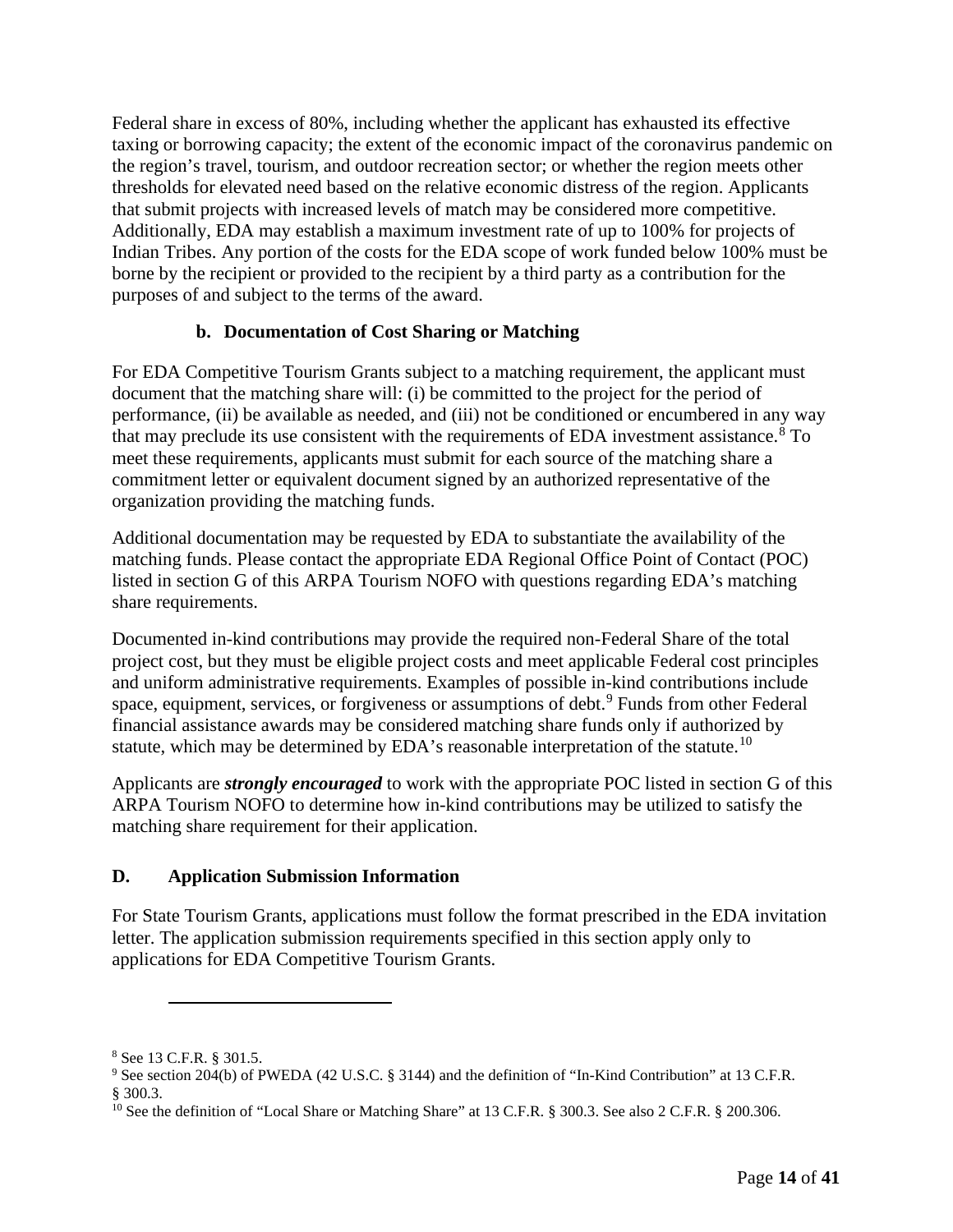**All submissions under the EDA Competitive Tourism Grants component of this ARPA Tourism NOFO are subject to the following review process**. An applicant **must submit a complete application**, as detailed in section D.2.a of this ARPA Tourism NOFO, to be considered for funding. EDA intends to review an application expeditiously upon receipt of the **complete application**. EDA may seek additional information or documentation from the applicant to clarify information presented in the application. Please see section E of this ARPA Tourism NOFO for more information on EDA's review and selection process.

EDA strongly encourages applicants to consult with the appropriate POC listed in section G to discuss whether their project is in alignment with EDA's Investment Priorities as well as EDA's eligibility requirements, cost-sharing requirements, property standards, and other requirements outlined in this ARPA Tourism NOFO. This consultation is limited to clarification of technical matters involving their proposed project, project alignment with EDA's mission and EDA's Investment Priorities, and all other relevant and publicly available information relating to general technical matters.

# **1. Address to Request Application Package**

<span id="page-14-0"></span>An electronic version of the application for this ARPA Tourism NOFO may be obtained at Grants.gov using Funding Opportunity Number "EDA-2021-ARPATOURISM." To accommodate applicants' accessibility requirements, a paper version of the application may be obtained by contacting the appropriate POC listed in section G of this NOFO. Please see section I below for instructions on submitting an application though grants.gov.

All applicants must apply through grants.gov unless they request and receive authorization to submit a paper application package by contacting the appropriate POC listed in section G.

# **2. Content and Form of Application Submission**

<span id="page-14-1"></span>The tables in section D.2.a below describe the EDA and Federal grant assistance forms and other documentation required for a complete application for each type of assistance available under the EDA Competitive Tourism Grants component of this NOFO. The tables may serve as a checklist for applicants in preparing their submissions.

All relevant forms must be signed electronically by the applicant's Authorized Organizational Representative (AOR); please see section I.2 of this ARPA Tourism NOFO for information on AOR requirements. The preferred electronic file format for attachments is Adobe PDF; however, EDA will accept electronic files in Microsoft Word or Microsoft Excel formats. EDA will not accept paper, facsimile or email transmissions of applications except as described below in section D.4. Please refer to important information on submitting your application provided in section D.3.

All documentation and data submitted should be current and applicable as of the date submitted. Applicants are encouraged to contact the appropriate POC for technical assistance before submitting an application. EDA staff members are available to provide applicants with technical assistance regarding application requirements. Additionally, EDA may contact the applicant to clarify application materials received.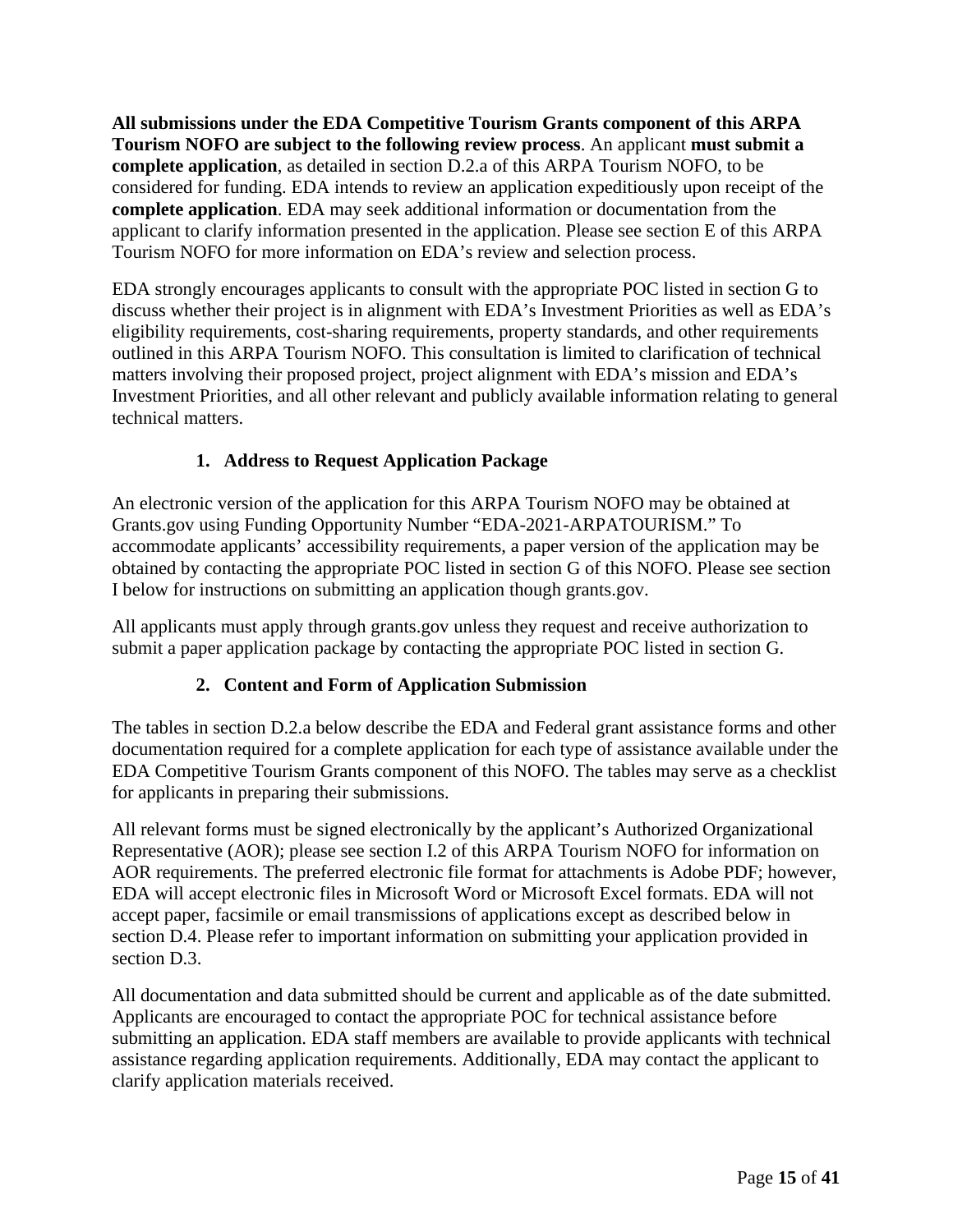# **a. What is required for a complete application?**[11](#page-15-0)

The following table provides a list of documents required for a complete application based on the type of EDA assistance: construction, design and engineering (without a construction component), and non-construction.<sup>[12](#page-15-1)</sup>

Applications for **construction assistance** (including applications for design and engineering with construction activities) must include:

- 1. **One Form SF-424** (Application for Federal Assistance) from each co-applicant, as applicable.
- 2. **One Form SF-424C** (Budget Information—Construction Programs) per project.
- 3. **One Budget Narrative** per project that identifies and justifies how funds in each line item of the budget (Form SF-424C) will be used to support the proposed project. The Budget Narrative should specifically address each budget line item (including both the Federal Share and matching non-Federal Share), and the narrative total should match the total project costs listed in both the SF-424 question 18 line g and SF-424C ("Total Project Costs"). This includes describing any other Federal funds that have been secured or requested to support the project (see section A.1). The Budget Narrative should include itemized valuations of any in-kind matching funds. The non-Federal Share, whether in cash or in-kind, is expected to be paid out at the same general rate as the Federal Share; however, if the applicant's Budget Narrative proposes otherwise, applicants must also include information that indicates what project elements the matching share funds will support and explain why deviation from paying out at the same general rate is required for the project to be implemented. \*Please note: In lieu of a separate Budget Narrative, this information may be included in the Preliminary Engineering Report as required by section C of the ED-900C.
- 4. **One Form SF-424D** (Assurances—Construction Programs) from each co-applicant, as applicable.
- 5. **One Form ED-900** (General Application for EDA Programs) per project.
	- In section B.2, explain whether and if so how the project will incorporate strong labor standards, including project labor agreements and community benefit agreements, that offer wages at or above the prevailing rate and include

<span id="page-15-0"></span><sup>&</sup>lt;sup>11</sup> In the event of discrepancies between instructions provided in any of the forms and this ARPA Tourism NOFO, the requirements for complete applications as stated in this ARPA Tourism NOFO will control.

<span id="page-15-1"></span> $12$  EDA may temporarily waive certain application requirements if the applicant demonstrates that it cannot meet a requirement in a timely fashion because of the impact of the disaster. Applicants are advised to reach out to their appropriate POC for more information on this temporary waiver. See 13 C.F.R. § 302.2 ("When non-statutory EDA administrative or procedural conditions for Investment Assistance awards under PWEDA cannot be met by an Eligible Applicant as a result of a disaster, EDA may waive such conditions").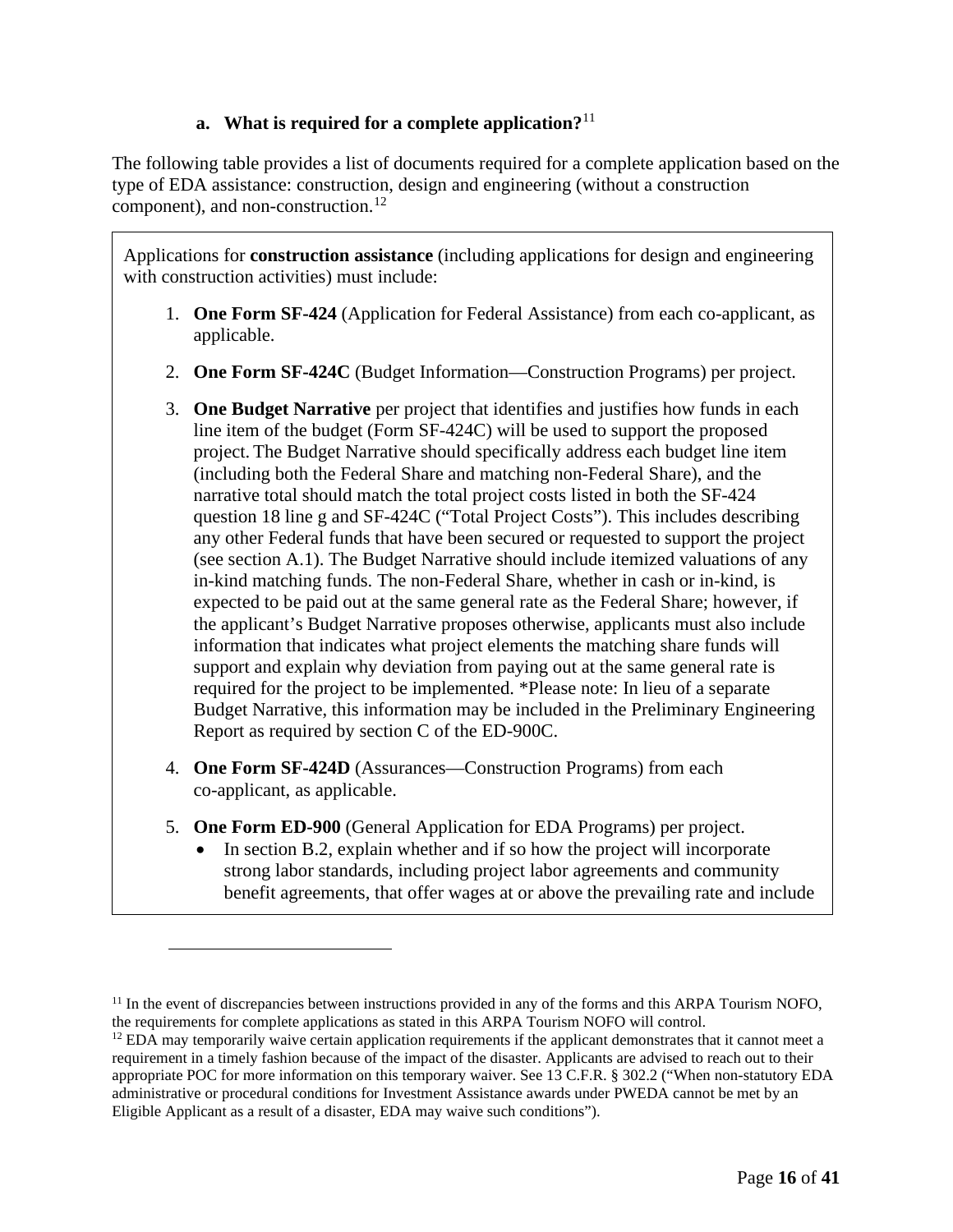local hire provisions, and a description of the applicant's workforce plans and practices.

- In section B.6, explain how the proposed project would meet EDA's Recovery and Resilience investment priority, which all American Rescue Plan projects are expected to meet. You may also explain in this space how the proposed projects will meet any of EDA's other investment priorities.
- In section B.8, explain the steps that you will take to ensure that the economic benefits of the project will be shared by all communities in the project region, including any underserved communities. Your explanation should address the communities affected, barriers those communities may face in accessing benefits of the project, contemplated outreach efforts, and other planned steps to address identified barriers, as appropriate.
- 6. **One Form ED-900A** (Additional EDA Assurances for Construction or Non-Construction Investments) from each co-applicant, as applicable.
- 7. **One Form ED-900B** (Beneficiary Information Form) from each beneficiary of the proposed project, as applicable.
- 8. **One Form ED-900C** (EDA Application Supplement for Construction Programs) and accompanying supporting documentation, e.g., Preliminary Engineering Report.
- 9. **One Form ED-900E** (Calculation of Estimated Relocation and Land Acquisition Expenses).
- 10. **Documentation of Matching Share** for each matching share source, such as a commitment letter, board resolution, proof of bonding authority, or similar document, as applicable. This should be attached to Form ED-900 (section B.10.d of the form).
- 11. **An environmental narrative** that will enable EDA to comply with its NEPA responsibilities. A narrative outline that details required components may be accessed in EDA's website at: [https://eda.gov/files/programs/eda](https://eda.gov/files/programs/eda-programs/Environmental-Narrative-Template-and-Application-Certification-Clause.docx)[programs/Environmental-Narrative-Template-and-Application-Certification-](https://eda.gov/files/programs/eda-programs/Environmental-Narrative-Template-and-Application-Certification-Clause.docx)[Clause.docx.](https://eda.gov/files/programs/eda-programs/Environmental-Narrative-Template-and-Application-Certification-Clause.docx)
- 12. **One Applicant's Certification Clause** (see Appendix A to the environmental narrative noted above) completed separately and signed by each co-applicant, as applicable.
- 13. **One Form CD-511** (Certification Regarding Lobbying) from each co-applicant, as applicable.
- 14. **One Form SF-LLL** (Disclosure of Lobbying Activities) from each co-applicant, if applicable. Form SF-LLL is only required if the applicant has retained a registered lobbyist in conjunction with the proposed project.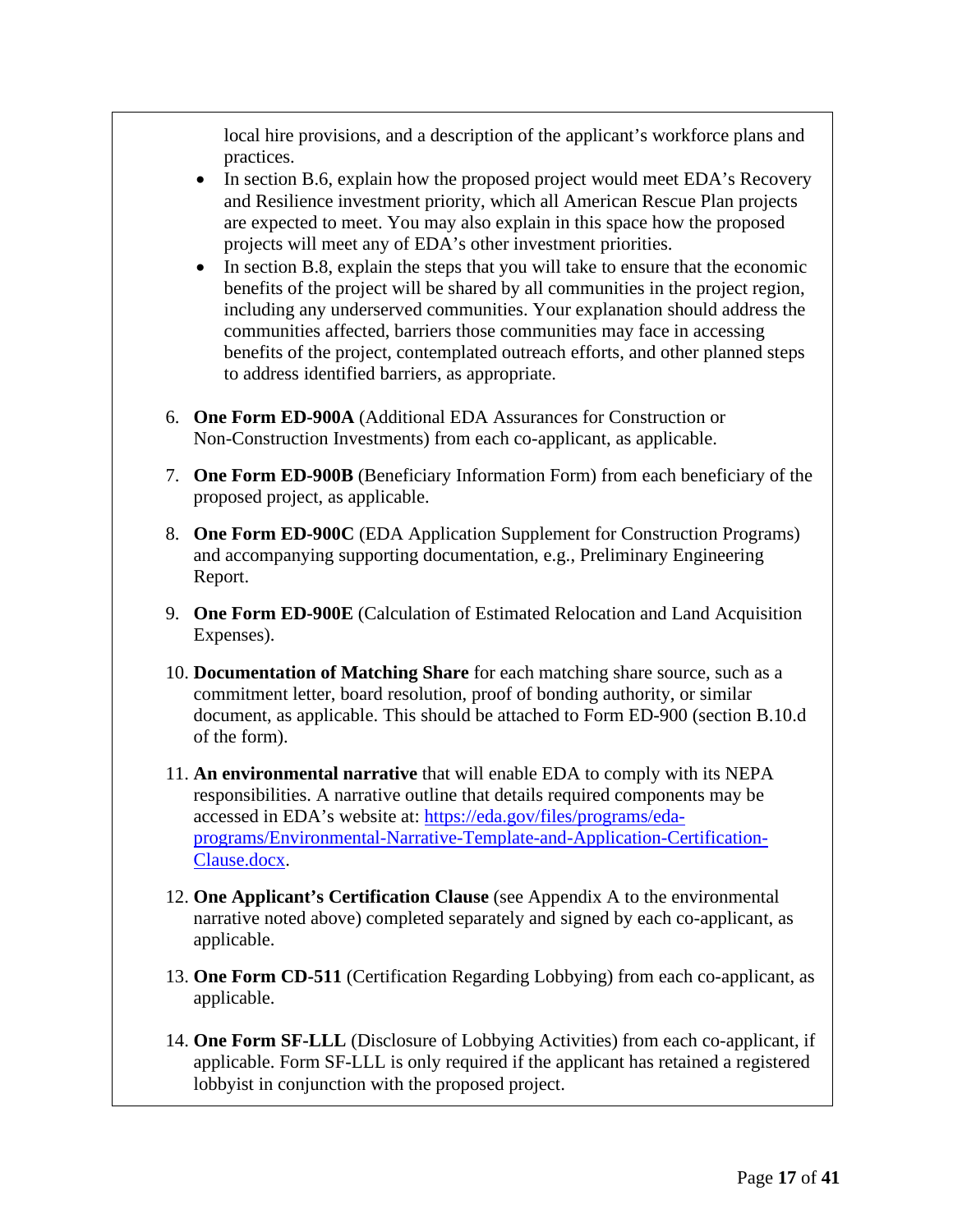# 15. **Map of project site**.

Applications for **design and engineering assistance only** (without a construction component) must include:

- 1. **One Form SF-424** (Application for Federal Assistance) from each co-applicant, as applicable.
- 2. **One Form SF-424C** (Budget Information—Construction Programs).
- 3. **One Budget Narrative** that identifies and justifies how funds in each line item of the budget (Form SF-424C) will be used to support the proposed project. The Budget Narrative should specifically address each budget line item (including both the Federal Share and matching Non-Federal Share), and the narrative total should match the total project costs listed in both the SF-424 question 18 line g and SF-424C ("Totals"). This includes describing any other Federal funds that have been secured or requested to support the project (see section A.1). The Budget Narrative should include itemized valuations of any in-kind matching funds. The non-Federal Share, whether in cash or in-kind, is expected to be paid out at the same general rate as the Federal Share; however, if the applicant's Budget Narrative proposes otherwise, applicants must also include information that indicates what project elements the matching share funds will support and explain why deviation from paying out at the same general rate is required for the project to be implemented**.**
- 4. **One Form SF-424D** (Assurances—Construction Programs) from each co-applicant, as applicable, unless as part of the registration process for SAM each co-applicant has already completed the assurances for non-construction programs. In that case, each co-applicant must inform EDA that this was completed in SAM.
- 5. **One Form ED-900** (General Application for EDA Programs).
	- In section B.6, explain how the proposed project would meet EDA's Recovery and Resilience investment priority, which all American Rescue Plan projects are expected to meet. You may also explain in this space how the proposed projects will meet any of EDA's other investment priorities.
	- In section B.8, explain the steps that you will take to ensure that the economic benefits of the project will be shared by all communities in the project region, including any underserved communities. Your explanation should address the communities affected, barriers those communities may face in accessing benefits of the project, contemplated outreach efforts, and other planned steps to address identified barriers, as appropriate.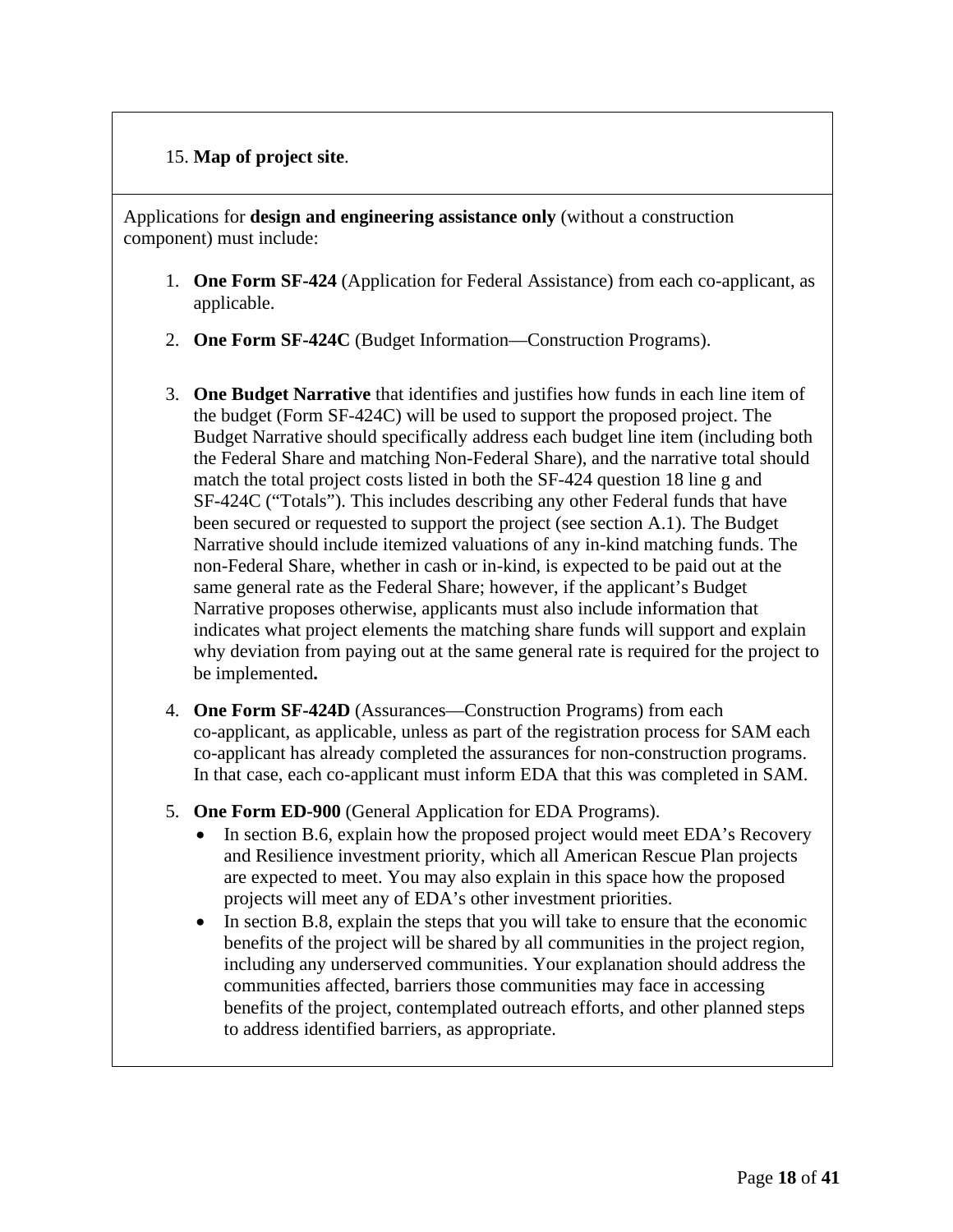- 6. **One Form ED-900A** (Additional EDA Assurances for Construction or Non-Construction Investments) from each co-applicant, as applicable.
- 7. **One Form ED-900D** (Requirements for Design and Engineering Assistance).
- 8. **Documentation of Matching Share** for each matching share source, such as a commitment letter, board resolution, proof of bonding authority, or similar document, as applicable. This should be attached to Form ED-900 (section B.10.d of the form).
- 9. **An environmental narrative** that will enable EDA to comply with its NEPA responsibilities. A narrative outline that details required components may be accessed in EDA's website at: [https://eda.gov/files/programs/eda](https://eda.gov/files/programs/eda-programs/Environmental-Narrative-Template-and-Application-Certification-Clause.docx)[programs/Environmental-Narrative-Template-and-Application-Certification-](https://eda.gov/files/programs/eda-programs/Environmental-Narrative-Template-and-Application-Certification-Clause.docx)[Clause.docx.](https://eda.gov/files/programs/eda-programs/Environmental-Narrative-Template-and-Application-Certification-Clause.docx)
- 10. **One Applicant's Certification Clause** (see Appendix A to the environmental narrative noted above) completed separately and signed by each co-applicant, as applicable.
- 11. **One Form CD-511** (Certification Regarding Lobbying) from each co-applicant, as applicable.
- 12. **One Form SF-LLL** (Disclosure of Lobbying Activities) from each co-applicant, if applicable. Form SF-LLL is only required if the applicant has retained a registered lobbyist in conjunction with the proposed project.

Applications for **non-construction assistance** must include:

- 1. **One Form SF-424** (Application for Federal Assistance) from each co-applicant, as applicable.
- 2. **One Form SF-424A** (Budget Information—Non-Construction Programs).
- 3. **One Budget Narrative** that identifies and justifies how funds in each line item of the budget (Form SF-424A) will be used to support the proposed project. The Budget Narrative should specifically address each budget line item (including both the Federal Share and matching non-Federal Share), and the narrative total should match the total project costs listed in both the SF-424 question 18 line g and SF-424A ("Totals"). This includes describing any other Federal funds that have been secured or requested to support the project (see section A.1). The Budget Narrative should include itemized valuations of any in-kind matching funds. The non-Federal Share, whether in cash or in-kind, is expected to be paid out at the same general rate as the Federal Share; however, if the applicant's Budget Narrative proposes otherwise, applicants must also include information that indicates what project elements the matching share funds will support and explain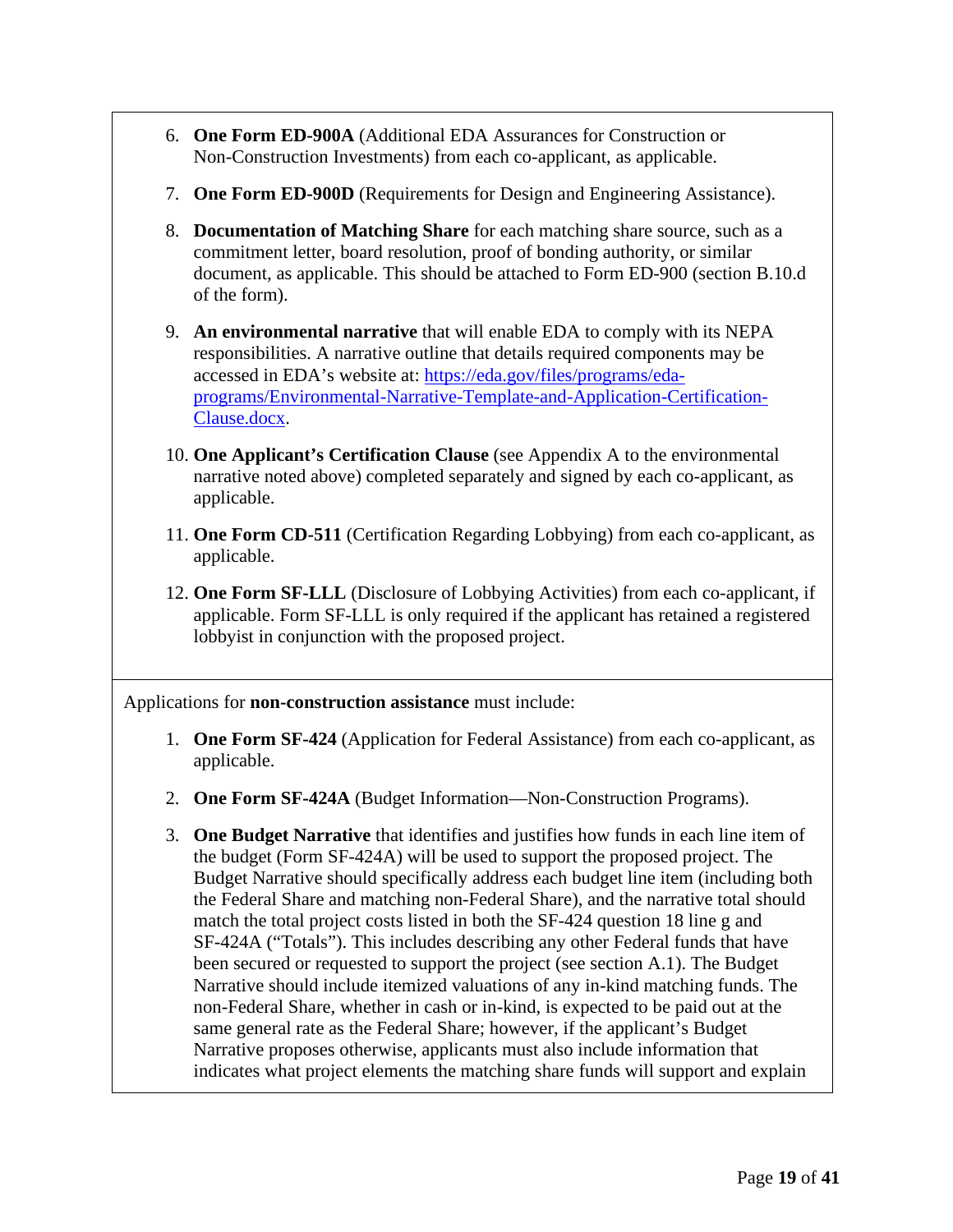why deviation from paying out at the same general rate is required for the project to be implemented.

- 4. **One Form ED-900** (General Application for EDA Programs).[13](#page-19-0)
	- In B.6, explain how the proposed project would meet EDA's Recovery and Resilience investment priority, which all American Rescue Plan projects are expected to meet. You may also explain in this space how the proposed projects will meet any of EDA's other investment priorities.
	- In section B.8, explain the steps that you will take to ensure that the economic benefits of the project will be shared by all communities in the project region, including any underserved communities. Your explanation should address the communities affected, barriers those communities may face in accessing benefits of the project, contemplated outreach efforts, and other planned steps to address identified barriers, as appropriate.
- 5. **One Form ED-900A** (Additional EDA Assurances for Construction or Non-Construction Investments) from each co-applicant, as applicable.
- 6. **Documentation of Matching Share** for each matching share source, such as a commitment letter, board resolution, proof of bonding authority, or similar document, as applicable. This should be attached to Form ED-900 (section B.10.d of the form).
- 7. **One Form CD-511** (Certification Regarding Lobbying) from each co-applicant, as applicable.
- 9. **One Form SF-LLL** (Disclosure of Lobbying Activities) from each co-applicant, if applicable. Form SF-LLL is only required if the applicant has retained a registered lobbyist in conjunction with the proposed project.

For applications that were not selected for funding under the CARES Act that applicants would like EDA to carry forward unchanged into this NOFO consistent with the process described below in section E.1.b.i, applicants must submit a letter to EDA requesting the project be reviewed under this NOFO. The letter must also contain a certification that the project is unchanged and match remains available as originally provided in the application.

# **b. Environmental and Historic Preservation Requirements**

All applicants for EDA construction assistance or design and engineering assistance, including subawards made under State Tourism Grants, are required to provide adequate environmental information. EDA will separately provide states instructions for compliance with NEPA for State

<span id="page-19-0"></span><sup>&</sup>lt;sup>13</sup> Applicants seeking a strategy grant should note this information as part of their response to section B.2 of the form.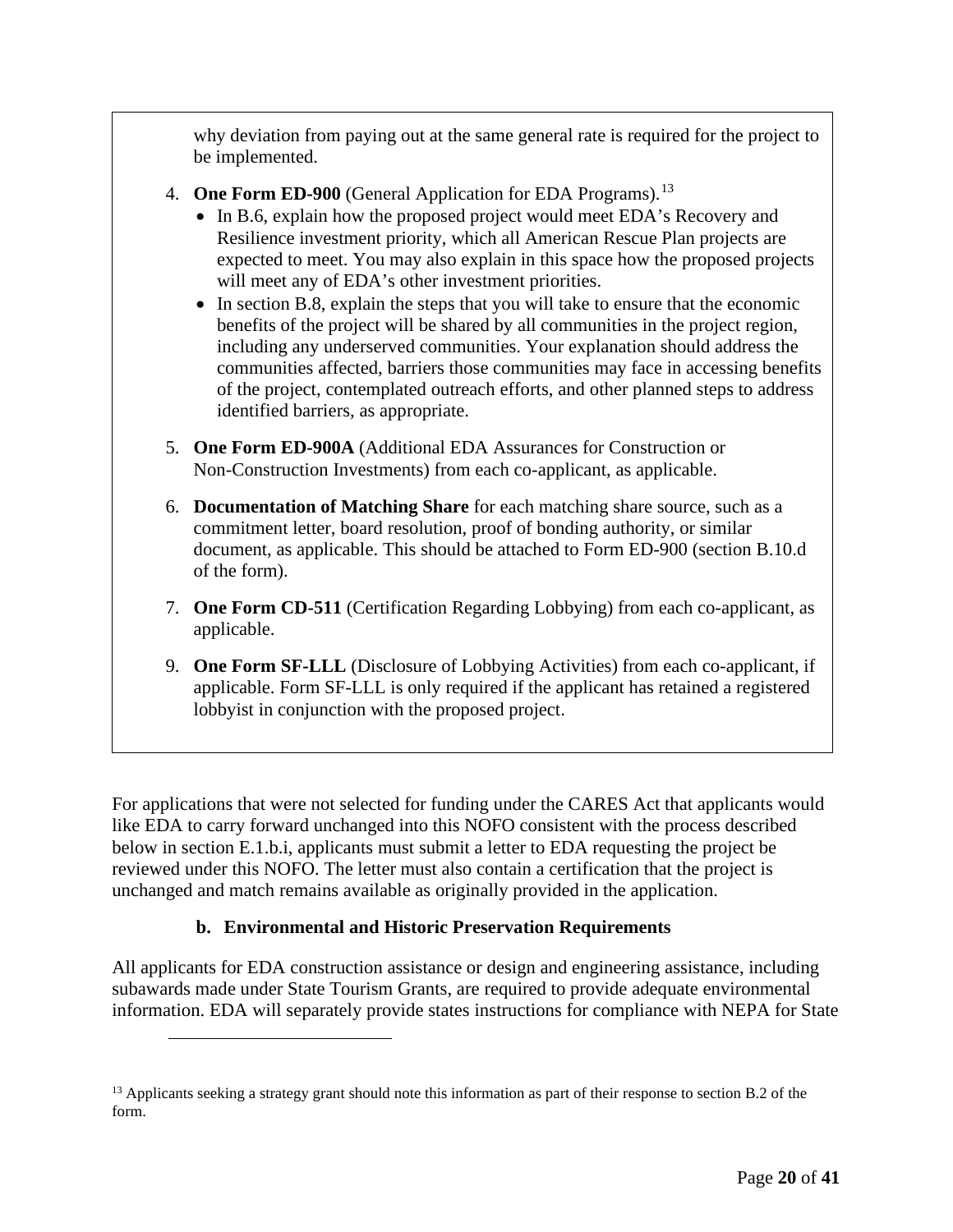Tourism Grant subawards. For EDA Competitive Tourism Grants, EDA will review each application for compliance with NEPA. During the NEPA review process, applicants may be instructed to contact the designated State and/or Tribal Historic Preservation Officer (SHPO/THPO), provide approvals from other governmental agencies, or provide more detailed environmental information. EDA, after compliance with requirements for consultation with Federally-recognized Indian Tribes, may require applicants to participate in Tribal consultation, as necessary. The implementing regulations of NEPA require EDA to provide public notice of the availability of project-specific environmental documents, such as environmental impact statements, environmental assessments, findings of no significant impact, and records of decision, to the affected public. For further guidance and information, please contact the appropriate Regional Environmental Officer listed in section G. Applicants will be notified of any changes to these requirements via Grants.gov.

# **c. Copy of Negotiated Indirect Cost Rate Agreement (if applicable)**

As noted in EDA's Standard Terms and Conditions for Construction Projects (Construction ST&Cs), indirect costs are generally not applicable to construction awards.

If indirect costs are included in the budget for non-construction projects, the applicant must include documentation to support the indirect cost rate it is using (unless claiming the 10 percent de minimis indirect cost rate, discussed below). For most applicants, this will entail the submission of a copy of its current, approved negotiated indirect cost rate agreement (NICRA). The maximum dollar amount of allocable indirect costs for which EDA will reimburse a recipient is the lesser of (i) the line-item amount for the Federal Share of indirect costs contained in the EDA approved budget for the award, or (ii) the Federal Share of the total allocable indirect costs of the award based on either (a) the indirect cost rate approved in the NICRA, provided that the NICRA is approved on or before the award end date, or (b) other acceptable documentation as indicated below.

If the applicant does not have a current or pending NICRA, it may propose indirect costs in its budget; however, the applicant must prepare and submit an allocation plan and rate proposal for approval within 90 days from the award start date (unless claiming the 10 percent de minimis indirect cost rate, discussed below). See 2 C.F.R. part 200 Apps. III, IV, V, VI, VII for guidance. The allocation plan and the rate proposal must be submitted to EDA's Office of Regional Affairs (or applicable cognizant Federal agency). If the applicant chooses to pursue this option, it should include a statement in its Budget Narrative that it does not have a current or pending NICRA and will submit an allocation plan and rate proposal to EDA or the applicant's cognizant Federal agency for approval.

If in accordance with 2 C.F.R. § 200.414(f), an applicant that does not have a current negotiated (including provisional) rate, may elect to charge a de minimis rate of 10 percent of modified total direct costs (unless the applicant is a state or local unit of government that receives less than \$35 million in direct federal funding per year, discussed below). No documentation is required to justify the 10 percent de minimis indirect cost rate; however, an applicant electing to charge a de minimis rate of 10 percent must include a statement in its Budget Narrative that it does not have a current negotiated (including provisional) rate and is electing to charge the de minimis rate.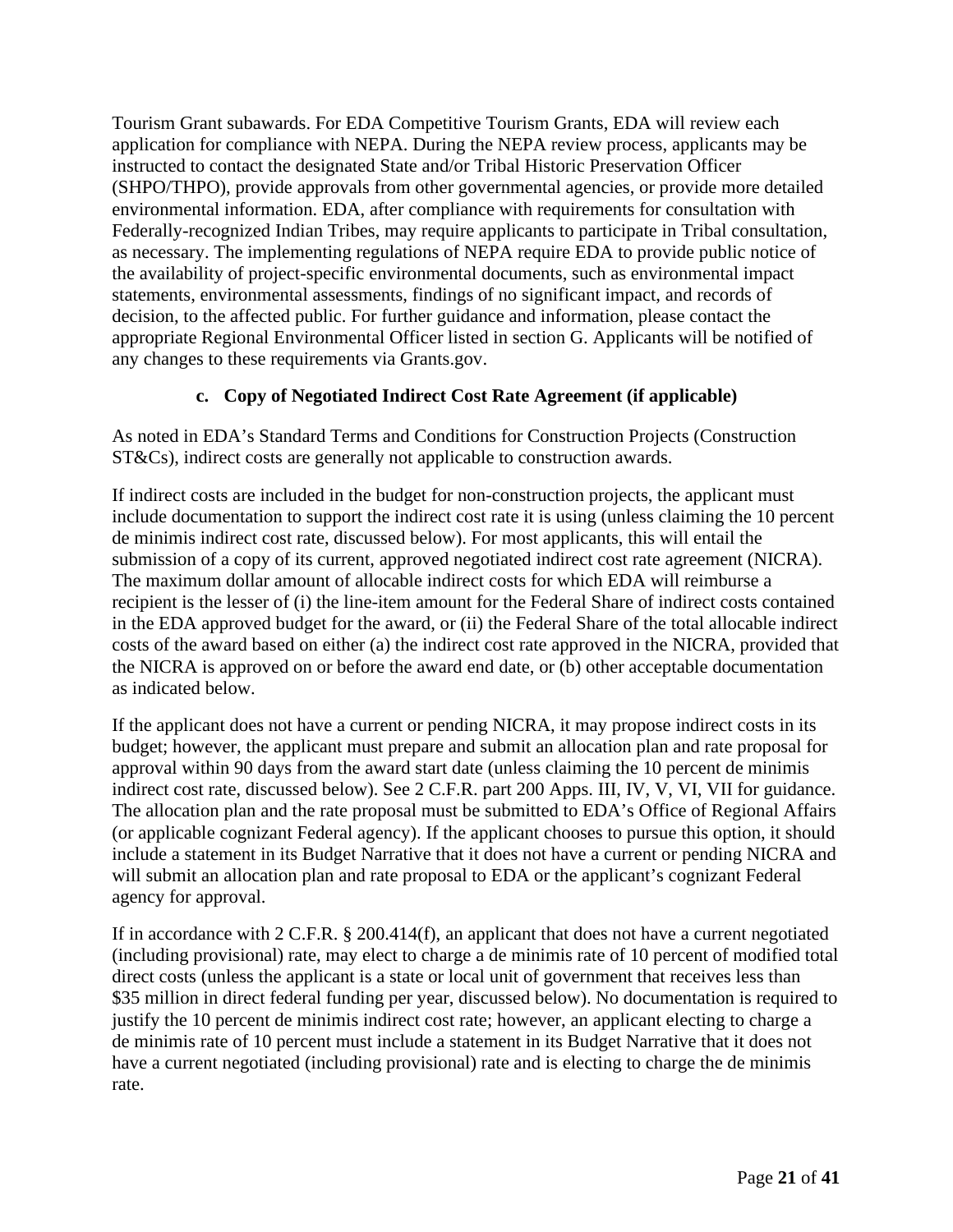Note that if the applicant is a State or local unit of government that receives less than \$35,000,000 in direct Federal funding per year it may submit any of the following:

- i. A current NICRA;
- ii. A Certificate of Indirect Costs from the Department of the Interior (DOI) or EDA;
- iii. Acknowledgment received from EDA and Certificate of Indirect Costs in the form prescribed at 2 C.F.R. pt. 200, app. VII; or
- iv. A Cost Allocation Plan approved by a Federal agency (note that cost allocation plans or indirect cost rates approved by state agencies are not acceptable).

# **d. Unique Entity Identifier and System for Award Management (SAM)**

To enable the use of a universal identifier and to enhance the quality of information available to the public as required by the Federal Funding Accountability and Transparency Act of 2006, applicants are required to: (i) be registered in SAM before submitting an application; (ii) provide a valid unique entity identifier in the application; (iii) make certain certifications (see also section H.5 of this NOFO); and (iv) continue to maintain an active SAM registration with current information at all times during which they have an active federal award or an application or plan under consideration by a federal awarding agency. EDA may not make a federal award to an applicant until the applicant has complied with all applicable unique entity identifier and SAM requirements and, if an applicant has not fully complied with the requirements by the time the EDA is ready to make an award, EDA may determine that the applicant is not qualified to receive an award and use that determination as a basis for making an award to another applicant. Recipients will be subject to reporting requirements, as identified in OMB guidance published at 2 C.F.R. parts 25 and 170.

# **3. Submission Dates and Times**

<span id="page-21-0"></span>There are no application deadlines under this ARPA Tourism NOFO. EDA plans to accept applications on a rolling basis subject to the availability of funds. EDA strongly advises eligible applicants to submit complete applications at least by **January 31, 2022** so that EDA can review and process the application in time to get a potential award in place. **Submission of a complete application by January 31, 2022 is not a guarantee of funding.** 

**EDA's American Rescue Plan appropriations are available for making awards through September 30, 2022. No disbursements of grant funds may be made after September 30, 2027.** EDA may cancel or withdraw the ARPA Tourism NOFO at any time.

# **a. Electronic Submission.**

**EDA accepts electronic submissions of applications through Grants.gov.** EDA will not accept paper, facsimile, or email transmissions of applications except as provided below.

Once an application is submitted, it undergoes a validation process through Grants.gov during which the application may be accepted or rejected by the system. Please be advised that the validation process may take 24 to 48 hours to complete. Applications that contain errors will be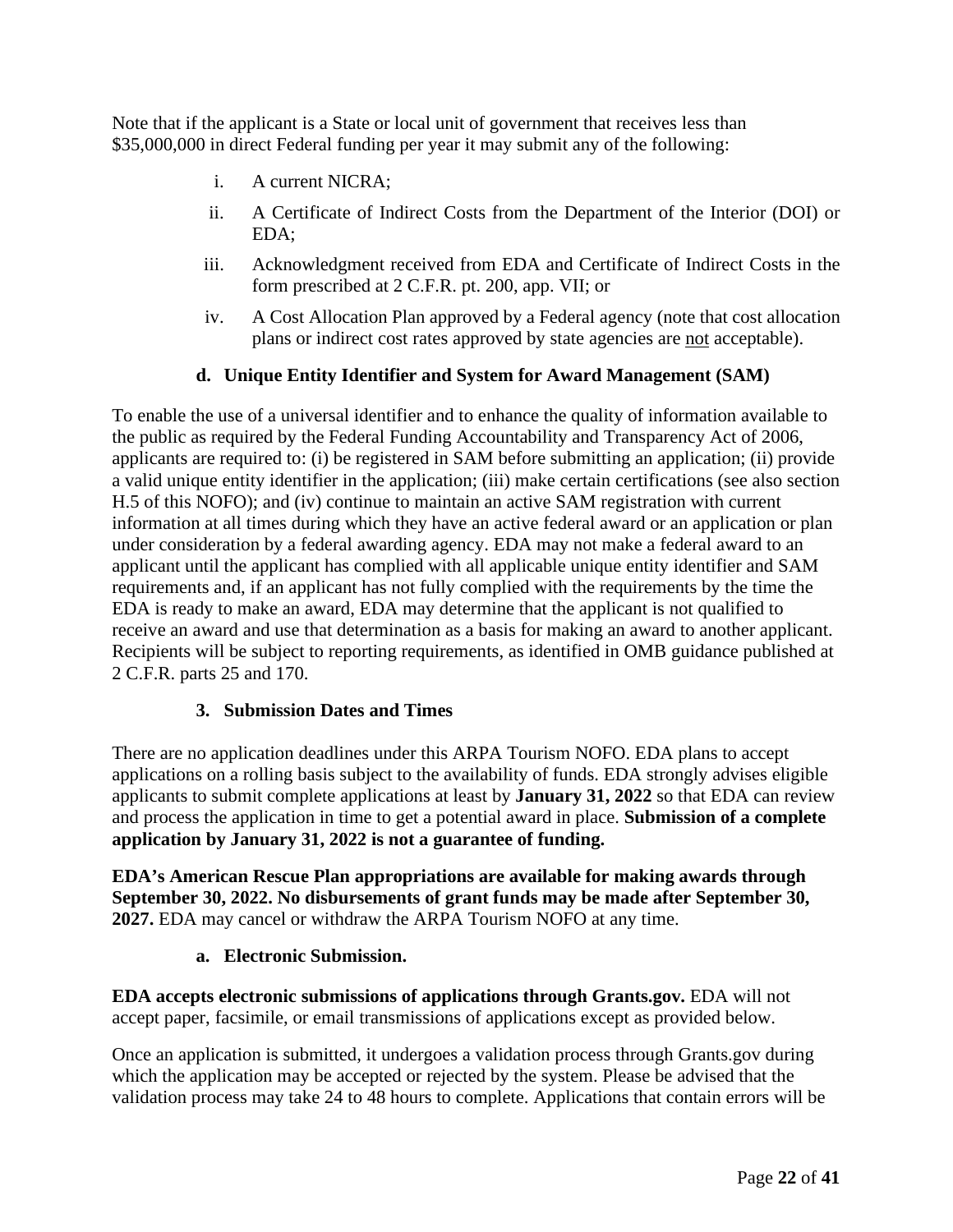rejected by Grants.gov and will not be forwarded to EDA for review. The applicant must correct any errors before Grants.gov will accept and validate the application.

## **Please see section I of this ARPA Tourism NOFO for more detailed instructions and information on the requirements for submitting applications electronically via Grants.gov.**

# **b. Alternatives to Electronic Submission.**

If an applicant is unable to submit an application electronically for reasons beyond the control of the applicant, EDA, in its sole discretion, may **pre-approve in writing** submission via an alternate method (e.g., email).

# **4. Intergovernmental Review**

<span id="page-22-0"></span>Applications submitted under the EDA Competitive Tourism Grants component of this NOFO are subject to the requirements of Executive Order (EO) 12372, "Intergovernmental Review of Federal Programs," if a State has adopted a process under EO 12372 to review and coordinate proposed Federal financial assistance and direct Federal development (commonly referred to as the "single point of contact review process"). All applicants whose primary service areas fall within one or more such States must give State and local governments a reasonable opportunity to review and comment on the proposed Project, including review and comment from area-wide planning organizations in metropolitan areas. [14](#page-22-2) To find out more about a State's process under EO 12372, applicants may contact their State's Single Point of Contact (SPOC). Names and addresses of some States' SPOCs are listed at [https://www.whitehouse.gov/wp](https://www.whitehouse.gov/wp-content/uploads/2020/04/SPOC-4-13-20.pdf)[content/uploads/2020/04/SPOC-4-13-20.pdf.](https://www.whitehouse.gov/wp-content/uploads/2020/04/SPOC-4-13-20.pdf) Question 19 of Form SF-424 allows applicants to demonstrate compliance with EO 12372.

An applicant seeking funding for a construction project or RLF grant under the EAA program that is not a State, Indian Tribe, or general purpose local governmental authority must afford the appropriate general purpose local governmental authority in the project region a minimum of 15 days to review and comment on the proposed project, and provide with its application a statement of its efforts to seek comments and either (i) a copy of the comments received and a statement of any actions to address those comments or (ii) a statement that no comments were received.

# **5. Pre-award Costs**

<span id="page-22-1"></span>In general, EDA does not reimburse pre-award project costs. Applicants that need such reimbursement should work closely with the appropriate POC to determine if their pre-award costs may be considered for reimbursement. For contracted pre-award costs to be eligible for reimbursement, the applicant must competitively procure services pursuant to the Federal government's procurement procedures. All pre-award costs are incurred at an applicant's own risk and will be considered for reimbursement, in EDA's sole discretion, only if an applicant receives an award and such costs are approved by EDA in writing. Under no circumstances will

<span id="page-22-2"></span><sup>&</sup>lt;sup>14</sup> As provided for in 15 C.F.R. part 13.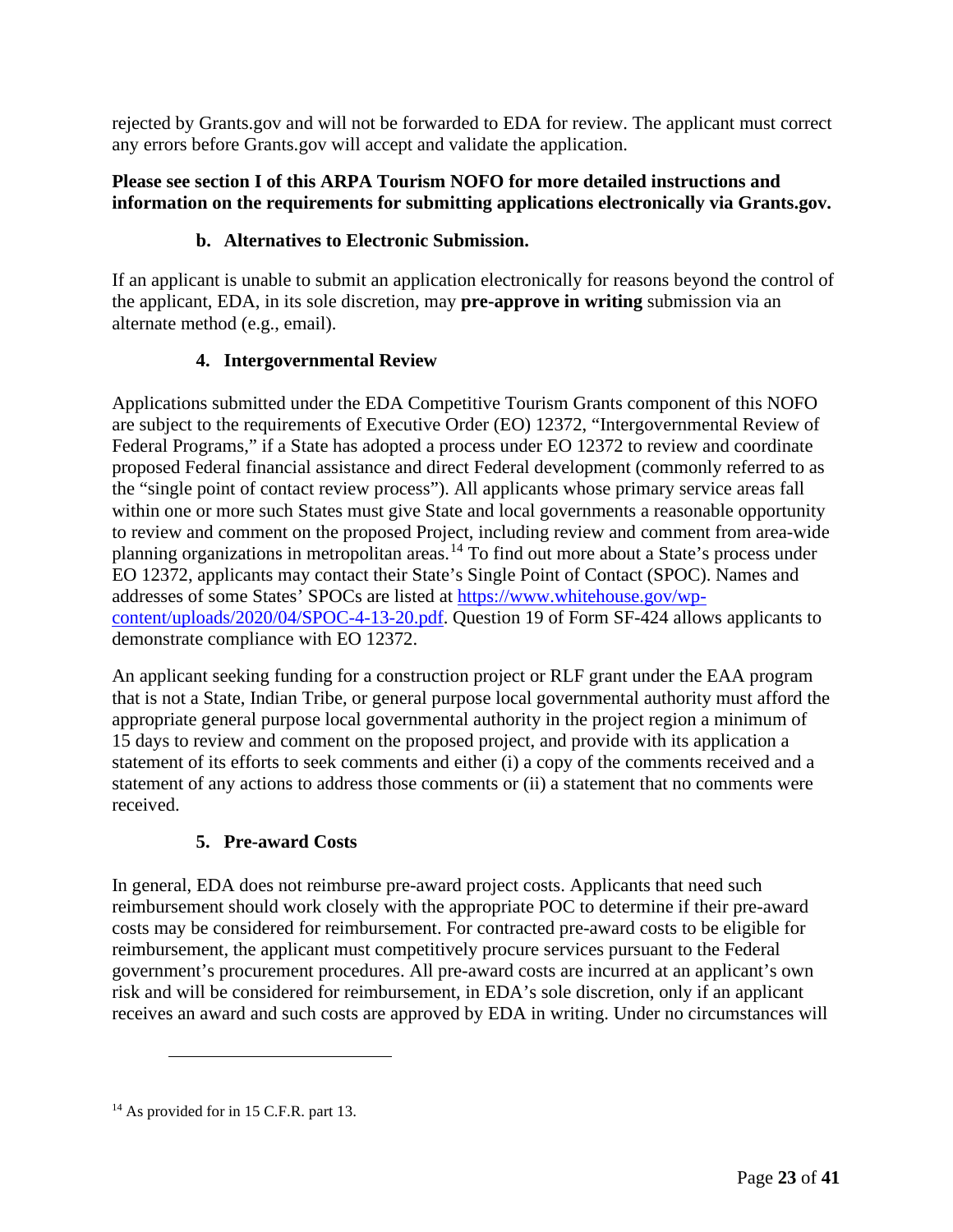EDA or DOC be held responsible for application preparation expenditures, which are distinguished from pre-award project costs.

# **6. Other Submission Requirements**

<span id="page-23-0"></span>After EDA reviews an application, EDA may contact the applicant to request any necessary additional documentation to clarify or substantiate submitted application materials, depending on the type of project proposed. Examples of additional documentation may include, but are not limited to, title verification, documentation of the value of in-kind contributions, evidence all funding is available and committed to the project, or documentation required for environmental or legal compliance. This additional documentation will be required to ensure the proposed project complies with all applicable rules and regulations prior to EDA's issuance of an award. EDA will provide applicants a reasonable amount of time to provide any additional documentation. Failure to provide complete and accurate supporting documentation in a timely manner when requested by EDA may result in the denial of an application.

EDA may, at its discretion, make changes or additions to this ARPA Tourism NOFO. All changes will be communicated on Grants.gov.

# <span id="page-23-1"></span>**E. Application Review Information**

The application review information in this section applies to EDA Competitive Tourism Grant applications only. State Tourism Grant applications will be reviewed by the applicable EDA Regional Office.

Throughout the review and selection process, EDA reserves the right to seek clarification in writing from applicants whose application packages are being reviewed. This may include reaching out to applicants and proposing they seek funding under a different EDA program or other Federal financial assistance program under which they may be more competitively assessed. EDA may additionally ask applicants to clarify application materials, objectives, and work plans, or modify budgets or other specifics necessary to comply with Federal requirements. Before applications are reviewed as described below, EDA will conduct an initial screening to verify that all required forms are complete, and all required documentation is included. Applications that do not contain all elements listed in section D.2.a of this NOFO may not be reviewed. [15](#page-23-2)

<span id="page-23-2"></span><sup>&</sup>lt;sup>15</sup> See 13 C.F.R. § 302.2 ("When non-statutory EDA administrative or procedural conditions for Investment Assistance awards under PWEDA cannot be met by an Eligible Applicant as the result of a disaster, EDA may waive such conditions.").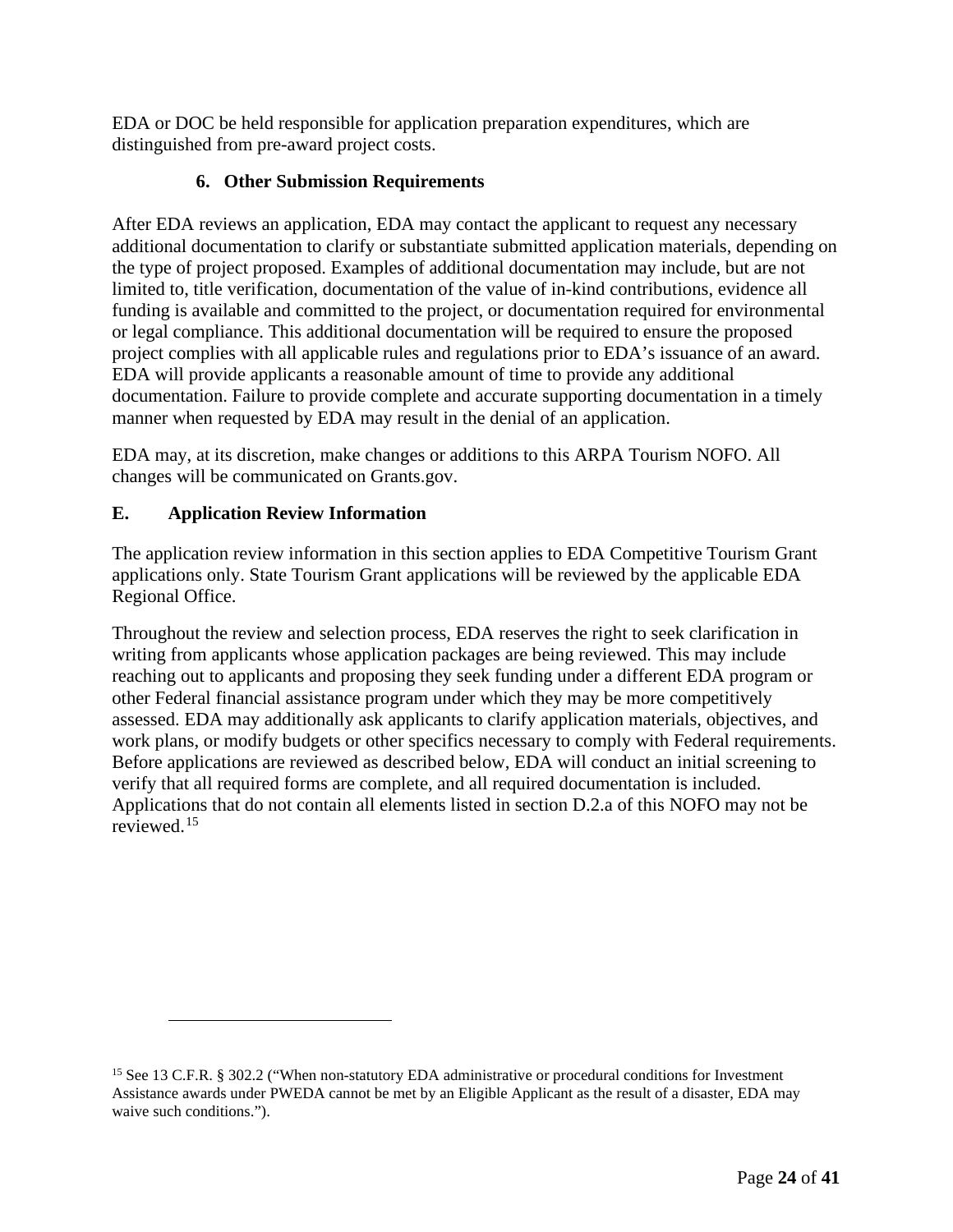# **1. Review and Selection Process**

### **a. Investment Review Committee (IRC)**

<span id="page-24-0"></span>Each Regional Office will convene periodic IRCs, as necessary depending on the volume of applications, that consist of at least three EDA staff members to review each complete application.

All IRC members will review each complete application before the IRC discussion and evaluation. The IRC will make a group evaluation of the merits of each application based on the extent to which the application meets the program-specific award and application requirements.

For all projects, the IRC will use the following criteria in its review, with each criterion receiving equal weight:

- i. The extent to which the region to be served by the project has suffered economic injury as a result of job and gross domestic product losses in the travel, tourism, and outdoor recreation sectors;
- ii. The extent to which the project is responsive to the needs of communities impacted by the coronavirus pandemic's impact on the travel, tourism, and outdoor recreation sectors;
- iii. The extent to which the project supports the economic recovery and long-term resilience to future pandemics or other sudden and severe economic dislocations for the travel, tourism, and outdoor recreation sectors;
- iv. The project's demonstrated ability to foster the creation or retention of union and well-paying jobs with good benefits, as well as the extent to which the applicant proposes to incorporate strong labor protections into the performance of the project;
- v. The degree of economic distress experienced in the project community/region, including the economic impact of the coronavirus pandemic;
- vi. The project's feasibility, including the likelihood that the project can be started quickly, the immediacy of its impacts, and the likelihood that it will be completed before September 30, 2027;
- vii. The project's sustainability/durability, including the extent to which the project demonstrates support from community stakeholders and beneficiary commitments, if any;
- viii. The applicant's organizational capacity, including its financial and management capacity;
- ix. The project's alignment with the applicable CEDS, Tribal strategy, or other EDA-accepted economic development strategy;
- x. The project's demonstrated alignment with EDA's Recovery and Resilience Investment Priority, as well as other current Investment Priorities as outlined at <https://www.eda.gov/about/investment-priorities/disaster-recovery/> and described in section A.2 of this Indigenous Communities NOFO;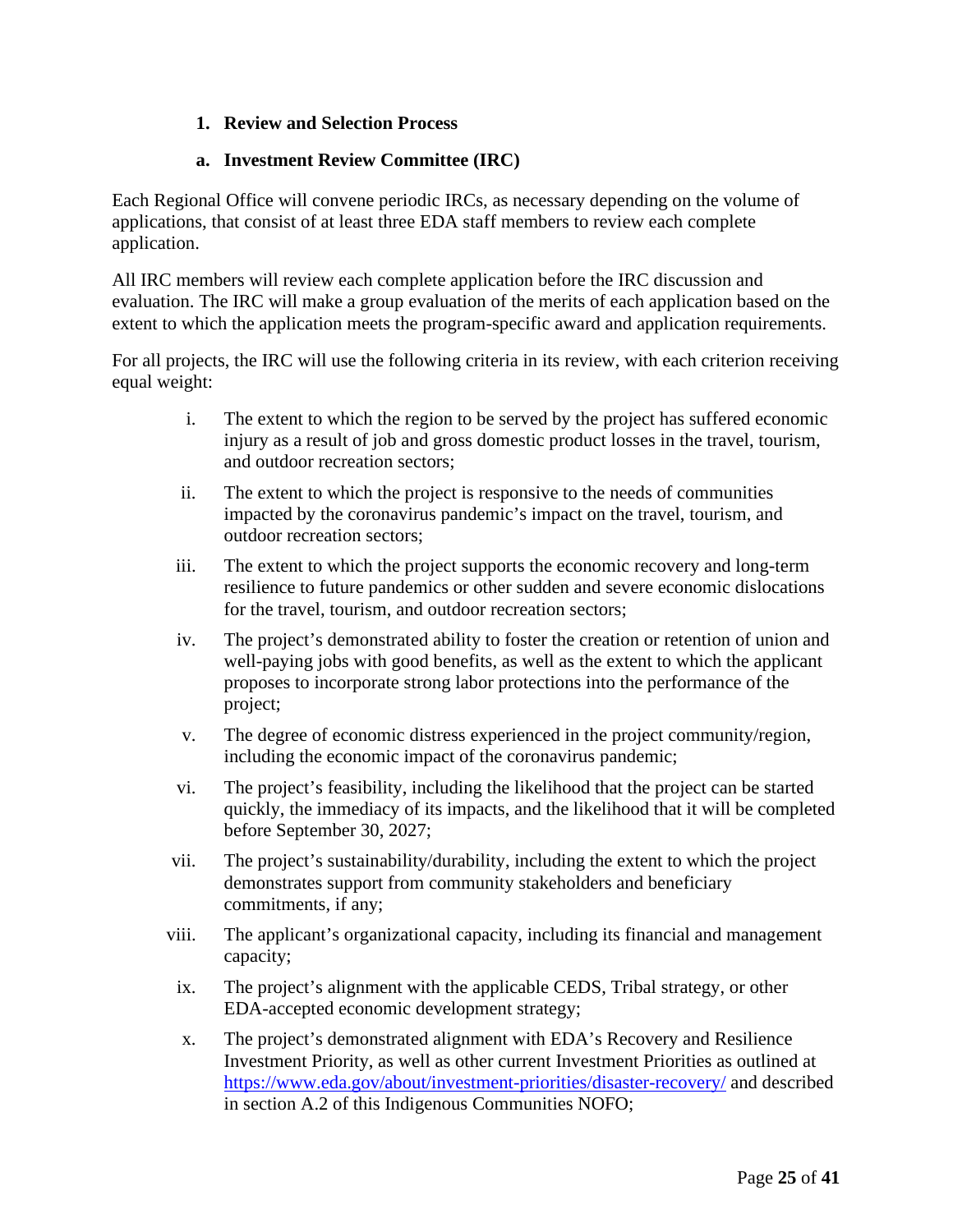- xi. The extent to which the project is based upon community-oriented and collaborative economic development and redevelopment strategies; and
- xii. The extent to which the application articulates a plan for ensuring that the project's benefits are shared across all affected communities. Although not required, EDA encourages efforts to reach historically underserved areas, minority populations, and women.

Based on its consideration of the above factors, the IRC will prepare funding recommendations for the respective Regional Director. The IRC will prepare a ranking or other categorization of applications (e.g., fund, don't fund, or carry forward) to assist the Regional Director in making funding decisions. EDA's final decision on whether to fund a project is dependent upon the ability of the applicant to provide sufficient documentation of the project's compliance with applicable rules and regulations.

EDA intends to provide applicants written notification of the outcome of the IRC expeditiously after receipt of their **complete application**. Applications for complex or large dollar value projects may require a longer review time.

# **b. Due Diligence**

If the IRC recommends an application for funding, the applicant still may have to complete certain due diligence requirements before EDA can make an award. After an applicant has been notified that its application has been recommended by the IRC, EDA may request that the applicant submit additional documents and information to allow EDA to fully evaluate compliance with applicable rules and regulations.

For example, in the case of construction projects, such additional due diligence may include:

- i. Title verification (e.g., proof of project ownership);
- ii. Documentation of matching funds; and
- iii. Documentation required for environmental or legal compliance. This may include, but is not limited to: 404 Clean Water Act permits from the U.S. Army Corps of Engineers and accompanying environmental documentation (environmental assessment or environmental impact statement), Phase I and Phase II environmental assessments, state environmental assessment documentation (for compliance with state environmental statutes such as the Massachusetts Environmental Policy Act (MEPA) or the California Environmental Quality Act (CEQA)), archeological and biological surveys, and proof of coordination with resource agencies.

If the applicant provides the requested information and supporting documentation in a timely fashion and EDA determines the project is fully compliant with applicable rules and regulations, the application will be forwarded to the Grants Officer for a final decision and award approval. Applicants that do not provide the additional information and supporting documentation in a timely fashion or who are deemed not to be in compliance with applicable rules and regulations will receive notification their application was not successful.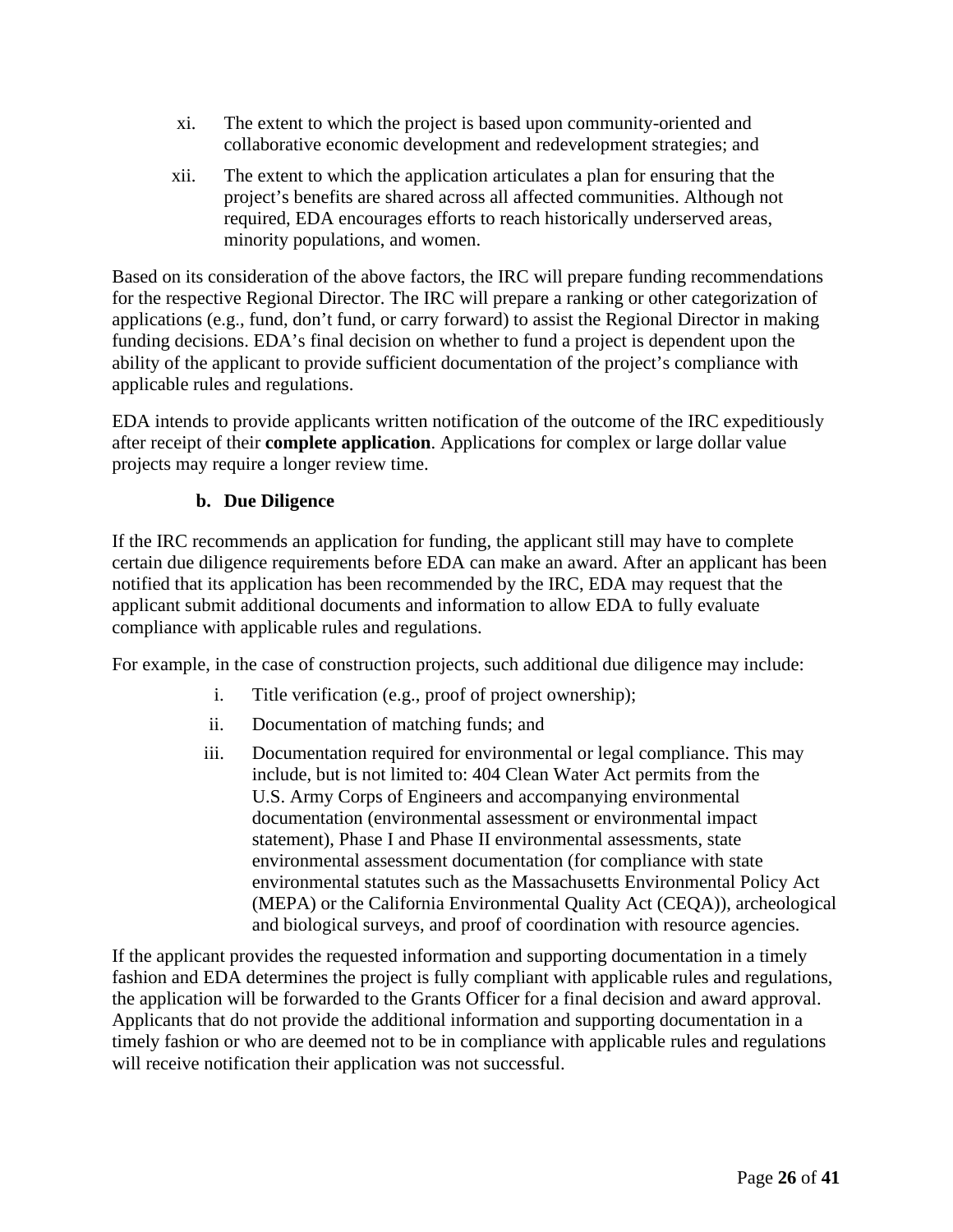## **c. Consideration of Applications Submitted under the FY 2020 CARES Act Addendum**

EDA received many more applications than it could fund under the Coronavirus Aid, Relief, and Economic Security Act Recovery Assistance Addendum to the FY 2020 Public Works and Economic Adjustment Assistance Notice of Funding Opportunity (CARES Act Addendum). Upon request of a declined applicant and certification by that applicant that the project remains unchanged (including provision of match), EDA will consider previously declined CARES Act Addendum applications under this ARPA Tourism NOFO. Instructions for requesting reconsideration of declined applications are provided above in section D.2. Applicants do not need to reapply if the application is unchanged. EDA will reevaluate such carried forward applications using the selection criteria and program objectives of this NOFO as described above under the investment priorities and IRC review section, and will evaluate such carried forward applications and new applications received under the ARPA Tourism NOFO together in the same competitive pool on a rolling basis.

# **2. Grants Officer's Decision**

<span id="page-26-0"></span>Applications recommended by the IRC, and also deemed fully compliant with applicable rules and regulations, will be forwarded to the Regional Director, who is designated the Grants Officer under this ARPA Tourism NOFO. Each Regional Director has been delegated final authority regarding funding of applications and may select a project for funding that differs from the IRC's recommendations based on any of the following selection factors:

- i. The extent to which the application meets the overall objectives of section 2 of PWEDA (42 U.S.C. § 3121);
- ii. The extent to which resilience, as defined in section A.4, is integrated into the project scope of work;
- iii. To promote broad and equitable access to EDA assistance, the amount of EDA funding the applicant has received in the current or prior three federal fiscal years under any EDA Notice of Funding Opportunity;
- iv. The applicant's performance under previous Federal financial assistance awards, including whether the grantee submitted required performance reports and data;
- v. The availability of program funding;
- vi. Whether the project supports communities negatively impacted by the downturn in the coal economy;
- vii. The extent to which the project supports EDA's goals of geographic balance in distribution of program funds, project types, organizational type (to include smaller and rural communities and organizations) and the overall portfolio; and
- viii. The relative economic distress of the area.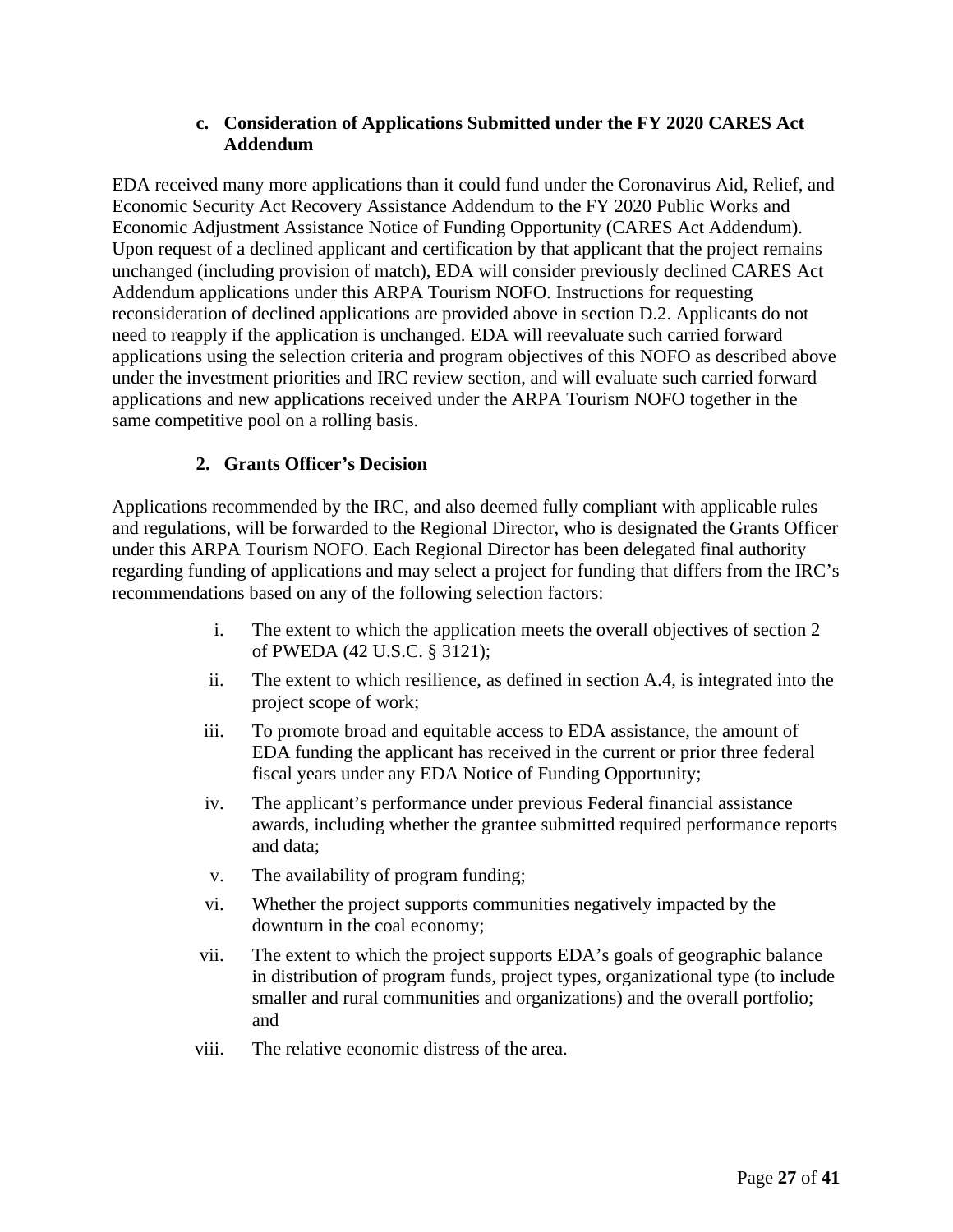The Regional Director's final decision must be consistent with EDA's and DOC's published policies. Any time a Regional Director makes a selection that differs from the IRC's recommendation, the Regional Director will document the rationale for the decision in writing.

# **3. Federal Awardee Performance and Integrity Information System (FAPIIS) Review**

<span id="page-27-0"></span>EDA, prior to making a Federal award with a total amount of Federal Share greater than the simplified acquisition threshold, is required to review and consider any information about the applicant that is in the designated integrity and performance system accessible through SAM (currently FAPIIS). See 41 U.S.C. § 2313.

Each applicant, at its option, may review information in the designated integrity and performance system accessible through SAM and comment on any information about itself that a Federal awarding agency previously entered and is currently in the designated integrity and performance system accessible through SAM. EDA will consider any comments by the applicant, in addition to the other information in the designated integrity and performance system, in making a judgment about the applicant's integrity, business ethics, and record of performance under Federal awards when completing the review of risk posed by applicants as described in 2 C.F.R. § 200.206.

# <span id="page-27-2"></span><span id="page-27-1"></span>**F. Federal Award Administration Information**

# **1. Federal Award Notification**

If an application is selected for funding the EDA Grants Officer will issue the award (Form CD-450), which is the authorizing financial assistance award document and includes Specific Award Conditions and, as applicable, the DOC Financial Assistance Standard Terms and Conditions (DOC ST&Cs), the EDA Revolving Loan Fund Financial Assistance Award Standard Terms and Conditions (RLF ST&Cs), or the EDA Standard Terms and Conditions for Construction Projects (Construction ST&Cs), as described in section F.3, below.

By signing Form CD-450, the applicant agrees to comply with all award provisions. EDA will provide Form CD-450 via the award package to the applicant's authorized representative. The applicant's representative must sign and return the Form CD-450 without modification within 30 calendar days of the date of EDA's signature on the form.

If an applicant is awarded funding, neither DOC nor EDA is under any obligation to provide any additional future funding in connection with that award or to make any future award(s). Amendment or renewal of an award to increase funding or to extend the period of performance is at the discretion of DOC and EDA.

EDA will notify unsuccessful applicants in writing to the applicant's authorized representative. EDA will retain unsuccessful applications in accordance with EDA's record retention schedule.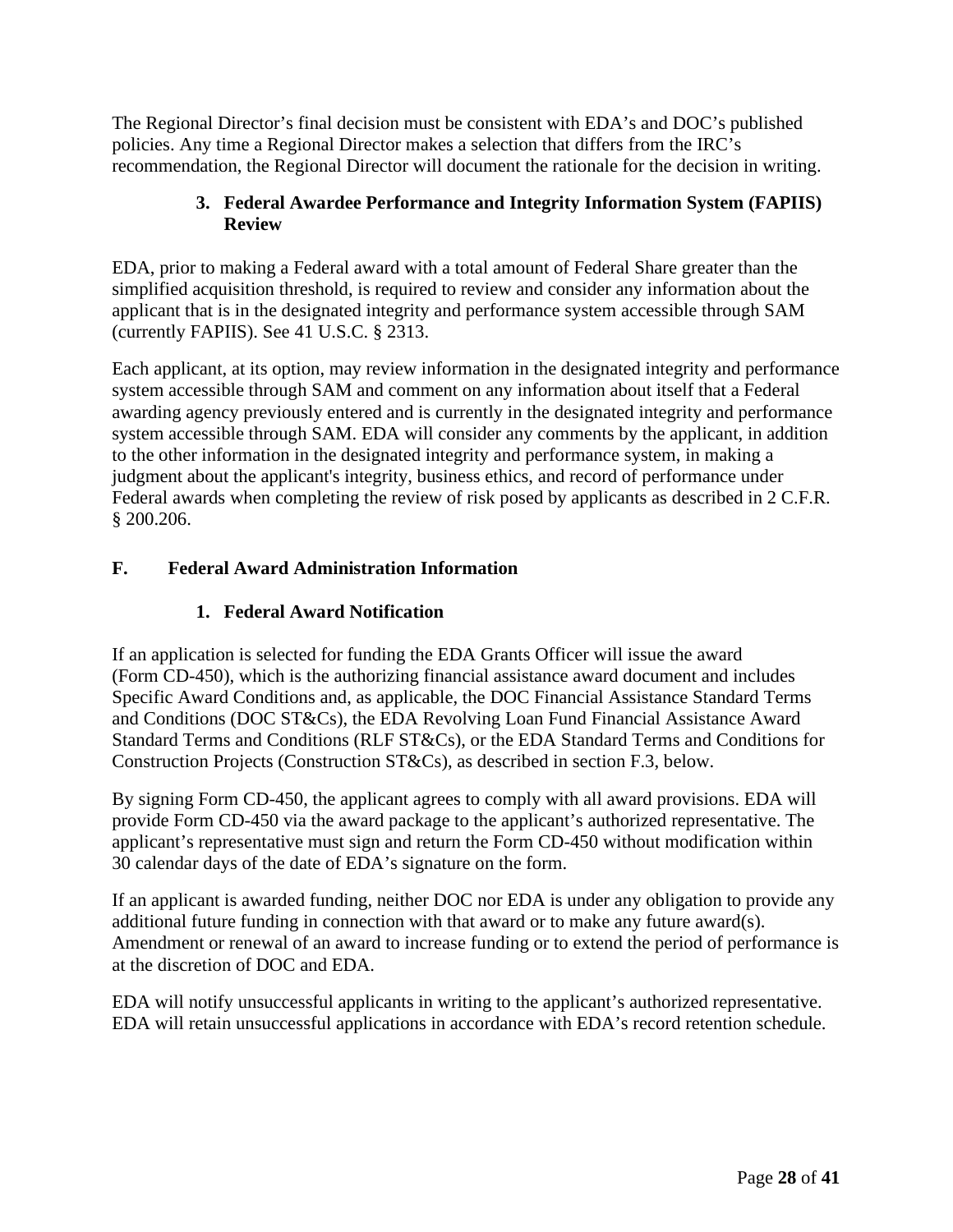# **2. Administrative and National Policy Requirements**

<span id="page-28-0"></span>Recipients of an EDA award will be bound by the Uniform Administrative Requirements, Cost Principles, and Audit Requirements for Federal Awards (Uniform Guidance) as set forth in 2 C.F.R. part 200.

# **3. DOC Financial Assistance Standard Terms and Conditions and EDA Standard Terms and Conditions for RLF and Construction Projects**

<span id="page-28-1"></span>For all projects, EDA will apply the DOC ST&Cs applicable on the date of award. The DOC ST&Cs may be accessed at: [https://www.commerce.gov/oam/policy/financial-assistance](https://www.commerce.gov/oam/policy/financial-assistance-policy)[policy.](https://www.commerce.gov/oam/policy/financial-assistance-policy)

For RLF awards, in addition to the DOC ST&Cs, EDA will apply the EDA RLF ST&Cs. The RLF ST&Cs may be accessed at: [https://www.eda.gov/tools/grantee-forms/.](https://www.eda.gov/tools/grantee-forms/)

For construction awards, in addition to the DOC ST&Cs, EDA will apply the Construction ST&Cs. The Construction ST&Cs may be accessed at [https://www.eda.gov/tools/grantee-forms/.](https://www.eda.gov/tools/grantee-forms/)

# **4. DOC Pre-Award Notification Requirements**

<span id="page-28-2"></span>DOC will apply the Pre-Award Notification Requirements for Grants and Cooperative Agreements effective December 26, 2014, 79 Fed. Reg. 78,390. The Pre-Award Notice may be accessed at the Government Printing Office (GPO) website at [http://www.gpo.gov/fdsys/pkg/FR-](http://www.gpo.gov/fdsys/pkg/FR-2014-12-30/pdf/2014-30297.pdf)[2014-12-30/pdf/2014-30297.pdf.](http://www.gpo.gov/fdsys/pkg/FR-2014-12-30/pdf/2014-30297.pdf)

# **5. Reporting**

# **a. Financial, Performance, and Impact Reports**

<span id="page-28-3"></span>All recipients are required to submit financial, progress, and impact reports in accordance with the terms and conditions of the grant award, generally no less than semi-annually. All project progress and financial reports must be submitted to the applicable EDA program officer in an electronic format to be determined at the time of award.

# **b. Federal Funding Accountability and Transparency Act of 2006**

The Federal Funding Accountability and Transparency Act of 2006 includes a requirement for awardees of applicable Federal grants to report information about first-tier subawards<sup>[16](#page-28-4)</sup> and executive compensation under Federal assistance awards issued in FY 2011 or later. All awardees of applicable grants and cooperative agreements are required to report to the Federal

<span id="page-28-4"></span><sup>&</sup>lt;sup>16</sup> A first-tier subaward means an award provided by the recipient to a subrecipient for the subrecipient to carry out as part of a Federal award.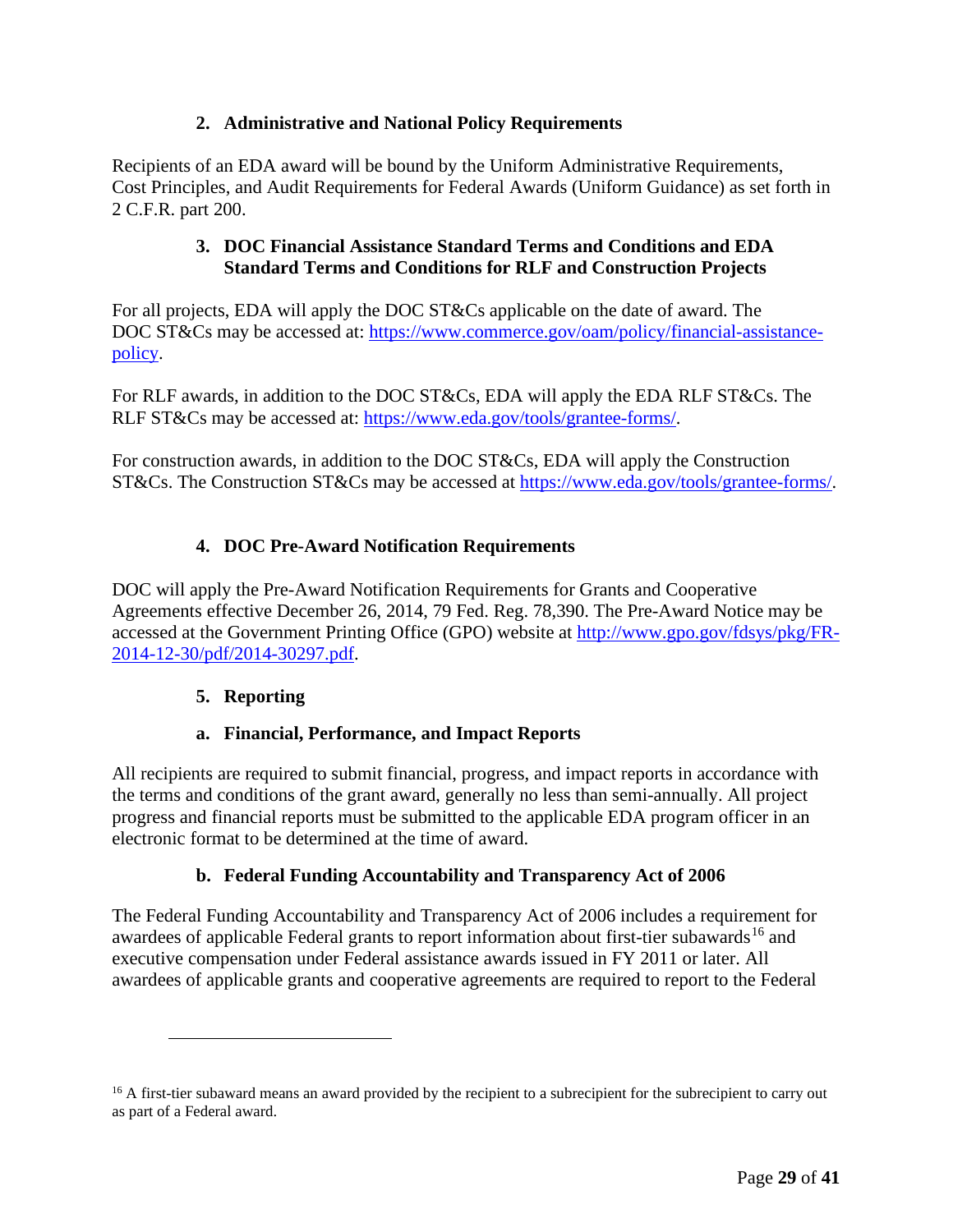Subaward Reporting System (FSRS) available at [www.FSRS.gov](http://www.fsrs.gov/) on all subawards over \$30,000. Please see the OMB guidance published at 2 C.F.R. part 170.

## **c. Government Performance and Results Act**

EDA will require additional data on activities, outputs, and actual impact of the funded investment, in part to fulfill the requirements of the Government Performance and Results Act (GPRA). EDA anticipates that recipients will be expected to track their engagement activities within the scope of work, with project beneficiaries, and other project stakeholders. EDA further anticipates recipients will be expected to collect data, using surveys of beneficiaries or clients if necessary, on the outputs and outcomes of their activities, such as the number of strategic plans or economic development tools developed, the number of new business partnerships formed, or the range of new capabilities acquired. EDA plans to collect this information using Forms ED-915 (Public Works, Economic Adjustment Infrastructure and Revolving Loan Fund Investments) ED-916 (Semi-annual Program Outputs Questionnaire for EDA grantees), ED-917 (Annual Capacity Outcomes Questionnaire for EDA Grantees serving clients), and ED-918 (Annual Capacity Outcomes Questionnaire for EDA Grantees). For more information, please refer to [https://www.eda.gov/performance/gpra.](https://www.eda.gov/performance/gpra) EDA also expects to engage with leading research institutions to perform third-party program evaluations, which will require cooperation between the grantee, organizations within their service area, and the evaluating institution.

# <span id="page-29-0"></span>**G. Federal Awarding Agency Contacts**

For questions concerning this ARPA Tourism NOFO, or more information about EDA programs, you may contact the appropriate EDA representative listed below. Updated contact information can be found on EDA's website at [https://www.eda.gov/contact.](https://www.eda.gov/contact) EDA's website at [http://www.eda.gov](http://www.eda.gov/) provides additional information on EDA and its programs.

# **Atlanta Regional Office**

<span id="page-29-1"></span>H. Philip Paradice, Jr., Regional Director 401 West Peachtree Street, NW, Suite 1820, Atlanta, GA 30308-3510 (404) 730-3002 Main Office (404) 730-3025 Fax

### **Alabama**

Michael Mills mmills@eda.gov 251-222-1834

**Florida** Greg Vaday gvaday@eda.gov 772-521-4371

# **Georgia**

Jonathan Corso jcorso@eda.gov 404-809-7094

### **Kentucky**

Bertha Partin bpartin@eda.gov 404-987-2887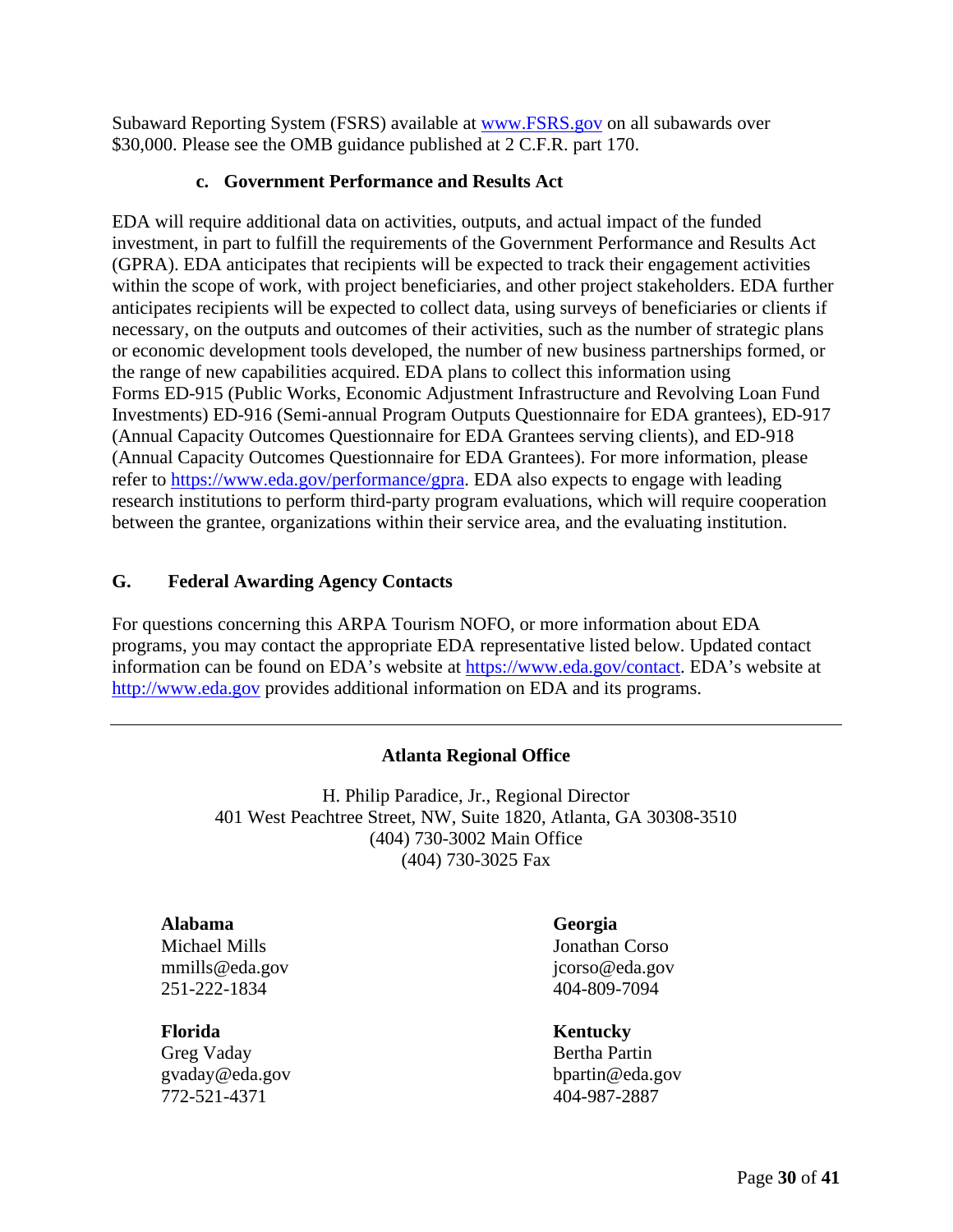### **Mississippi**

Gil Patterson gpatterson2@eda.gov 404-304-2319

#### **North Carolina**

Hillary Sherman hsherman@eda.gov 828-707-2748

#### **South Carolina**

<span id="page-30-0"></span>Robin Cooley rcooley@eda.gov 404-987-7913

#### **Tennessee**

Lucas Blankenship lblankenship@eda.gov 615-736-1423

#### **Environmental Officers**

Keith Dyche kdyche@eda.gov 404-973-7491

Connie Tallman ctallman@eda.gov 470-571-5678

#### **Austin Regional Office**

Jorge Ayala, Regional Director 903 San Jacinto, Suite 206, Austin, TX 78701 (512) 381-8150 Main Office (512) 499-0478 Fax

#### **Arkansas**

April Campbell acampbell@eda.gov 512-667-0496

#### **Louisiana, East Texas**

Jason Wilson jwilson1@eda.gov 512-420-7738

#### **New Mexico, Texas Panhandle**

Trisha Korbas tkorbas@eda.gov 720-626-1499

#### **Oklahoma, North Texas**

Stacey Webb swebb@eda.gov 737-704-4707

**South and West Texas** Robert Peche rpeche1@eda.gov 512-568-7732

# **Statewide Planning, State Travel Grants** Apurva Naik

anaik@eda.gov 737-207-1415

#### **Environmental Officer**

Corey Dunn cdunn@eda.gov 512-381-8169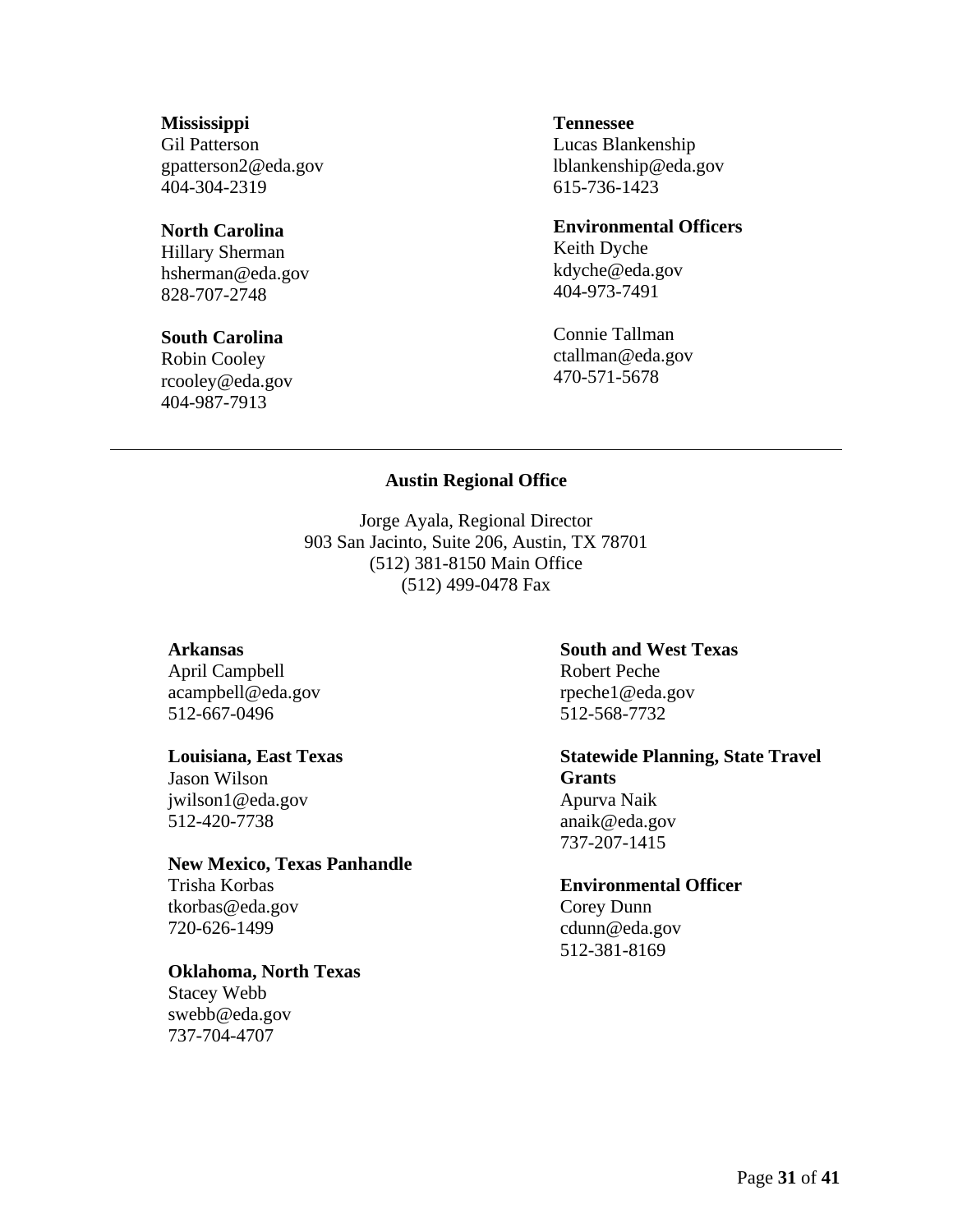### **Chicago Regional Office**

<span id="page-31-0"></span>Susan Brehm, Regional Director 230 South Dearborn Street, Suite 3280, Chicago, IL 60604-1512 (312) 353-8143 Main Office (312) 353-8575 Fax

#### **Illinois and Minnesota**

Darrin Fleener dfleener@eda.gov 312-789-9753

#### **Indiana**

James Winters jwinters@eda.gov 312-789-9771

#### **Michigan**

<span id="page-31-1"></span>Lee Shirey lshirey@eda.gov 312-789-9751

### **Ohio** Ellen Heinz [eheinz@eda.gov](mailto:eheinz@eda.gov) 312-505-4953

# **Wisconsin**

Tom Baron [tbaron@eda.gov](mailto:tbaron@eda.gov) 312-789-9773

### **Environmental Officer** Kyle Darton kdarton@eda.gov 312-789-9752

#### **Denver Regional Office**

Angela Belden Martinez, Regional Director 1244 Speer Boulevard, Suite 431, Denver, CO 80204 (303) 844-4715 Main Office (303) 844-3968 Fax

#### **Colorado, Utah** Trent Thompson tthompson@eda.gov 303-844-5452

**Eastern Iowa, Eastern and Central Missouri**

Steve Castaner scastaner@eda.gov 573-590-1194

#### **Kansas**

Dan Lara dlara@eda.gov 913-225-4968

**North Dakota, South Dakota, Western Iowa** Alex Smith asmith1@eda.gov 720-402-7686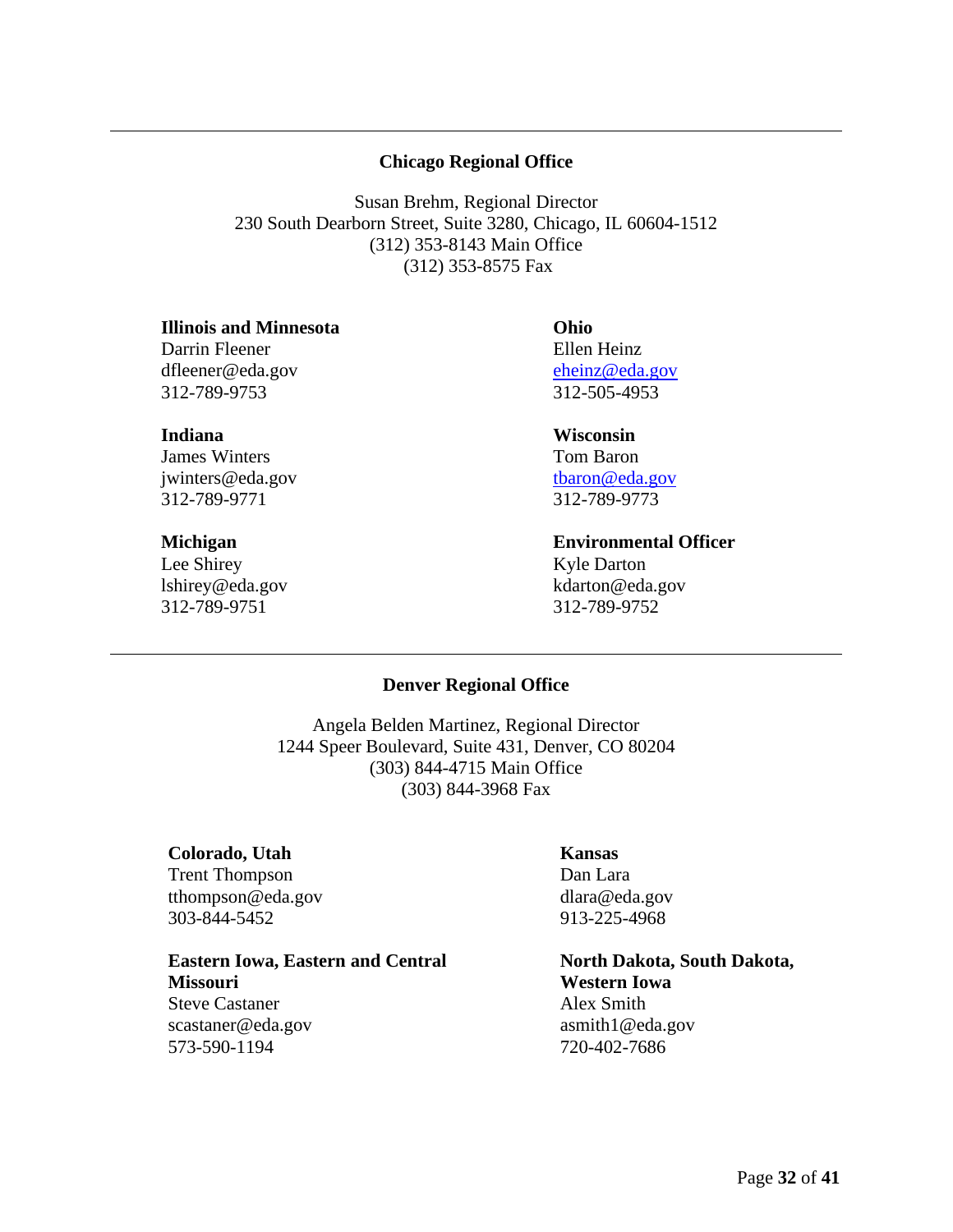#### **Montana, Wyoming**

Kirk Keysor kkeysor@eda.gov 406-599-9795

#### **Nebraska, Western Missouri**

<span id="page-32-0"></span>Mark Werthmann mwerthmann@eda.gov 913-894-1586

#### **Indigenous Communities**

Ali DeMersseman ademersseman@eda.gov 720-237-6079

**Environmental Officer**  Jenny Benz jbenz@eda.gov 303-844-5363

### **Philadelphia Regional Office**

Linda Cruz-Carnall, Regional Director Robert N.C. Nix Federal Building 900 Market Street, Room 602 Philadelphia, PA 19107 (215) 597-4603 Main Office (215) 597-1063 Fax

**Connecticut, Massachusetts, Rhode Island** Debra Beavin dbeavin@eda.gov 267-559-3385

### **Delaware, Maryland,**

**Washington, DC** Alma R. Plummer aplummer@eda.gov 215-597-7538

### **Maine, New Hampshire**

Alan Brigham abrigham@eda.gov 215-316-2965

### **New Jersey, New York**

Edward Hummel ehummel@eda.gov 215-316-2124

#### **Pennsylvania**

Christopher Casper ccasper1@eda.gov 215-597-1074

**Puerto Rico, Virgin Islands**  Juan Bauza

jbauza@eda.gov 215-435-2212

### **Vermont**

Matt Suchodolski msuchodolski@eda.gov 215-597-1242

### **Virginia**

Lauren Stuhldreher lstuhldreher@eda.gov 215-764-0427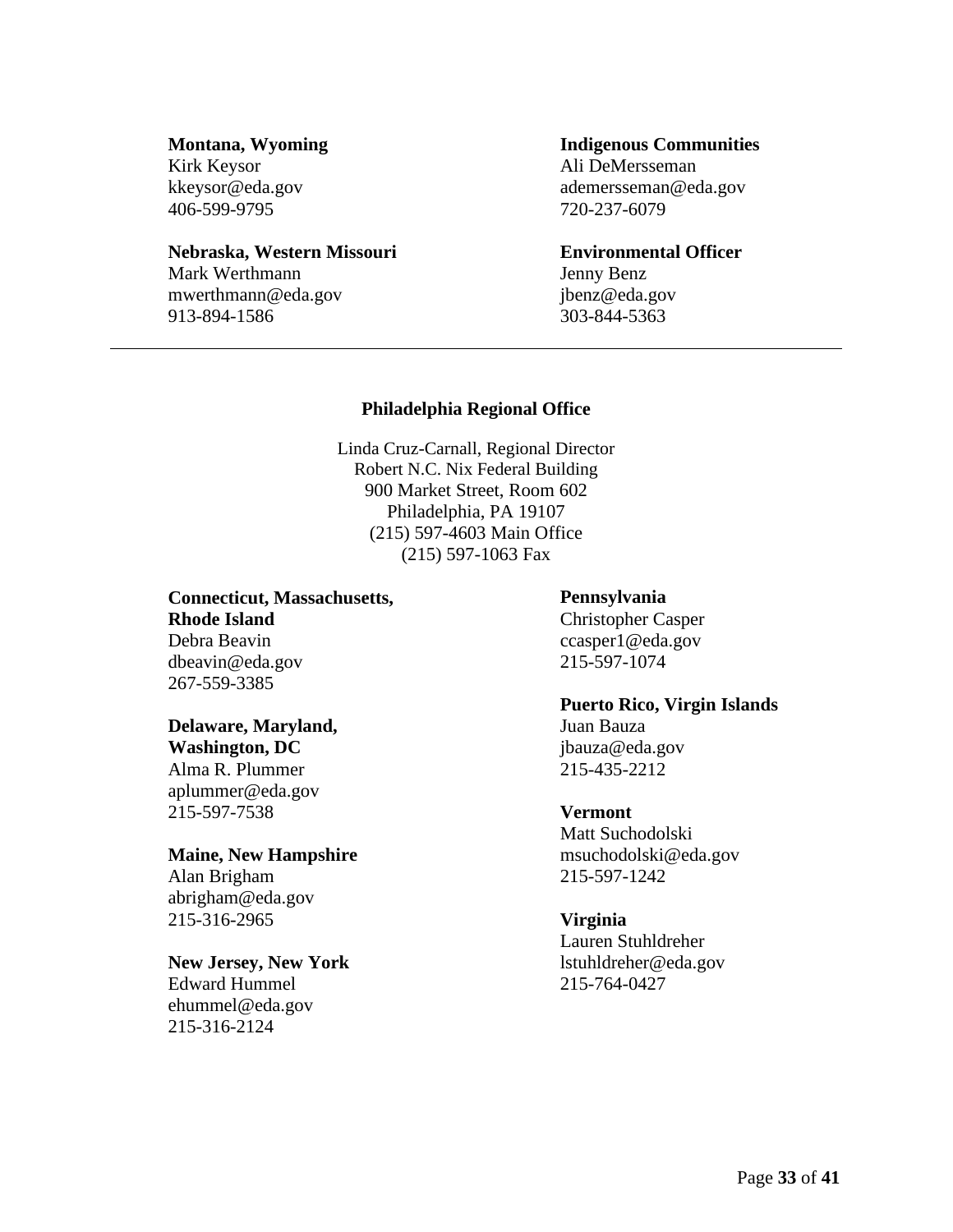### **West Virginia** Tracey Rowan trowan@eda.gov 304-533-4497

## **Environmental Officer** Megan Coll mcoll@eda.gov 267-969-2937

### **Seattle Regional Office**

<span id="page-33-0"></span>Maiea Sellers, Acting Regional Director Jackson Federal Building 915 Second Avenue, Room 1890, Seattle, WA 98174-1001 (206) 220-7660 Main Office (206) 220-7669 Fax

### **Alaska**

Shirley Kelly skelly2@eda.gov 907-271-2272

#### **Arizona**

Cynthia Ptak cptak@eda.gov 206-888-3386

#### **California (Coastal and Northern)**

Malinda Matson mmatson1@eda.gov 916-235-0088

### **California (Southern), Nevada**

Wilfred Marshall wmarshall@eda.gov 310-261-6005

### **California (Central)**

Asia King aking2@eda.gov 206-247-0991

**Hawaii, Guam, Northern Mariana Islands, American Samoa, Marshall Islands, Federated States of Micronesia, Palau**  Herbert Thweatt hthweatt@eda.gov 808-260-6641

# **Idaho, Rural Nevada**

Carleen Herring [cherring@eda.gov](mailto:cherring@eda.gov) 206-798-7814

# **Clark County Nevada**

John Edmond [jedmond@eda.gov](mailto:jedmond@eda.gov) 206-888-3390

### **Oregon**

J. Wesley Cochran jcochran@eda.gov 206-561-6646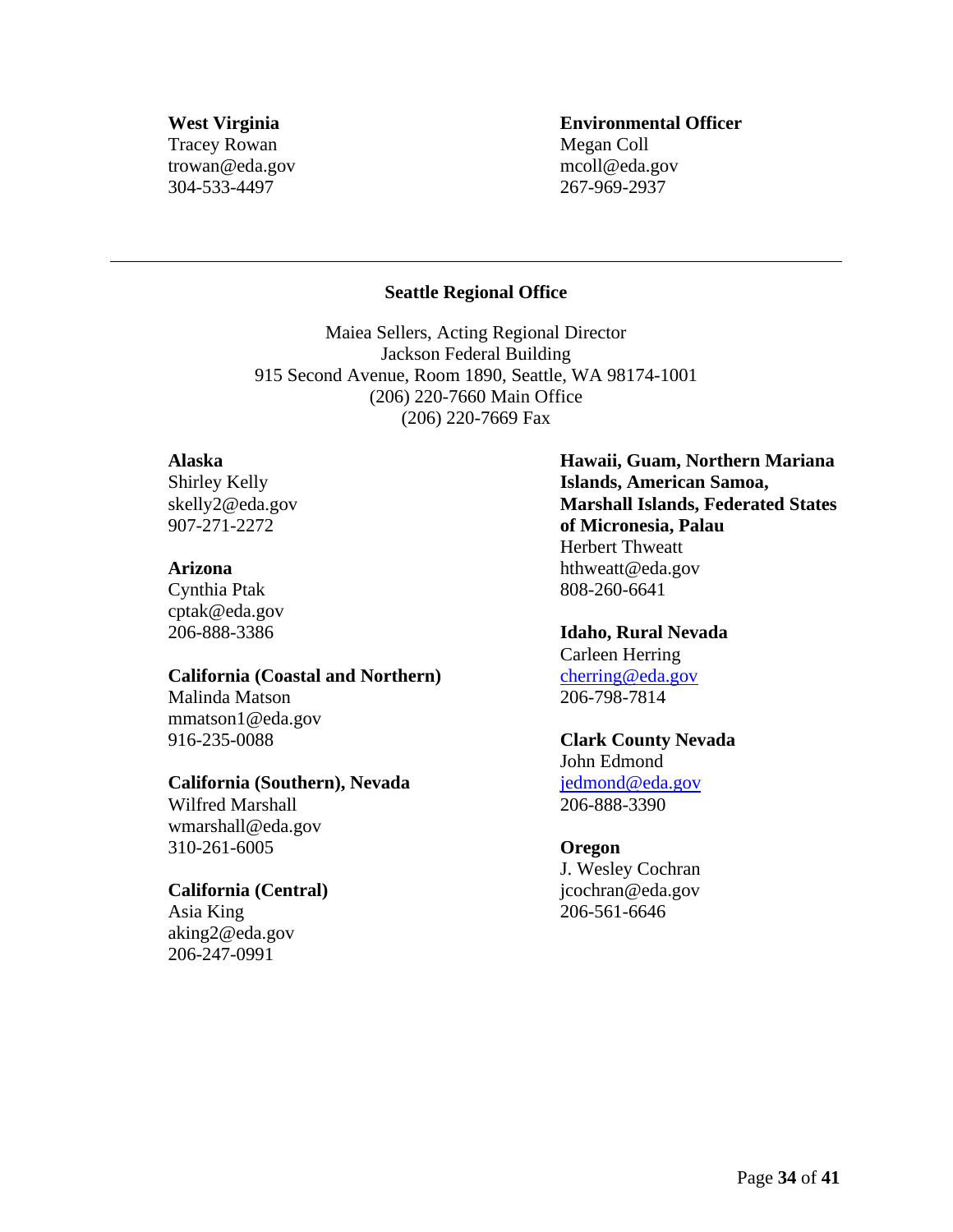**Environmental Officer** Jim Jacobson jjacobson@eda.gov 206-833-6035

### <span id="page-34-1"></span><span id="page-34-0"></span>**H. Other Information**

#### **1. Right to Use Information**

The applicant acknowledges and understands that information and data contained in applications for financial assistance, as well as information and data contained in financial, performance and other reports submitted by applicants, may be used by the Department of Commerce in conducting reviews and evaluations of its financial assistance programs. For this purpose, applicant information and data may be accessed, reviewed and evaluated by Department of Commerce employees, other Federal employees, and also by Federal agents and contractors, and/or by non-Federal personnel, all of whom enter into appropriate conflict of interest and confidentiality agreements covering the use of such information. As may be provided in the terms and conditions of a specific financial assistance award, applicants are expected to support program reviews and evaluations by submitting required financial and performance information and data in an accurate and timely manner, and by cooperating with Department of Commerce and external program evaluators. In accordance with 2 C.F.R. § 200.303(e), applicants are reminded that they must take reasonable measures to safeguard protected personally identifiable information and other confidential or sensitive personal or business information created or obtained in connection with a Department of Commerce financial assistance award.

### **2. Publication of Applications and Freedom of Information Act Disclosure**

<span id="page-34-2"></span>EDA may publish any applications it receives, including any supporting documentation, on its website or through other means. Applicants are advised that any confidential commercial information that should not be disclosed must be identified, bracketed, and marked as Privileged, Confidential, Commercial or Financial Information.

In addition, Department of Commerce regulations implementing the Freedom of Information Act (FOIA), 5 U.S.C. Sec. 552, are found at 15 C.F.R. Part 4, Public Information. These regulations set forth rules for the Department regarding making requested materials, information, and records publicly available under the FOIA. Applications submitted in response to this Notice of Funding Opportunity may be subject to requests for release under the Act. In the event that an application contains information or data that the applicant deems to be confidential commercial information that should be exempt from disclosure under FOIA, that information should be identified, bracketed, and marked as Privileged, Confidential, Commercial or Financial Information. In accordance with 15 C.F.R. § 4.9, the Department of Commerce will protect from disclosure confidential business information contained in financial assistance applications and other documentation provided by applicants to the extent permitted by law.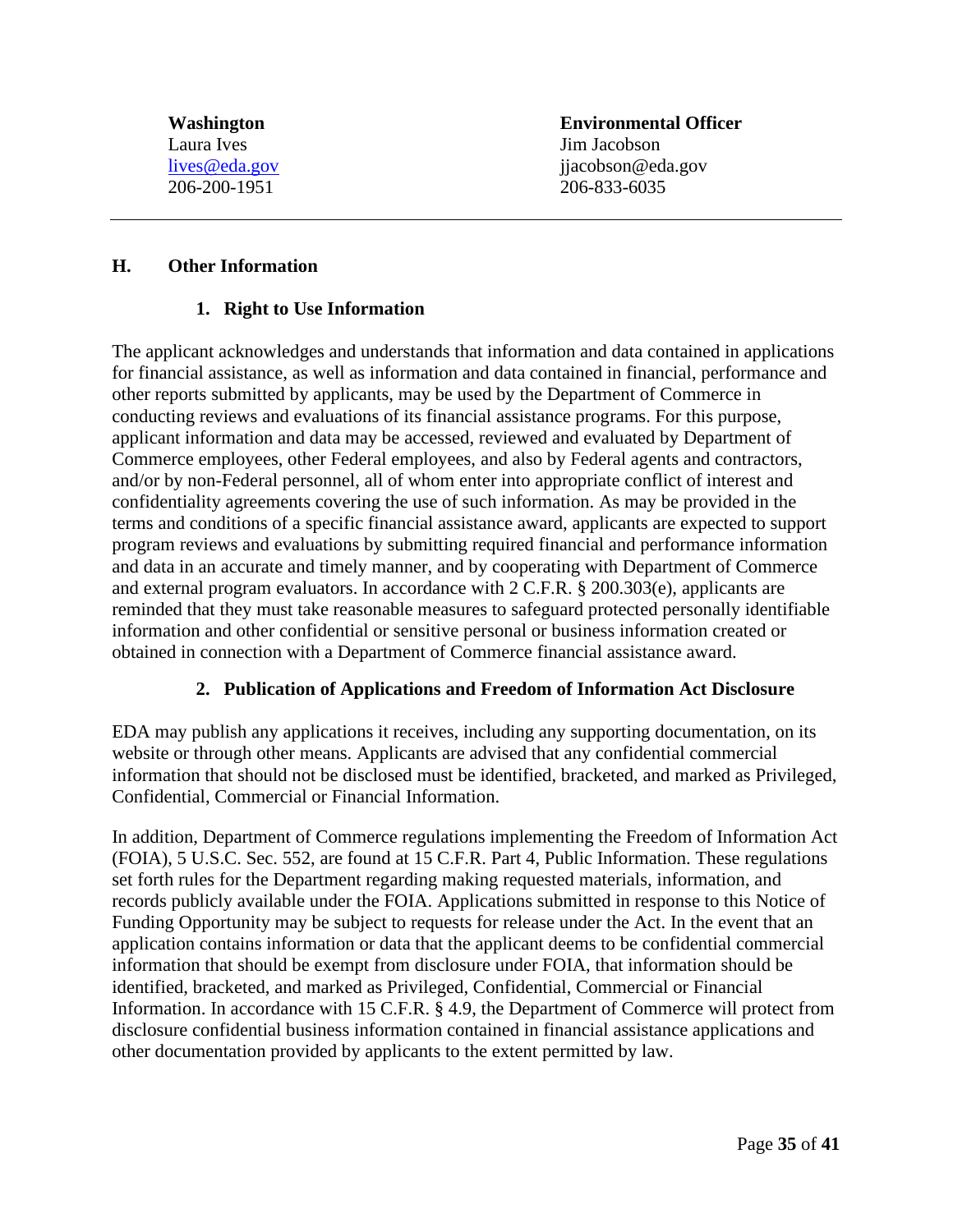## **3. Notice of Government-Wide Procurement Restriction**

<span id="page-35-0"></span>The general rule for Federal financial assistance is that contractors that develop draft specifications, requirements, statements of work, invitations for bids or requests for proposals are prohibited from competing for the final procurement. For instance, a professional engineer or architect who prepared the Preliminary Engineering Report for an EDA application would be excluded from bidding on the same work under the award. Under 2 C.F.R §§ 200.319 and 200.317, only State recipients are expressly exempt from this prohibition. Local governments and Indian Tribes may also take advantage of the exemption in two narrow circumstances: (i) if they are required (by statute, for example) to follow the State's procurement rules in full and without exception; or (ii) if they are required to follow a specific State procurement rule that creates an explicit conflict with the prohibition in 2 C.F.R. § 200.319(a) (i.e., there is a statute that requires or permits the local government or Indian Tribe to award the final procurement to the same contractor that developed the draft specifications). Absent one of these two scenarios, the local government or Indian Tribe must comply with the prohibition. Applicants are encouraged to contact the appropriate POC listed in section G with any questions regarding application of this regulation.

## **4. Past Performance and Non-Compliance with Award Provisions**

<span id="page-35-1"></span>Unsatisfactory performance under prior Federal awards may result in an application not being considered for funding. Failure to comply with any or all of the provisions of an award may have a negative impact on future funding by DOC (or any of its operating units) and may be considered grounds for any or all of the following actions: (1) establishing an account receivable; (2) withholding payments to the recipient under any DOC award(s); (3) changing the method of payment from advance to reimbursement only; (4) imposing other specific award conditions; (5) suspending any active DOC award(s); and (6) terminating any active DOC award(s).

## **5. Certifications Required by Annual Appropriations Acts for Corporations and for Awards over \$5 Million**

<span id="page-35-2"></span>As discussed in section D.3 (p. **Error! Bookmark not defined.**), all applicants are required to be registered in SAM before applying under this NOFO. SAM requires registering entities to certify compliance with all limitations imposed by annual appropriation acts. For corporations, this certification includes that the corporation:

(a) Was not convicted of a felony criminal violation under a Federal law within the preceding 24 months, unless a Federal agency has considered suspension or debarment of the corporation and made a determination that this further action is not necessary to protect the interests of the Government; and/or

(b) Does not have any unpaid Federal tax liability that has been assessed, for which all judicial and administrative remedies have been exhausted or have lapsed, and that is not being paid in a timely manner pursuant to an agreement with the authority responsible for collecting the tax liability, unless a Federal agency has considered suspension or debarment of the corporation and made a determination that this further action is not necessary to protect the interests of the Government.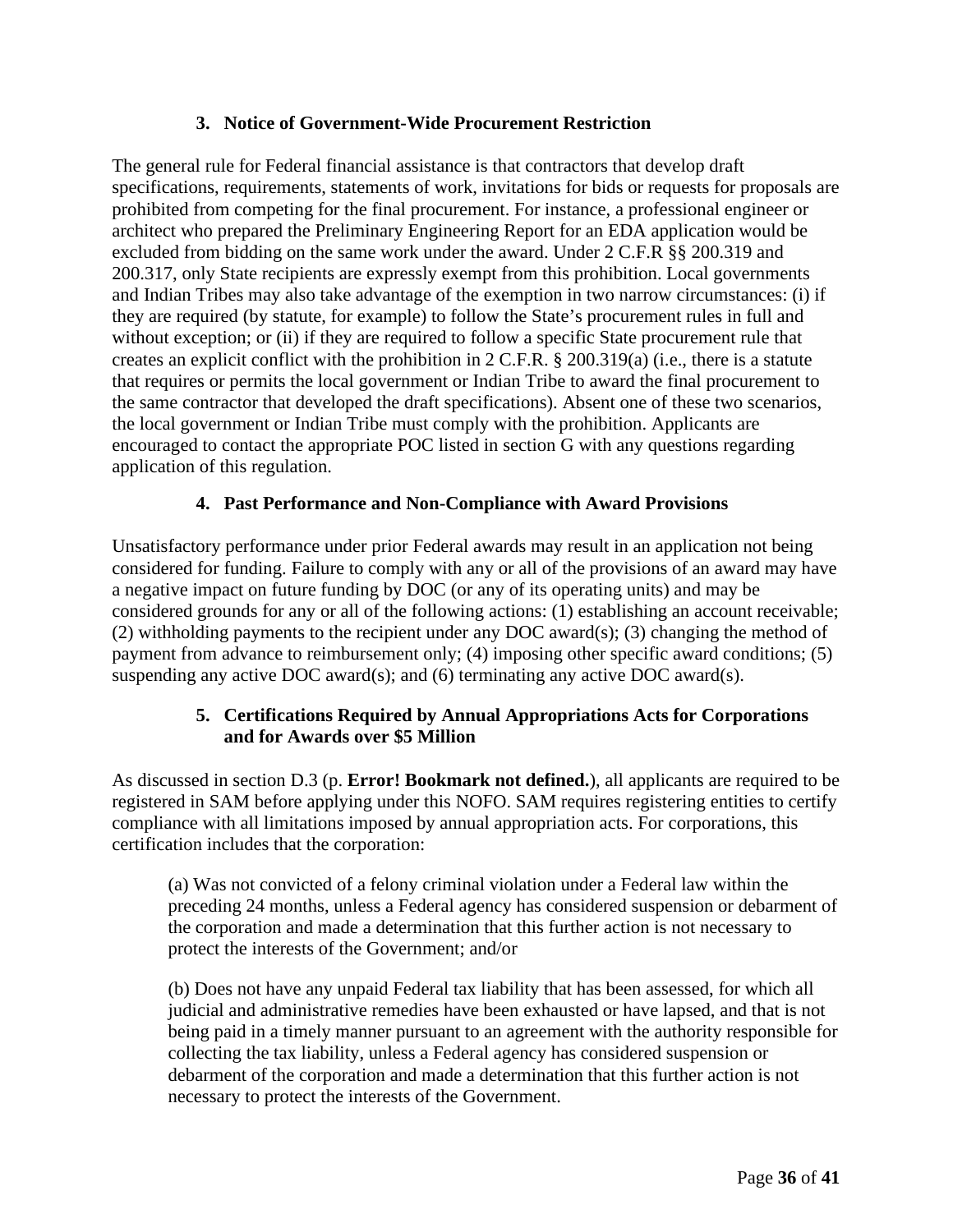For financial assistance awards in excess of \$5 million, this certification includes that the entity:

(a) To the best of its knowledge and belief, has filed all Federal tax returns required during the three years preceding the certification;

(b) Has not been convicted of a criminal offense under the Internal Revenue Code of 1986; and/or

(c) Has not been notified, more than 90 days prior to certification, of any unpaid Federal tax assessment for which the liability remains unsatisfied, unless the assessment is the subject of an installment agreement or offer in compromise that has been approved by the Internal Revenue Service and is not in default, or the assessment is the subject of a nonfrivolous administrative or judicial proceeding.

# **6. EDA's Non-Relocation Policy**

## <span id="page-36-0"></span>**If an application is selected for award, the recipient will be required to adhere to a specific award condition relating to EDA's non-relocation policy as follows:**

In signing this award of financial assistance, Recipient(s) attests that EDA funding is not intended by the Recipient to assist its efforts to induce the relocation of existing jobs within the U.S. that are located outside of its jurisdiction to within its jurisdiction in competition with other U.S. jurisdictions for those same jobs. In the event that EDA determines that its assistance was used for those purposes, EDA retains the right to pursue appropriate enforcement action in accord with the Standard Terms and Conditions of the Award, including suspension of disbursements and termination of the award for convenience or material noncompliance, which may include the establishment of a debt requiring the Recipient to reimburse EDA.

For purposes of ensuring that EDA assistance will not be used to merely transfer jobs from one location in the United States to another, each applicant must inform EDA of all employers that constitute primary beneficiaries of the project assisted by EDA. EDA will consider an employer to be a "primary beneficiary" if: (i) the employer is specifically named in the application as benefitting from the project, and the applicant estimates that the employer will create or save 100 or more permanent jobs as a result of the investment assistance (if the jobs in question were originally located in a smaller community, EDA may extend this policy to the relocation of 50 or more jobs); or (ii) the employer is or will be located in an EDA-assisted building, port, facility, or industrial, commercial, or business park constructed or improved in whole or in part with investment assistance prior to EDA's final disbursement of funds.

# **7. Audit Requirements**

<span id="page-36-1"></span>Single or program-specific audits shall be performed in accordance with the requirements contained in the Uniform Guidance (see 2 C.F.R. part 200, Subpart F, "Audit Requirements"). The Uniform Guidance requires any non-Federal entity (i.e., non-profit organizations, including non-profit institutions of higher education and hospitals, States, local governments, and Indian Tribes) that expends Federal awards of \$750,000 or more in the recipient's fiscal year to conduct a single or program-specific audit in accordance with the requirements set out in the Uniform Guidance.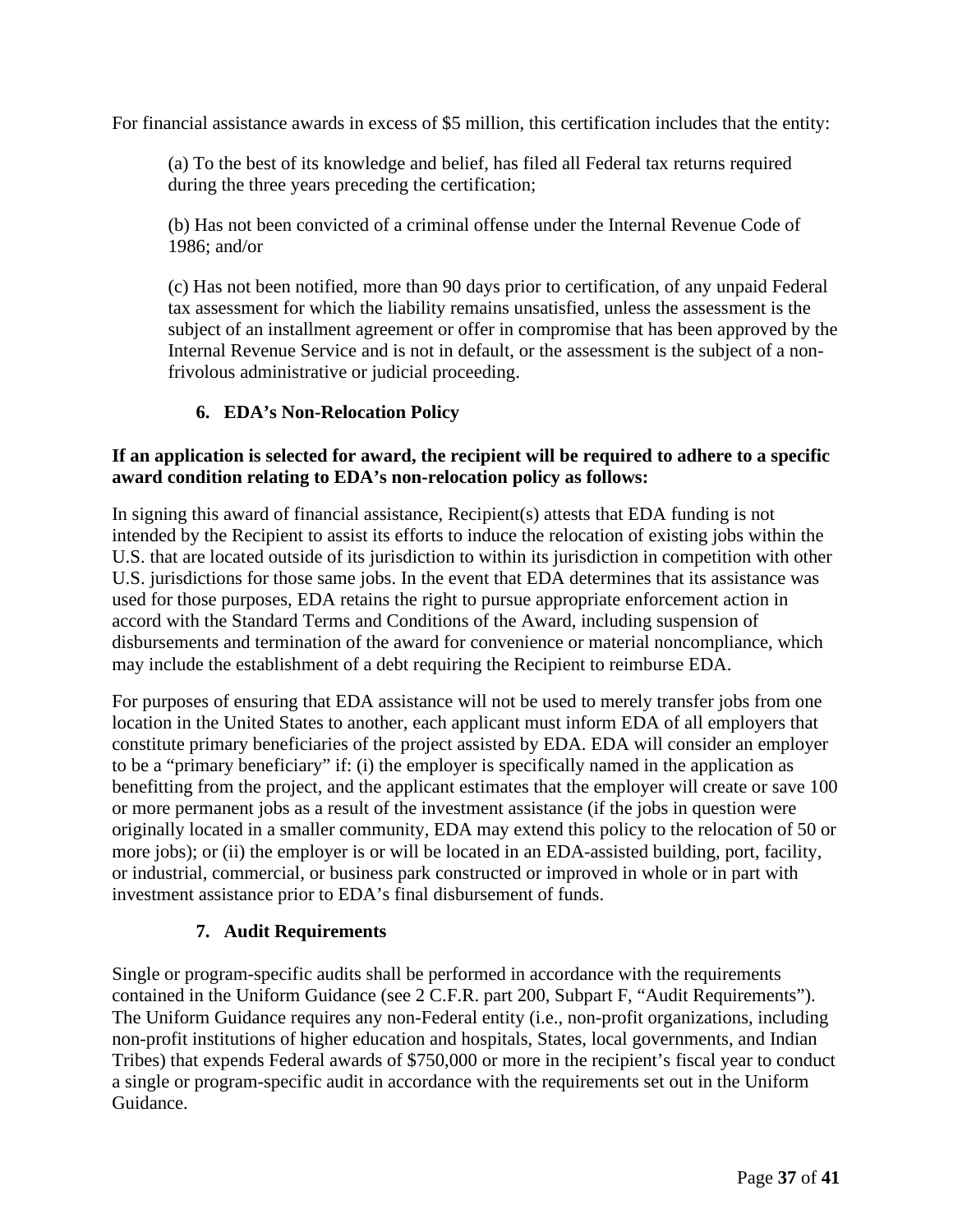# **8. Implementing the Americans with Disabilities Act (ADA)**

<span id="page-37-0"></span>The U.S. Department of Justice has issued revised regulations implementing Title II of the ADA (28 C.F.R. Part 35; 75 Fed. Reg. 56,164 (Sep. 15, 2010), as amended by 76 Fed. Reg. 13,285 (Mar. 11, 2011)) and Title III of the ADA (28 C.F.R. Part 36; 75 Fed. Reg. 56,236 (Sep. 15, 2010), as amended by 76 Fed. Reg. 13,286 (Mar. 11, 2011)). See also 15 C.F.R. 8b for Department of Commerce regulations prohibiting discrimination on the basis of handicap in any program or activity receiving providing financial assistance.

# **9. Fraud Awareness Training**

<span id="page-37-1"></span>Consistent with 2 C.F.R. part 200, in signing a financial assistance award, Recipient personnel responsible for managing the Recipient's finances and overseeing any contractors, subcontractors or sub-grantees, will be required to complete the training PowerPoint entitled "Compliance with EDA Disaster Assistance Program Requirements" and return the signed Certificate of Training Completion to EDA as instructed by the Agency. Further, Recipient will be required to monitor award activities for common fraud schemes and report suspicious activity to EDA and the Office of Inspector General.

# <span id="page-37-2"></span>**I. Instructions for Application Submission via Grants.gov**

The most up-to-date instructions for application submission via Grants.gov can be found at [https://www.grants.gov/web/grants/applicants/apply-for-grants.html.](https://www.grants.gov/web/grants/applicants/apply-for-grants.html) To begin, complete, and submit your application:

- Navigate to [https://www.grants.gov/web/grants/applicants/apply-for-grants.html;](https://www.grants.gov/web/grants/applicants/apply-for-grants.html)
- Click "Search for Opportunity Package";
- In the "Funding Opportunity Number" field, enter "EDA-2021-ARPATOURISM";
- Click "Search";
- Click "Apply";
- Enter your email address (if you would like to receive updates from Grants.gov regarding this grant opportunity) or check the box that indicates you do not wish to provide it, then click "Submit";
- Choose to apply using Workspace by clicking "Login to Apply Now" or choose to download the legacy application package by clicking "Download Package"; and
- Follow the instructions provided on the Grants.gov website and on each webpage to complete and submit your application.

# **1. Register Early and Submit Early.**

<span id="page-37-3"></span>To submit an application through<http://www.grants.gov/> (Grants.gov), an applicant must register for a Grants.gov user ID and password. Note that this process can take between **three to five business days** or **as long as four weeks** if all steps are not completed correctly. Information about the Grants.gov registration process for organizations can be found at [http://www.grants.gov/web/grants/applicants/organization-registration.html.](http://www.grants.gov/web/grants/applicants/organization-registration.html) Please note that organizations already registered with Grants.gov do not need to re-register; however, all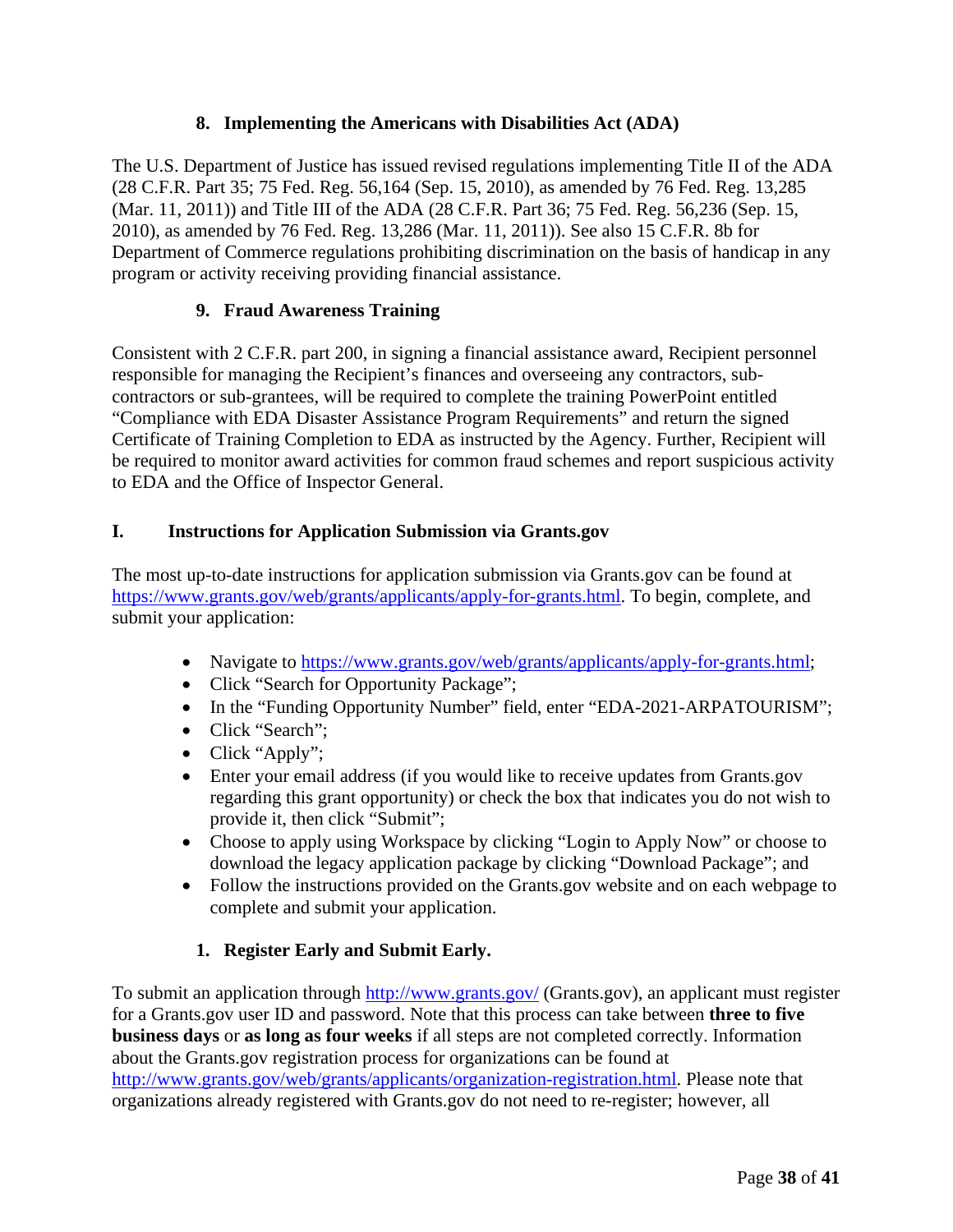registered organizations must keep their System for Award Management (SAM), which includes the Central Contractor Registration (CCR) database, registration up-to-date through sam.gov or their applications will not be accepted by Grants.gov.

# **a. Pre-Submission Registration**

Before submitting a Full Application under this NOFO, each applicant must both register with Grants.gov and register its Authorized Organization Representative (AOR) with Grants.gov. Applicants should note that this process can be lengthy, requires interaction with multiple organizations not affiliated with EDA, and requires confirmation at each step.



Applicants may have already completed one or more of the steps set forth in the above flowchart, which depicts an example of how the pre-submission registration process generally flows (e.g., applicants may have already registered with Grants.gov, in which case they do not need to reregister). However, note that applicants that have not completed any of the above steps may require 23 or more business days to complete the required steps serially**.** Grants.gov is a centrally-managed Federal grants portal, and changes or updates to the process outlined above may occur after the publication of this NOFO. Prospective applicants should visit <http://www.grants.gov/web/grants/applicants/organization-registration.html> to ensure that they follow the most up-to-date instructions.

# **2. AOR Requirement**

<span id="page-38-0"></span>Applicants must register as organizations, not as individuals. As part of the registration process, you will register at least one Authorized Organization Representative (AOR) for your organization. AORs registered at Grants.gov are the only officials with the authority to submit applications at Grants.gov so please ensure that your organization's application is submitted by an AOR. **If the application is submitted by anyone other than your organization's AOR, it will be rejected by the Grants.gov system and cannot be considered by EDA.** Note that a given organization may designate multiple individuals as AORs for Grants.gov purposes.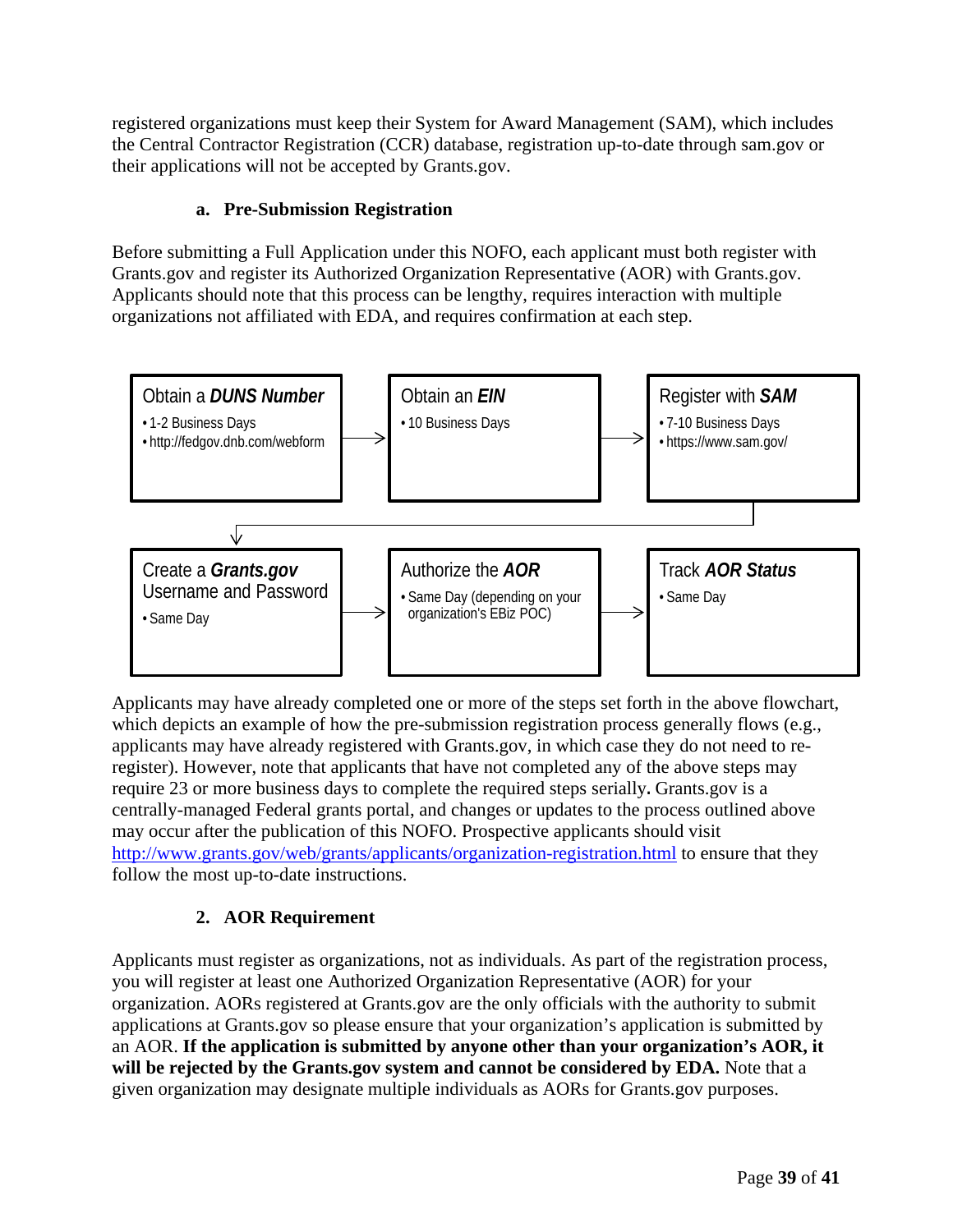# **3. Field Limitations and Special Characters**

<span id="page-39-0"></span>Please be advised that **Grants.gov** provides the following notice with respect to form field limitations and special characters: [https://www.grants.gov/web/grants/applicants/submitting-utf-](https://www.grants.gov/web/grants/applicants/submitting-utf-8-special-characters.html)[8-special-characters.html.](https://www.grants.gov/web/grants/applicants/submitting-utf-8-special-characters.html)

# **4. Verify That Your Submission Was Successful**

<span id="page-39-1"></span>Applicants should save and print written proof of an electronic submission made at Grants.gov. Applicants can expect to receive multiple emails regarding the status of their submission. Since email communication can be unreliable, applicants must proactively check on the status of their application if they do not receive email notifications within a day of submission.

An applicant should expect to receive two initial emails from Grants.gov: the first will confirm receipt of the application, and the second will indicate that the application has either been successfully validated by the system before transmission to EDA or has been rejected due to errors. It can take up to two business days after Grants.gov receives an application for applicants to receive email notification of an error. Applicants will receive a third email once EDA has retrieved their applications.

EDA requests that applicants kindly refrain from submitting multiple copies of the same application package.

Applicants should save and print both the confirmation screen provided on the Grants.gov website after the applicant has submitted an application, and the confirmation email sent by Grants.gov when the application has been successfully received and validated in the system. If an applicant receives an email from Grants.gov indicating that the application was received and subsequently validated, but does not receive an email from [Grants.gov i](http://www.grants.gov/)ndicating that EDA has retrieved the application package within 72 hours of that email, the applicant may contact EDA using the contact information in section G (p. **Error! Bookmark not defined.**) of this announcement to inquire if EDA is in receipt of the applicant's submission.

It is the applicant's responsibility to verify that its submission was timely received and validated successfully at Grants.gov. To see the date and time your application was received, navigate to [https://www.grants.gov](https://www.grants.gov/) and click on the "Track My Application" link under the "Applicants" tab. For a successful submission, the application must be received and validated by Grants.gov and an agency tracking number assigned. If your application has a status of "Received" it is awaiting validation by Grants.gov. Once validation is complete, the status will change to "Validated" or "Rejected with Errors." If the status is "Rejected with Errors," your application has not been received successfully. For more detailed information on why an application may be rejected, please see "Encountering Error Messages" at

<https://www.grants.gov/web/grants/applicants/encountering-error-messages.html> and "Frequently Asked Questions by Applicants" at

[https://www.grants.gov/web/grants/applicants/applicant-faqs.html.](https://www.grants.gov/web/grants/applicants/applicant-faqs.html)